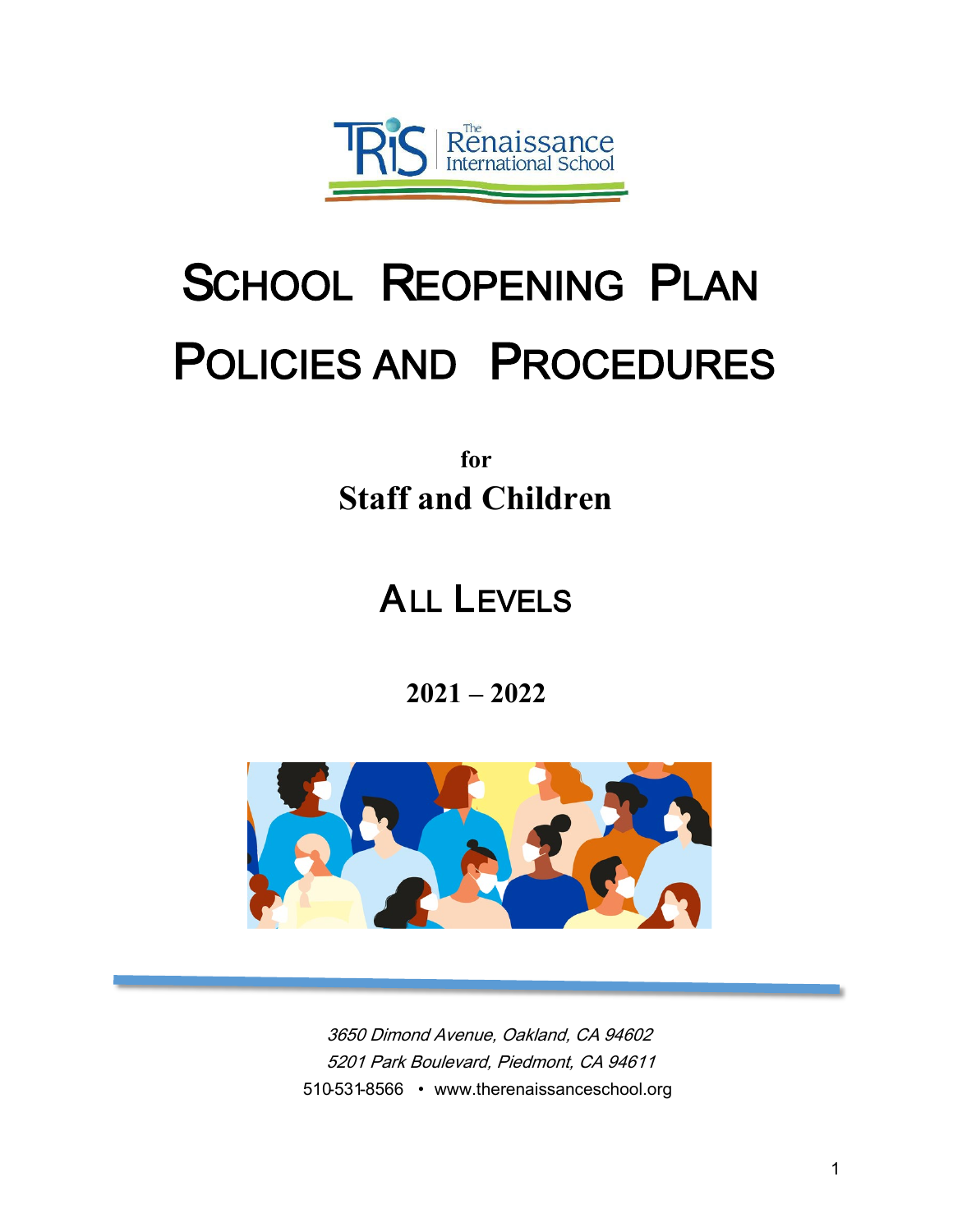| <b>Document Guide</b>                                                         |            |
|-------------------------------------------------------------------------------|------------|
| <b>Early Childhood Level</b><br>Oakland Campus<br>3650 Dimond Avenue, Oakland | Page 3-29  |
| <b>Elementary Level</b><br>Piedmont Campus<br>5201 Park Boulevard, Piedmont   | Page 30-56 |
| <b>Junior High Level</b><br>Oakland Campus<br>3650 Dimond Avenue, Oakland     | Page 57-83 |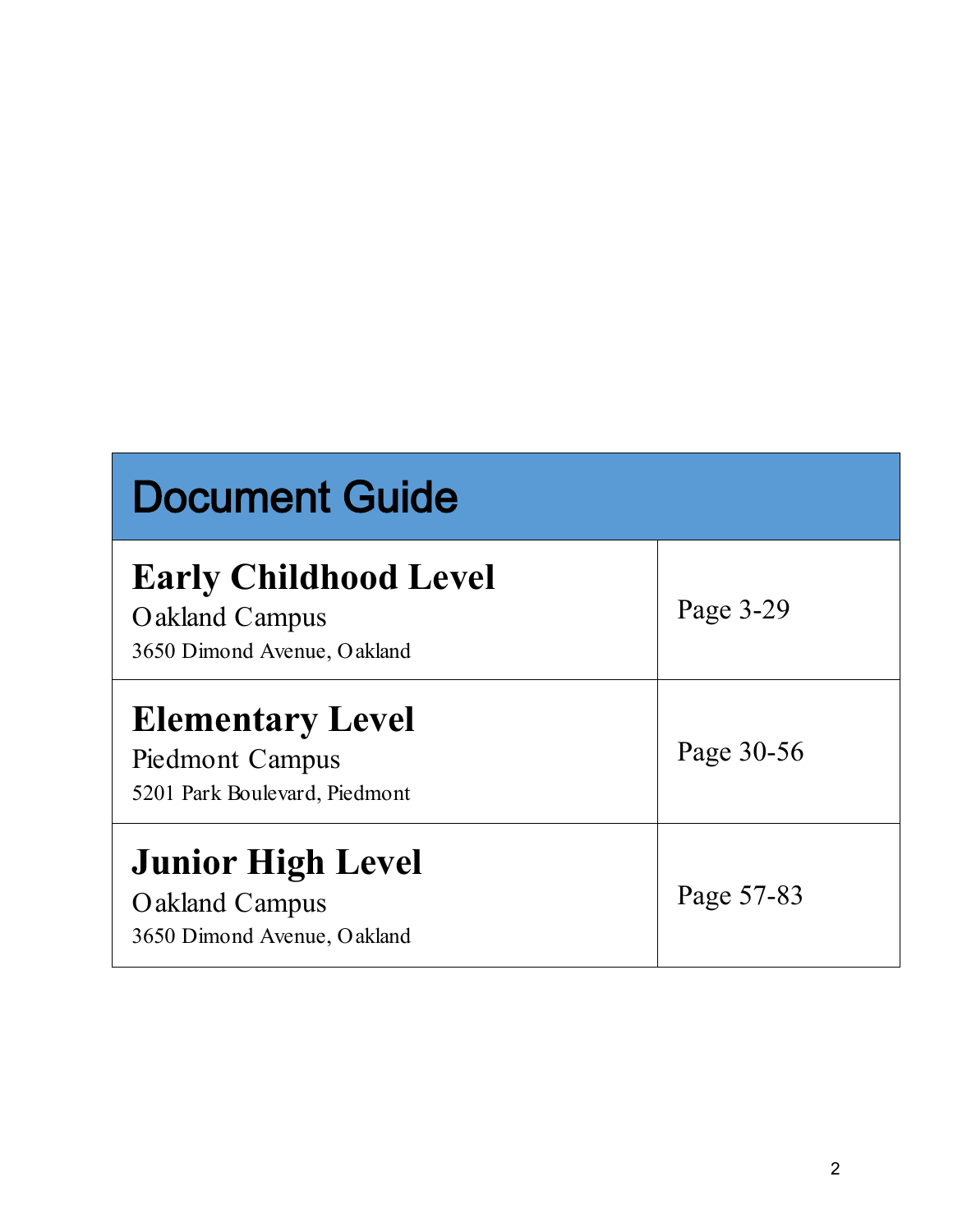## **Early Childhood Level** Oakland Campus

*These policies and procedures will be in place for the 2021-2022 school year. They are subject to change as warranted by local and state mandates. Parents will be informed via email of updated versions with at least 24 hours' notice. Our policies and procedures have changed to address the needs of the community while living through the era of COVID-19.* 

*The safety of our community is our number one priority.*

| TABLE OF CONTENTS FOR EARLY CHILDHOOD LEVEL                            |    |  |
|------------------------------------------------------------------------|----|--|
| What is Coronavirus Disease 2019                                       | 5  |  |
| Cleaning, Disinfection and Ventilation<br>1.                           | 6  |  |
| Cohorting<br>2.                                                        | 8  |  |
| <b>Physical Distancing</b><br>3.                                       | 9  |  |
| Entrance, Egress and Movement within the School<br>4.                  | 10 |  |
| Face Coverings and other Essential Protective Gear<br>5.               | 13 |  |
| Health Screenings for Students and Staff<br>6.                         | 14 |  |
| <b>Healthy Hygiene Practices</b><br>7.                                 | 17 |  |
| Identification and Tracing of Contacts<br>8.                           | 18 |  |
| Social Gatherings, Festivities and Travel Requirements<br>9.           | 22 |  |
| 10. Staff Training and Family Education                                | 25 |  |
| 11. Testing of Staff                                                   | 26 |  |
| 12. Triggers to Switch to Distance Learning and Closing the Classrooms | 26 |  |
| 13. Communication Plans                                                | 26 |  |
| 14. Other Important School Policies and Procedures                     | 27 |  |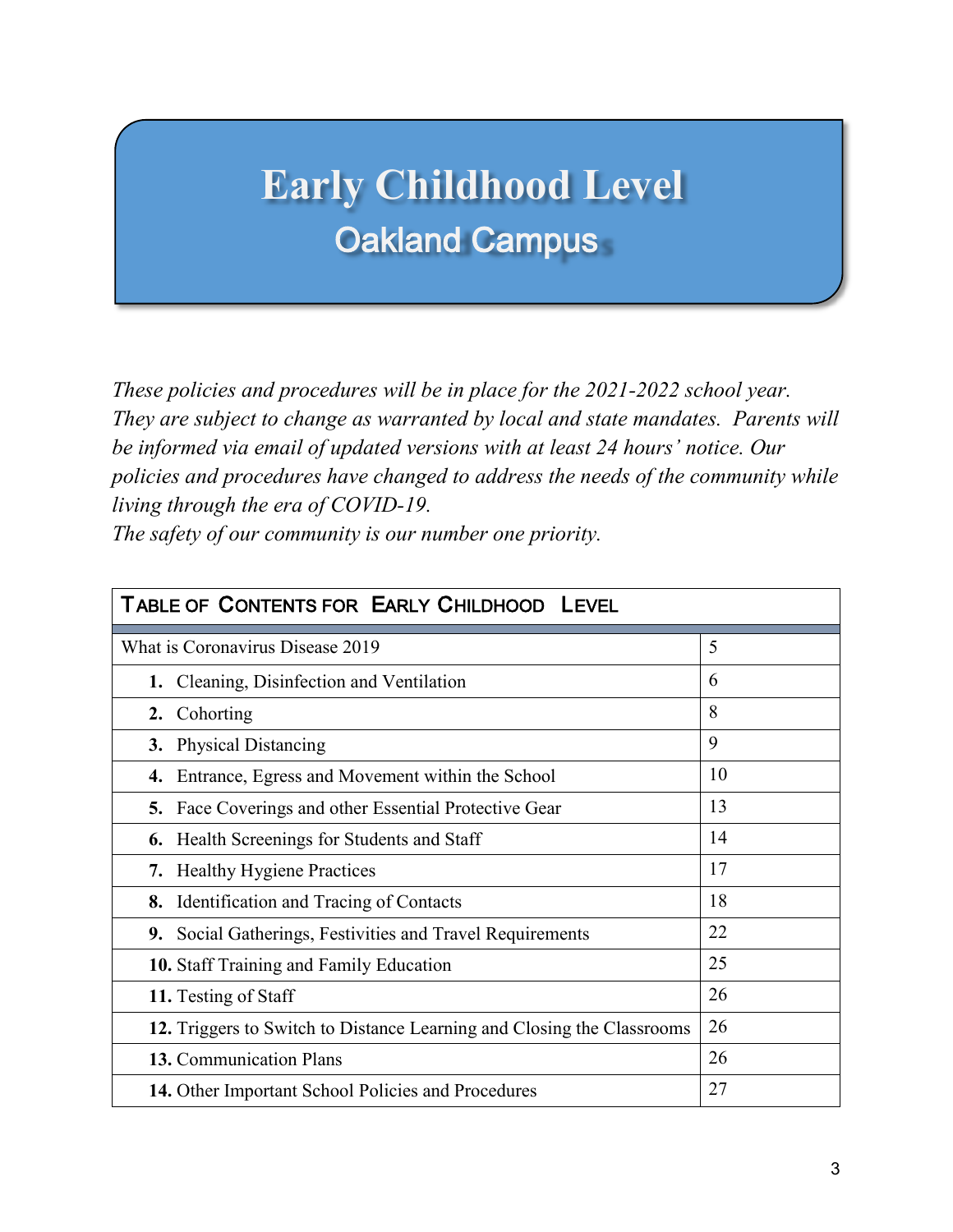**The Renaissance International School** is a private Montessori school serving 150 children from age two through ninth grade. We have two campuses in Oakland and Piedmont. The Piedmont Campus houses our elementary program for students from first through sixth grades.

The **Oakland Campus, located at 3650 Dimond Avenue,** houses our early childhood program for children from age two through first grade entry. Each class is housed in a large classroom where tables are positioned at least three feet apart. Each class has three teachers associated exclusively with that class. We **have forty staff members**, working in-person, at the Oakland campus.

We currently do not have students working online.

These Policies and Procedures are for the Early Childhood component of our program at our **Oakland Campus**. We plan to **start our 2021 – 2022 academic school year on September 7, 2021.** 

The school **COVID-19 liaison** is the **Head of School, Leslie Hites**. She can be reached at [leslieh@therenaissanceschol.org](mailto:leslieh@therenaissanceschol.org) or at 510-381-5219.

Plan was updated on August 25, 2021.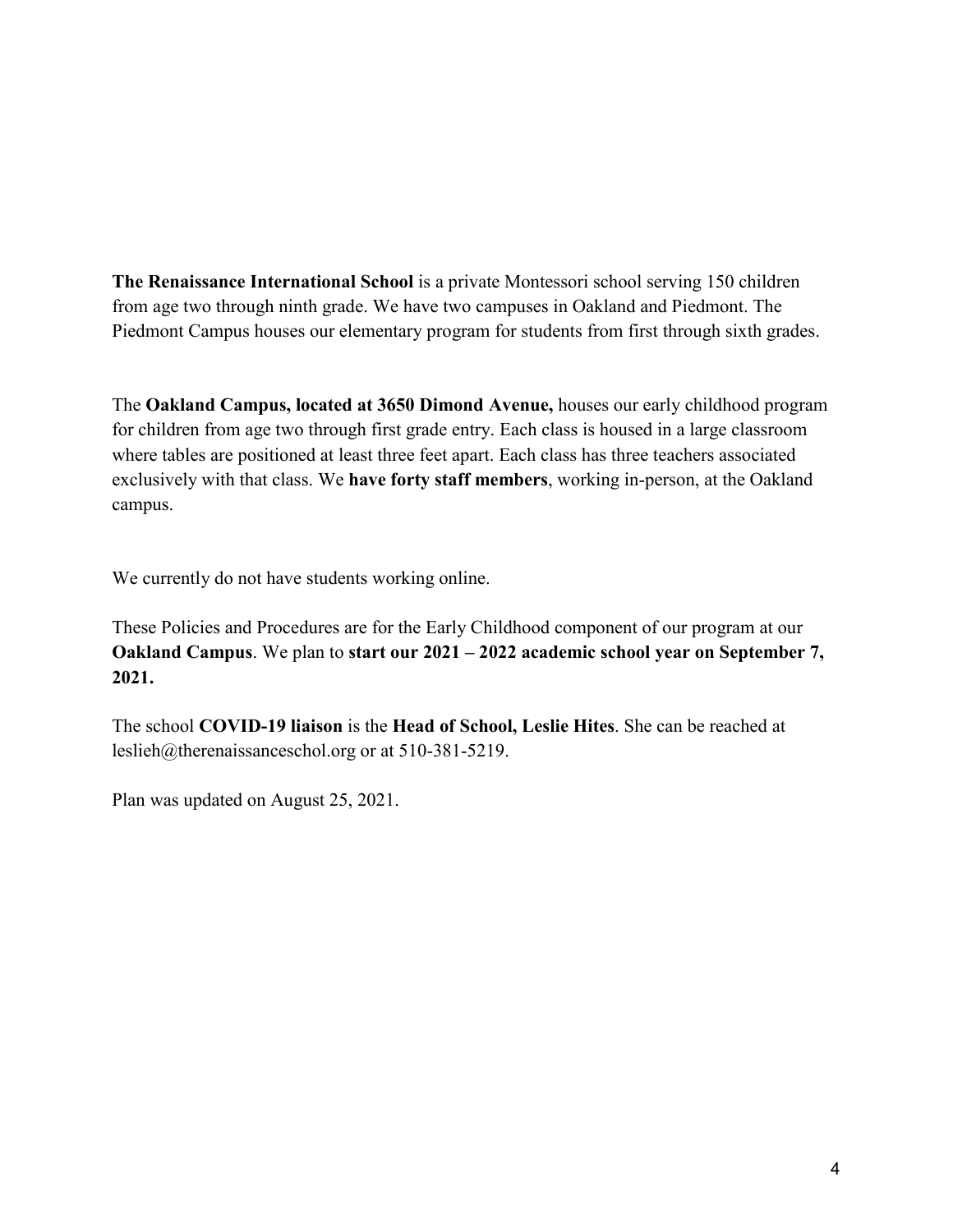## From the CDC: What is Coronavirus Disease 2019 (COVID -19)

Coronavirus (COVID-19) is an illness caused by a virus that can spread from person to person. The virus that causes COVID-19 is a new coronavirus that has spread throughout the world.

COVID-19 symptoms can range from mild (or no symptoms) to severe illness.

### Symptoms of COVID -19

- Fever
- Chills
- Cough
- Shortness of breath or difficulty breathing
- Fatigue
- Muscle or body aches
- Headache
- New loss of taste or smell
- Sore throat
- Congestion or runny nose
- Nausea or vomiting
- Diarrhea

### How COVID -19 Spreads

- You can become infected by coming into close contact (about 6 feet or two arm lengths) with a person who has COVID-19. COVID-19 is primarily spread from person to person.
- You can become infected from respiratory droplets when an infected person coughs, sneezes, or talks.
- Although highly unlikely, you can also get it by touching a surface or object that has the virus on it, and then by touching your mouth, nose, or eyes.

### COVID -19 Prevention

- The best way to protect yourself is to be vaccinated. Vaccines are currently available for anyone twelve years old and older, who wants to be vaccinated. Vaccination locations can be found in multiple locations in the Bay Area. avoid being exposed to the virus that causes COVID-19.
- Avoid contact with anyone who has symptoms or has been diagnosed with COVID-19.
- Wear a three-layered face covering or an N95 mask, that covers your nose and mouth, in public settings, particularly indoors.
- Clean and sanitize frequently touched surfaces.
- Wash your hands often with soap and water for at least 20 seconds, or use an alcohol based hand sanitizer that contains at least 60% ethanol or 70% isopropanol.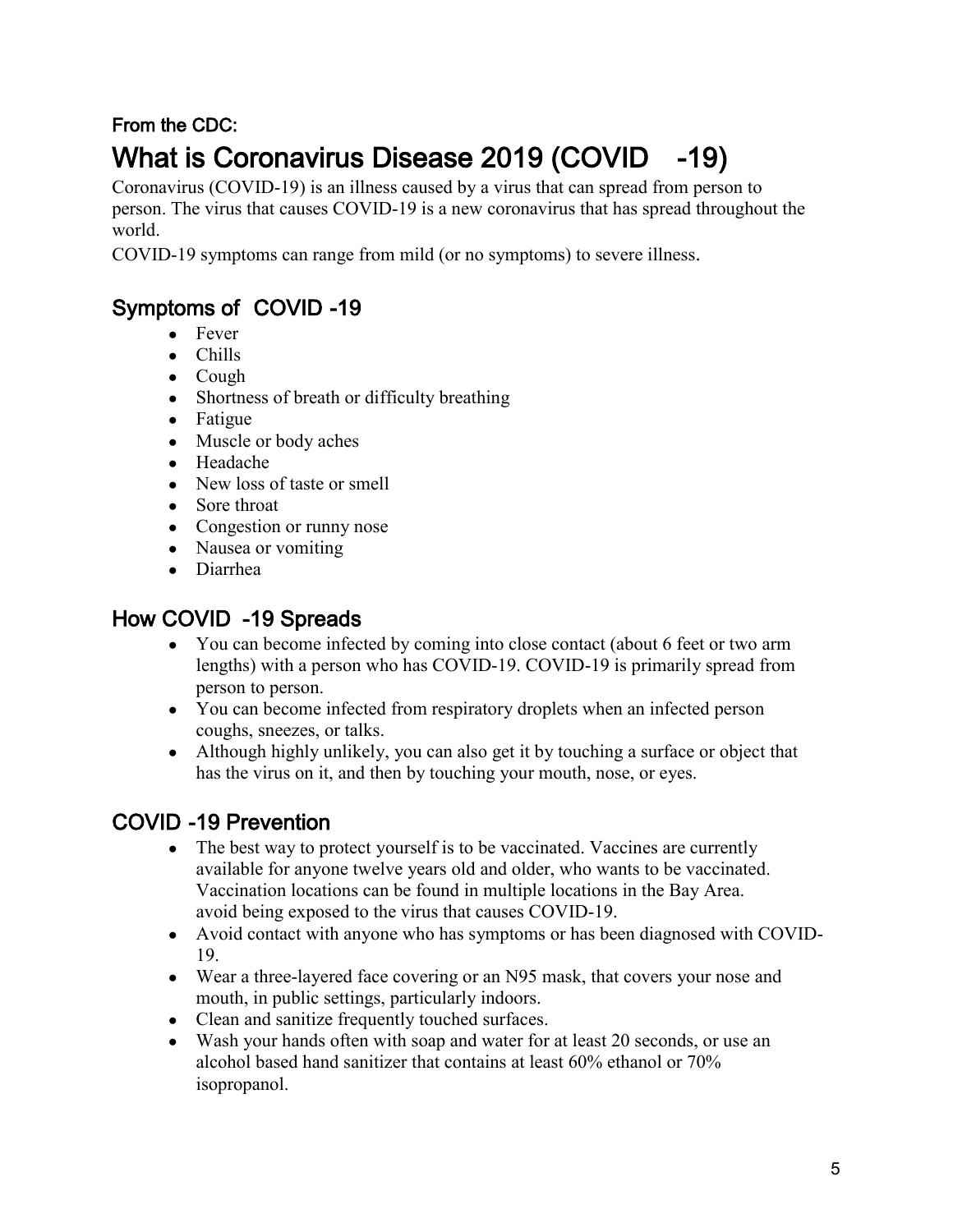## WHAT TRIS IS DOING TO ADDRESS COVID -19

**1.**

## CLEANING, DISINFECTION AND VENTILATION

### CLEANING AND DISINFECTION

Common areas will be cleaned and sanitized with non-toxic CDC COVID-19 approved disinfectant, electrolyzed water (hypochlorous acid- HOCL), throughout the day, but at least:

- At lunch time
- At the end of the day

#### Common areas include:

- Adult bathrooms: faucets, toilet handles, sink surfaces, paper towel dispensers
- Staff room
- Keypads
- All door handles (inside and out)
- Computers and monitors
- Phones
- Lobby area
- Office

All areas of the classrooms will be cleaned and sanitized with same non-toxic CDC

COVID-19 approved disinfectants throughout the day, but at least:

- Before drop off time
- After lunch
- At the end of the day

#### These include:

- Tables and chairs
- Counters
- Door handles
- Paper towel dispensers
- $\bullet$  Etc.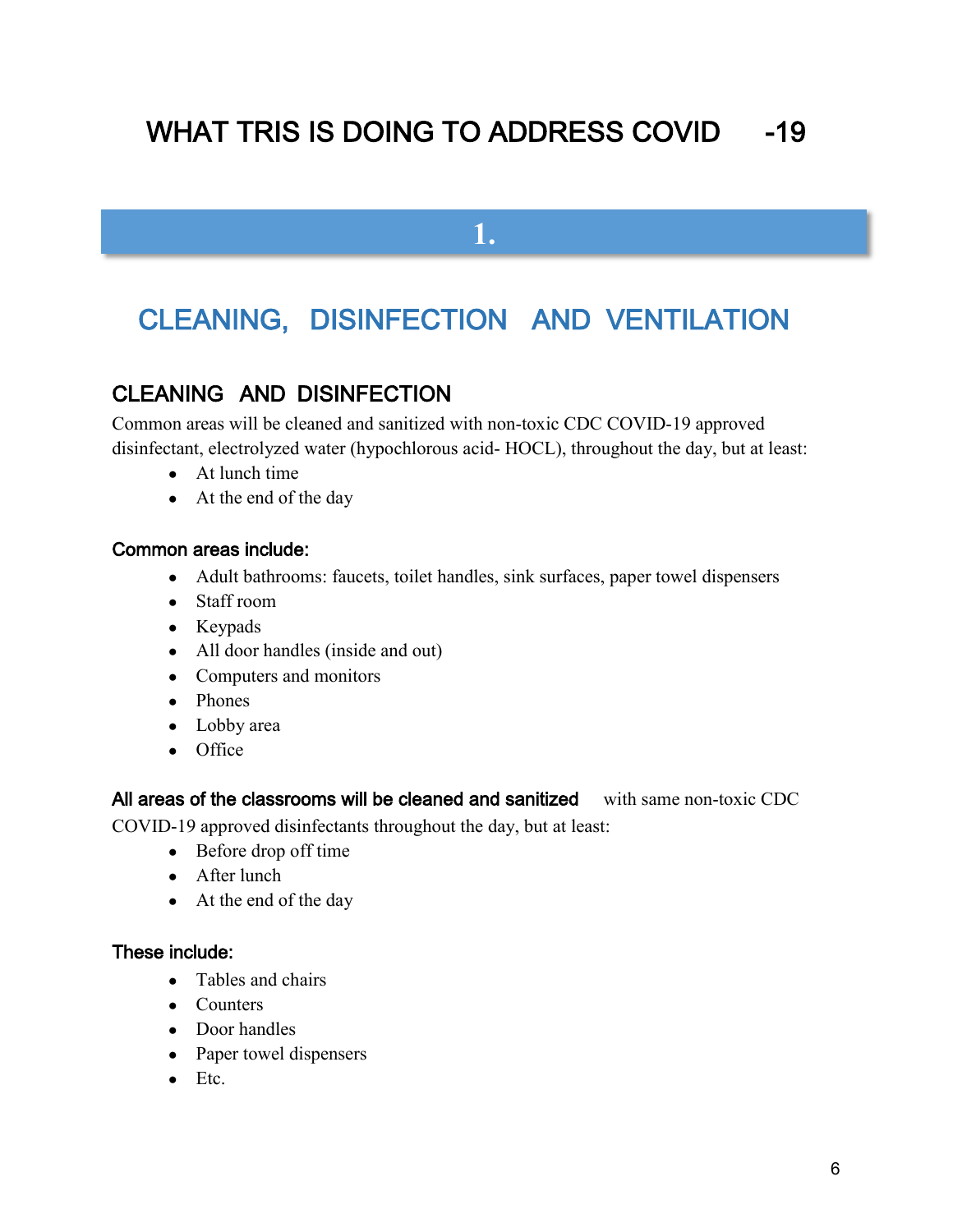#### The following will be sanitized between group use:

- Commonly used benches
- Play and sport equipment
- Grab bars on playground equipment

#### The following will be sanitized after every use:

- Bathroom sink and faucets
- Toilet handles

#### Classroom Materials

- **Frequently used Montessori materials** have been replicated so that every student who needs a particular material, has a copy for his/her own use. These materials are not shared in the classroom.
- **Other Montessori materials** will be sanitized after every use or as needed throughout the day.
- Students will be using their own school supplies (pencils, rulers, etc.).
- Shared supplies, such as staplers, will be sanitized between uses.

### VENTILATION AND AIR QUALITY

- Upon arrival at 7:30 am, teachers/staff will open all windows and keep doors open to promote air flow in the classrooms. When the temperature drops below 60 degrees Fahrenheit, the doors will remain closed but windows will remain open.
- Exception is when the air quality index reaches 100 or above, which is unhealthy for certain groups, which includes children. On those days all windows and doors will be kept closed until students are picked up. Parents will be encouraged to pick their children up early.
- When the air quality index arrives to an unhealthy level, 150 and above, we will close all in-person classes. Students will access their classes online from home as is developmentally appropriate by level.
- The Pre-primary and Primary buildings are equipped with state of the art air filters and ventilation systems that renews the air in the building a few times each hour. Air conditioning is being installed.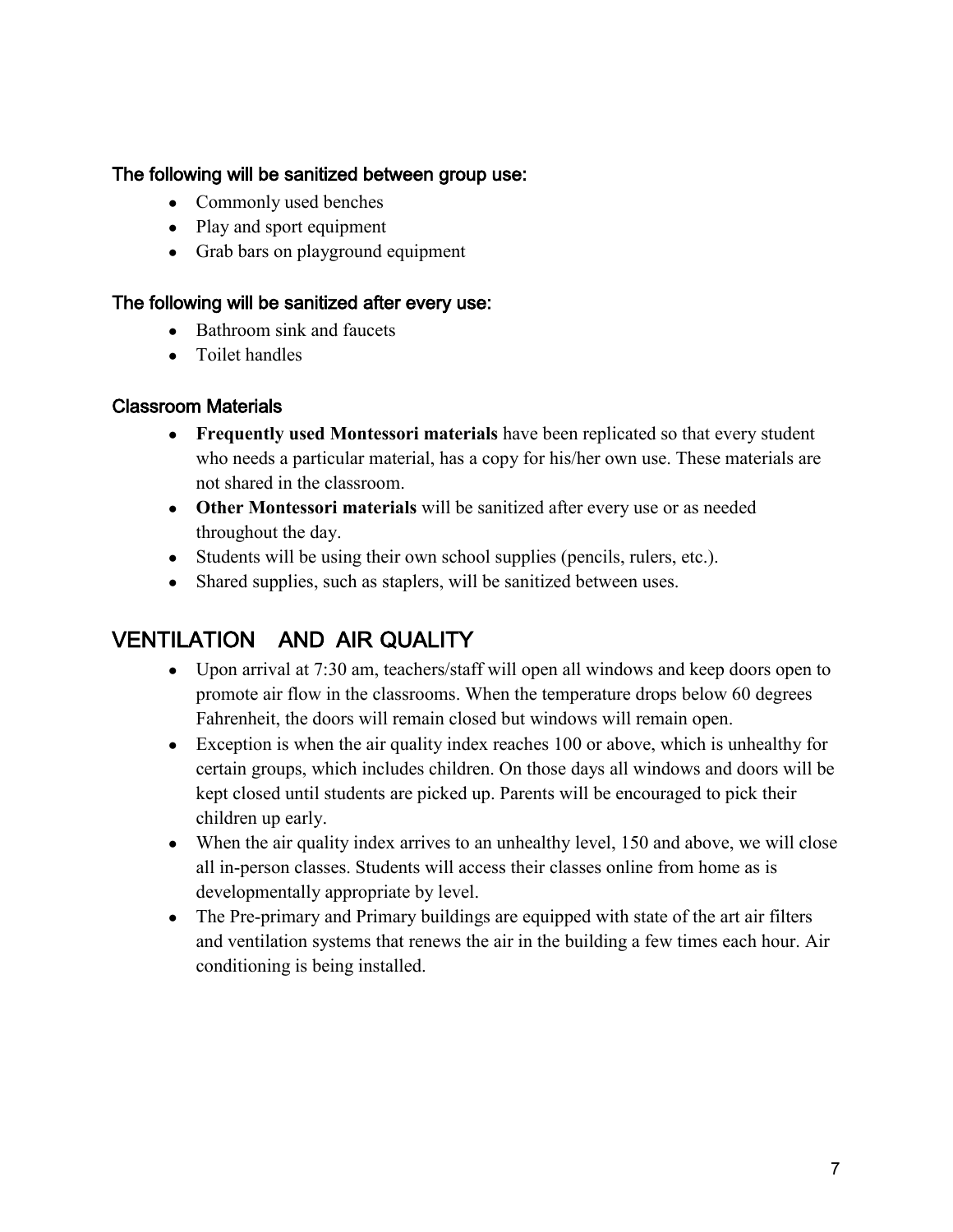## **2.**

## **COHORTING**

- Groups of up to 24 students will make up a classroom, while maintaining the 12:1 ratio required.
- Three teachers will be associated with each classroom and exclusively with that classroom.
- Music teachers will be working with the children in person in groups of about eight children from the same Primary class. Classes will be delivered outside as much as possible, wearing masks and maintaining social distancing.
- Art will be held in the larger Art Studio II. No more than eight children from the same Primary class will attend wearing masks and having tables six feet apart. Distance between students and Natalia, will be at least six feet apart. Windows and doors will be kept open.
- Groups of children from different classes will not commingle on the playground or anywhere else.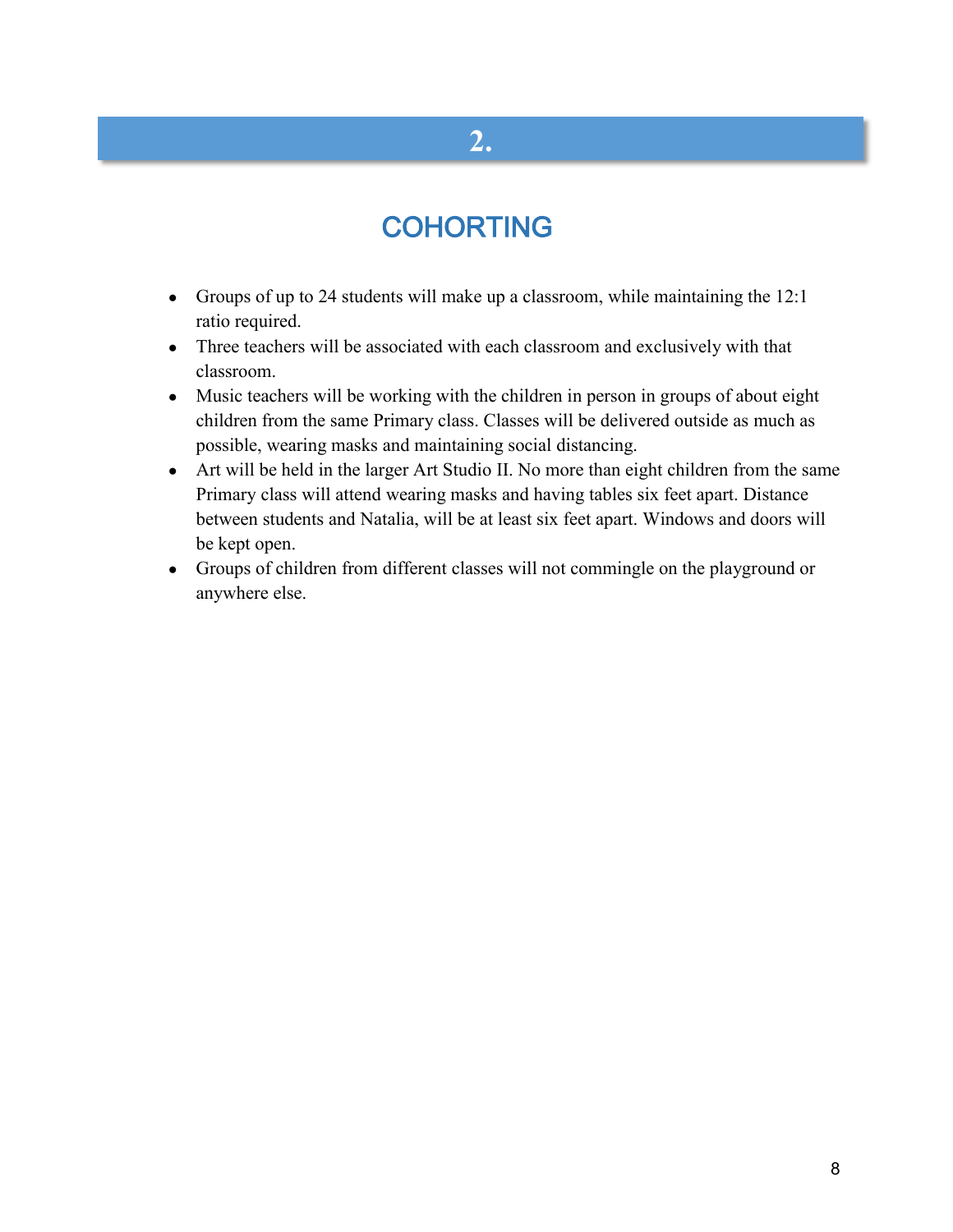## PHYSICAL DISTANCING

### **CHILDREN**

- Children will be encouraged to socially distance with visual cues (on floor) and redirection
- Each child will have a table for their exclusive use 3 to feet apart from any other table.
- When attending a circle, the children will be spaced accordingly.
- When outdoors, games that encourage distancing will be encouraged.
- Role-play about social distancing will be a part of the Grace and Courtesy lessons.
- Cubbies housing each child's belongings will be spaced so as to maintain a distance at all times.
- Markings on the floor/ground will be placed as needed to delineate proper distancing.
- Hallways are used in one direction only.
- Each classroom has bathrooms designated for their use only.

### **STAFF**

- Staff is expected to maintain social distancing at all times, at least six feet apart
- Refrain from hugging, handshakes, high-fives, etc.
- Common spaces on campus will have limited capacity for groups. The number of adults allowed at a time in designated spaces (depending on size of room), will be posted at the entrance.
- Staff will be encouraged to eat outside/onsite for lunch
- Hallways are used in one direction only.
- Teachers and staff have bathrooms designated for their use on each floor.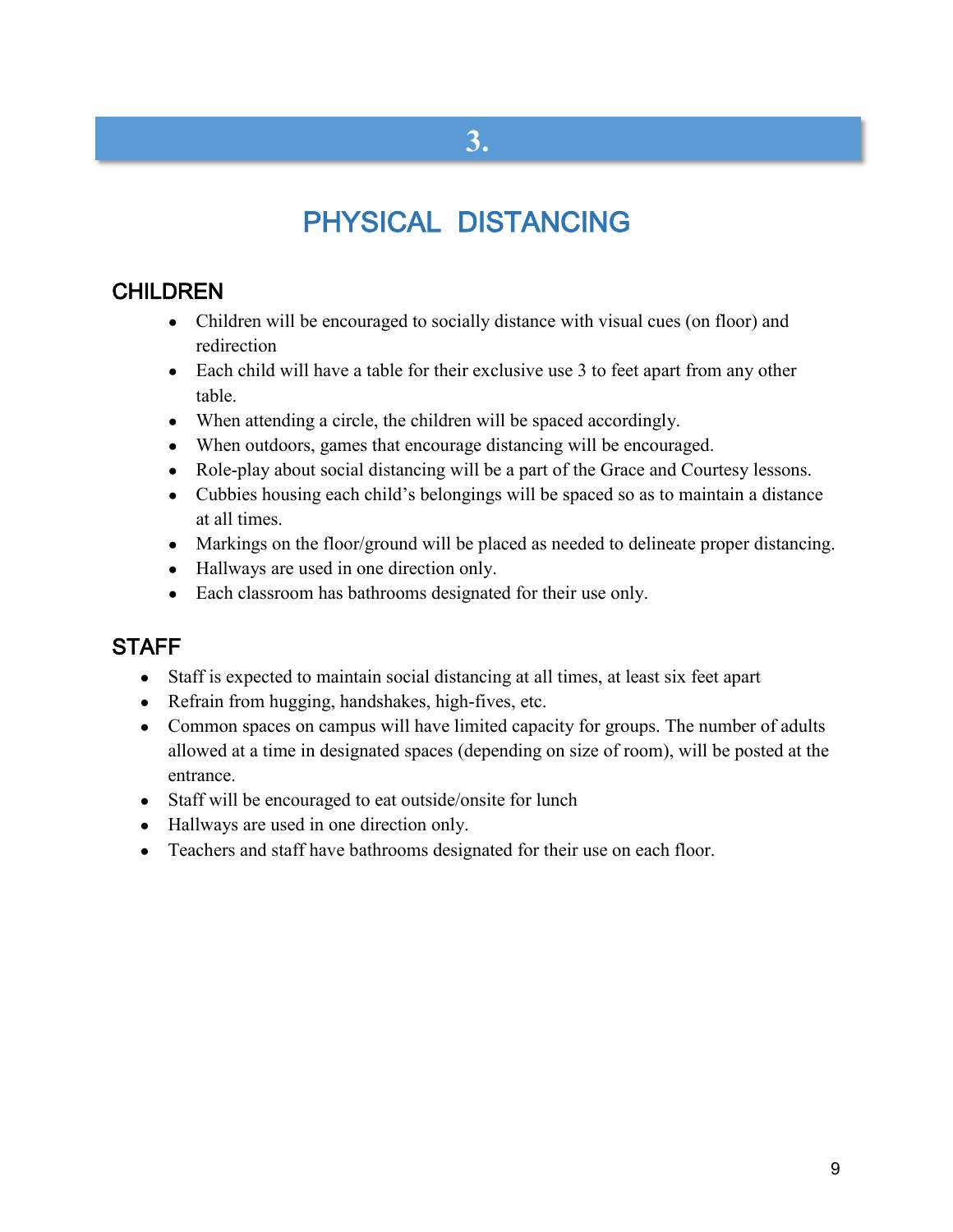## ENTRANCE, EGRESSAND MOVEMENT WITHIN THE SCHOOL

**4.**

### STU DENT DROP OFF

- All adults and children must be wearing masks when they arrive at the TRIS parking lot to drop off their children.
- Children are asked to walk next to the person dropping off. Children may not run ahead.
- Parents should proceed to the assigned gate for entry.
- Parents are asked to use hand sanitizer as they enter the school yard.
- After going through a temperature check and health screening at the school gates, parents will drop their children off at the designated door of their child's classroom. Parents may NOT enter the classroom.
- The area in front of the door of each classroom will be marked with tape or signs to designate 6 feet of distance while waiting to drop off.
- A classroom teacher will meet the parent and child at the door of the classroom.
- Children will remove their shoes outside the classroom and leave their shoes in the designated area. As they enter the classroom they will be greeted by the guide and will be invited to place their belongings in their designated cubby. After putting their inside shoes on, they will wash their hands thoroughly. Indoor shoes are required inside the classroom for children and adults. **No furry shoes or slippers, please.**
- After the child has entered the classroom, the person dropping off is asked to sign the child in using the sign-in binder on the table at least six feet away from the door. Please use one of the pens in the "Ready for Use" container and when done please leave the pen in the "Used Pens" container.
- When at all possible, the same adult should drop off and pick up the child each day.

### STUDENT PICK UP

- $\bullet$  3:00 p.m. pick-up
	- Children who leave at  $3:00$  p.m. will be ready by  $2:50$  p.m. Parents will pick their child up in the same place they drop them off.
- $\bullet$  3:00-6:00 p.m. pick-up
	- Parents will provide a projected schedule for daily pick-up times to their child's teacher to help them prepare each child for pickup.
	- Parents need to expect to wait while their child gets ready to leave as this may take some time. Every child will be putting all their belongings away and washing their hands before they can leave the classroom to go home.
	- Parents will pick their child up at the door of their child's classroom.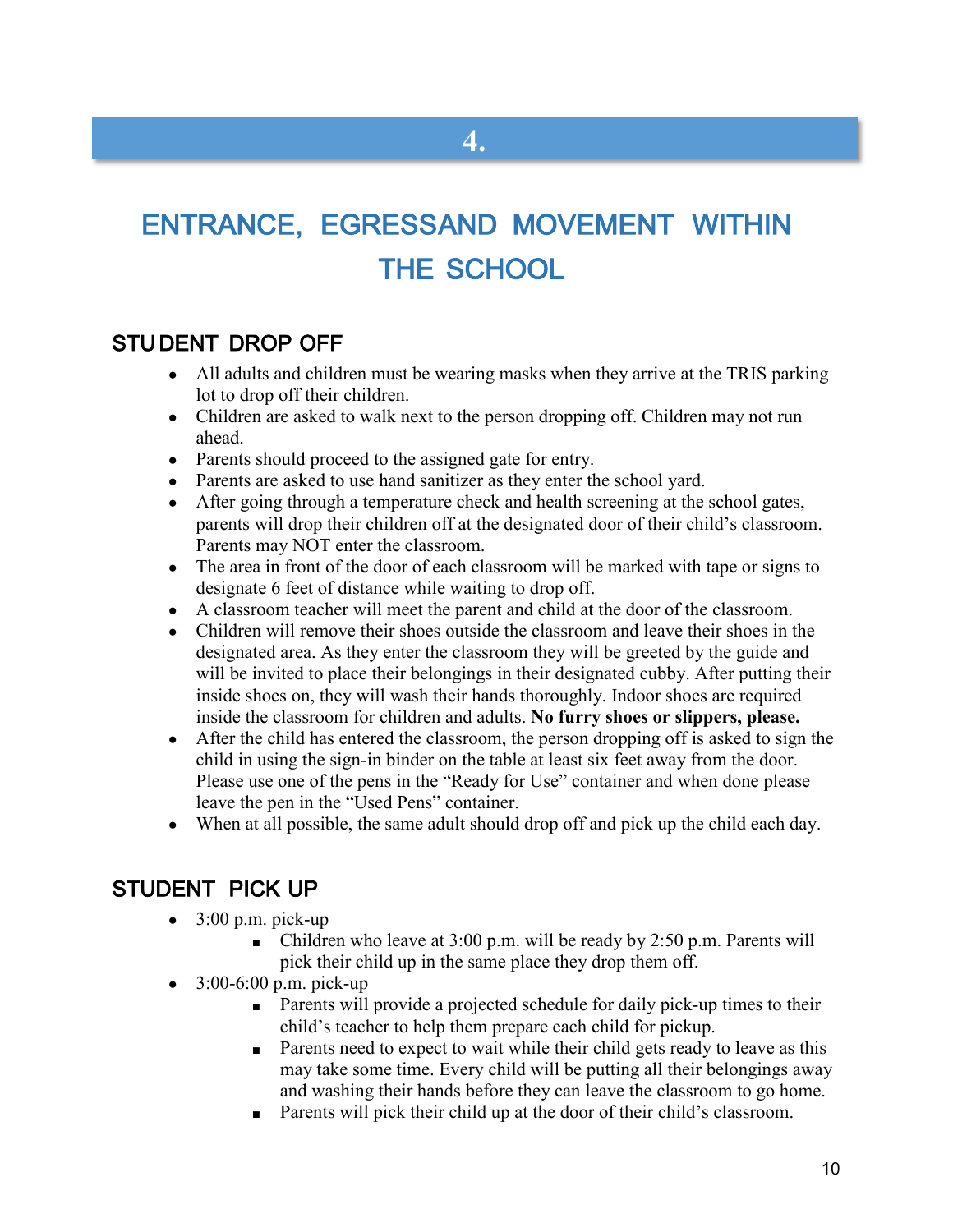- After picking the child up, the person picking up is asked to sign the child out using the sign-out binder found on a table at least six feet away from the door. Please use one of the pens in the "Ready for Use" container and when done please leave the pen in the "Used Pens" container.
- When at all possible, the same adult should drop off and pick up the child each day.
- There is very limited space available for children who attend the  $8:30$  am to  $3:00$  pm drop-off and pick-up schedule to stay beyond that time.
- If you are signed up for the 8:30 am to 3:00 pm program, please make sure you do not drop off before the agreed upon time and pick your child up by the agreed upon time.
- Should you absolutely need support on a given day and need to either drop your child off early or leave your child in school beyond the 3:00 pm pick-up time, please let the teachers know and complete the change of routine form. We will do our best to accommodate, however, please know that we cannot guarantee availability of space, we need to maintain ratios demanded by Community Care Licensing. This year, we are aiming to offer some flexibility, however, we must maintain integrity of the groups. You will be notified as soon as possible, if the class does not have enough space at the time you need it. Extra hours used will be billed the following month.
- Flexibility at the end of the day is unfortunately not possible. Children will not be going to the office area when parents are late. The child can only be with the classroom teacher. Children must be picked up by 6:00 pm sharp.
- Early drop-off and late pick-up fees will apply if you are not able to respect the time frame agreed upon by contract.
- The hourly fee is  $$13.00$
- The fees charged after  $6:00$  pm are: First 15 minutes after dismissal: \$1.00 per minute 16-30 minutes after dismissal: \$5.00 per minute 31+ minutes after dismissal: \$10.00 per minute

### MOVEMENT ON CAMPUS

- $\bullet$  The hallway in the administrative building (the church) is one way from the entrance foyer to the main office proceeding to exit going through the hallway by the sanctuary and out to the parking lot.
- Access to the second floor auditorium is reserved to staff and groups of 6 to 8 art students at a time. Staff and children using the staircase must wait until no one is using the staircase in the opposite direction.
- Every group will stay within the defined part of the building they are assigned.
- The playground has been divided in such a way that each classroom has a designated area they use for a day. Classrooms will rotate so that every classroom has access to the full playground every week.
- Playground equipment is sanitized in the middle of the day and at the end of the day so that it is ready for another class, the next day.
- Access to classrooms is limited to the students and teachers designated to the space.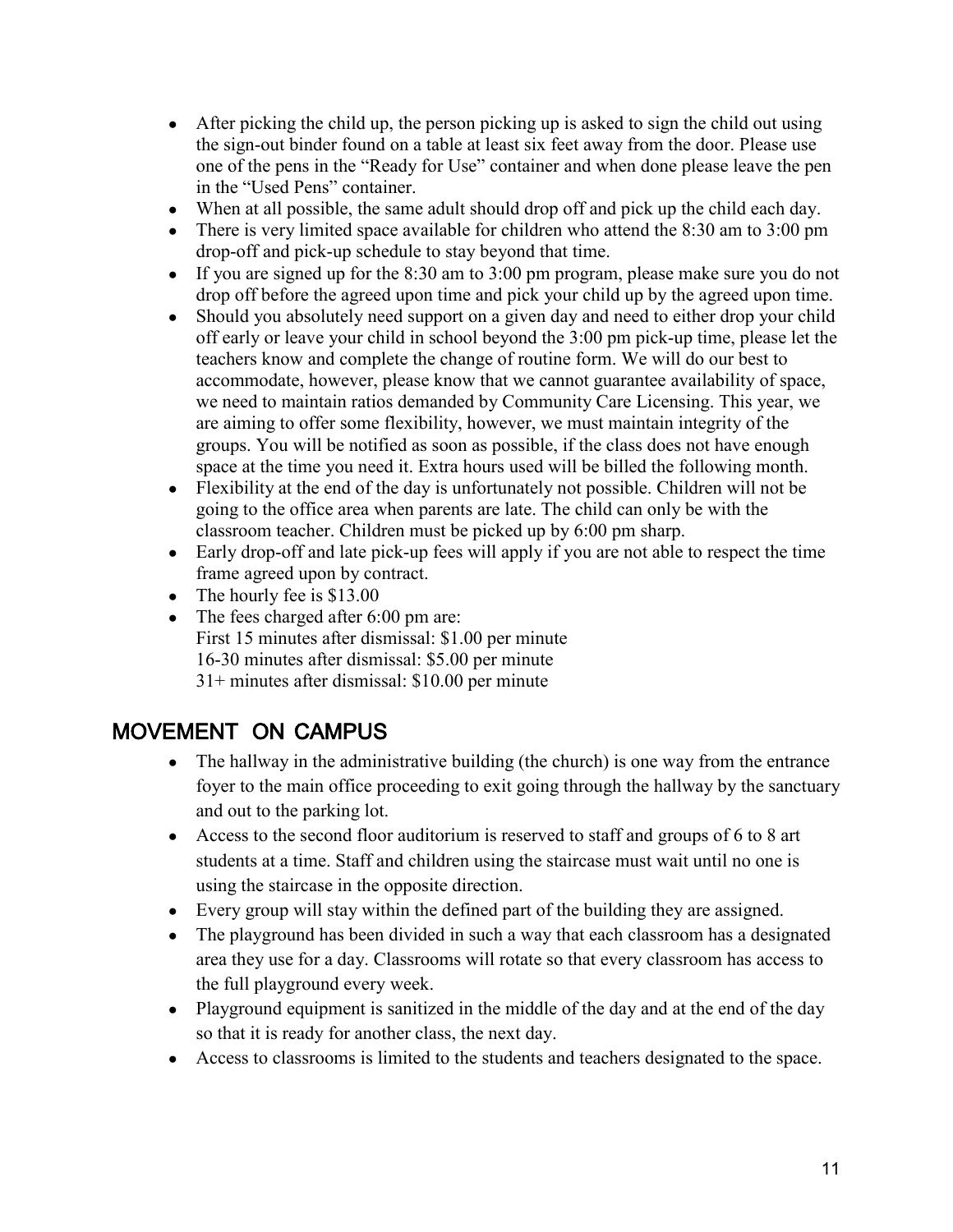• Parents are expected to keep their child(ren) with them as they walk through the campus. Children may not use the playground equipment or the climbing wall when walking through the campus with their parents. b

### ACCESS TO BUILDINGS

- Access to the interior of the school buildings will be limited to children and staff.
- For parents or caregivers, access to school buildings will be restricted at all times. Parents are welcome to access the parking lot between 7:30 am and 6:00 pm.
- Parents, caregivers or friends may not enter the play area directly without first having checked in with a staff member in the lobby of 3650 Dimond Avenue. If children are in the play area, refrain from entering, unless authorized to do so by school staff.
- If you are late in dropping your child off in the morning, you will need to check in at the lobby of 3650 Dimond Avenue or the administrative office in the church. The person checking the child in will notify the child's teacher that s/he has been cleared for entry. We ask that parents or caregivers refrain from entering the classroom.
- Vendors will be allowed to the door of the administrative office and will not have access to the school buildings on campus.
- Service providers will be given access to classrooms, when necessary, at nonoperational times, as much as possible
- Emergency service providers (i.e. HVAC repair when the unit is not working) will be scheduled at nonoperational times if possible.
- If immediate service is required:
	- Children will be removed from the area accessed by the provider
	- A staff member will accompany the service provider at all times
	- Areas and surfaces will be disinfected after completion of service
	- Any service or emergency service will be logged with details of repair required, the name of service provider/company, time of service call (start and end) and areas accessed.
- School tours will be held virtually or on weekends for fully vaccinated prospective parents.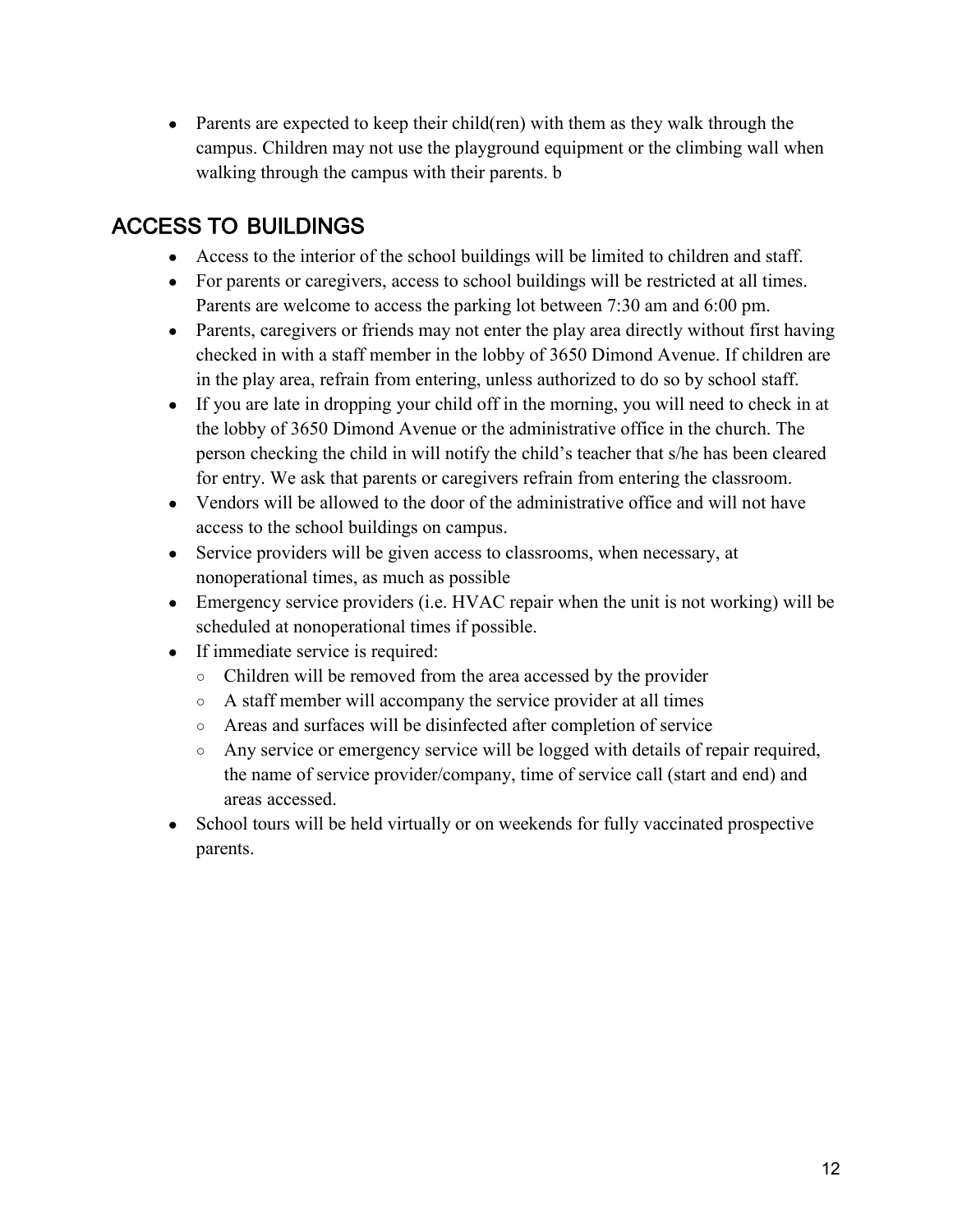## FACE COVERINGS AND OTHER ESSENTIAL PROTECTIVE GEAR

**5.**

- We will follow the CDC and Alameda County Health Department's recommendations and the State of California mandate for schools on mask wearing. With the safety of the TRIS and larger community in mind, all students will be asked to wear a mask when at school, **both indoors and outdoors**, except when eating and drinking. If there is a student who cannot manage the use of a mask, a solution will be found on a case by case basis.
- All staff will wear a face mask at all times while onsite at school, except for when eating and drinking.
- Face shields with a cloth drape across the bottom are an acceptable option to the face masks. The cloth drape must be secured at the bottom.
- Face masks with exhaust valves are not allowed, as are bandanas and neck gaiters.
- The school will provide students and staff with a clean triple fabric mask every day. A different color, every day of the week, is to be used to ensure that masks are not used more than once before laundering.
- We respect parents' and children's desires to want to wear their own masks, however, this means the child must have a clean mask every day and the mask must fit in such a way that it does not fall off the nose and covers the mouth. It must fit snugly without being uncomfortable.
- Students will bring an extra pair of shoes for indoor use.
- Gloves will be used while disinfecting surfaces, materials, and objects. Gloves must also be used when handling any bodily fluids or handling a sick student.

13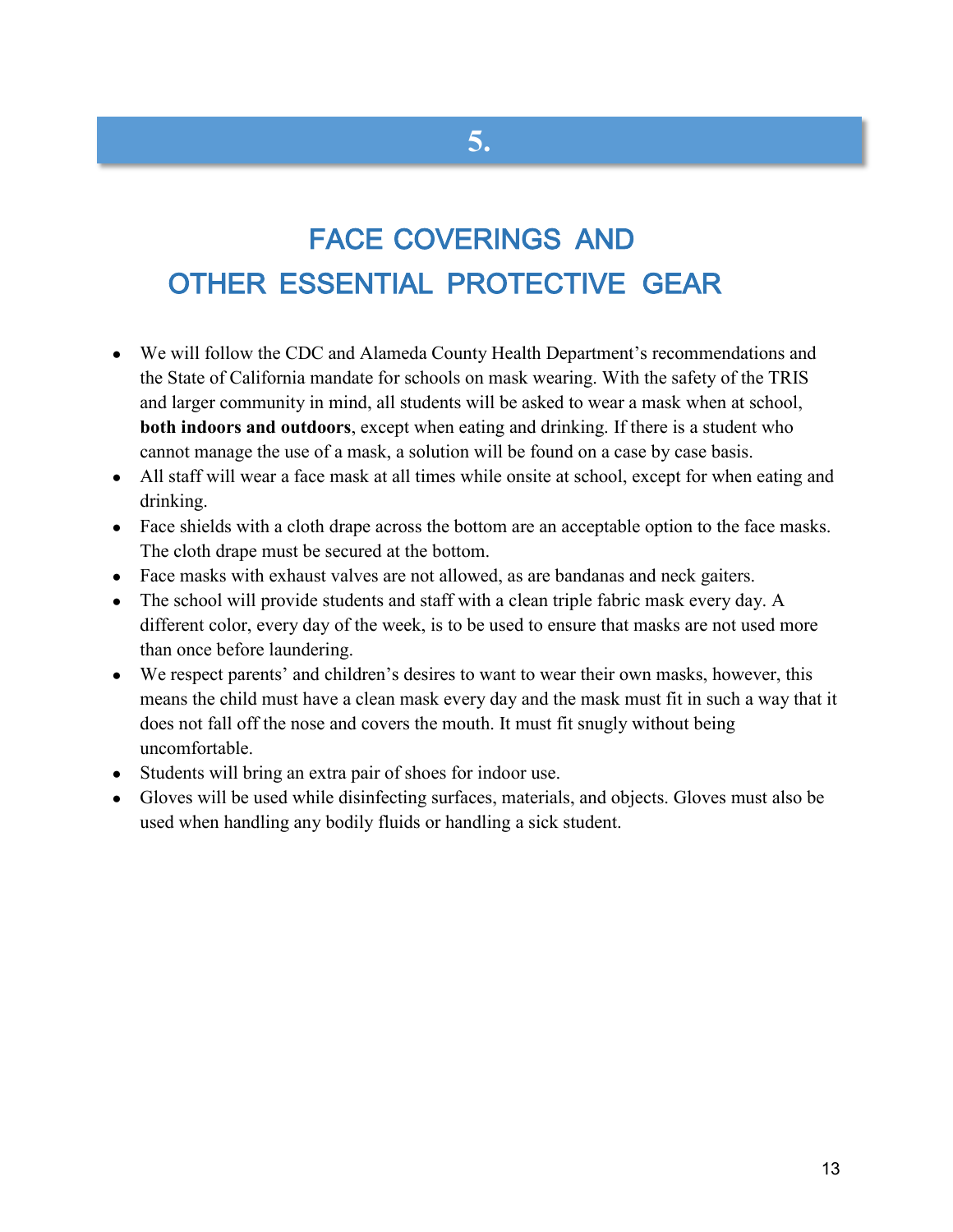## HEALTH SCREENINGS FOR STUDENTS AND STAFF

### ADMITTANCE POLICY FOR CHILDREN AND STAFF:

#### Children and staff will not be admitted to TRIS school facilities if:

- In the previous 14 days, he/she, or any member of the household, has had contact with someone with a confirmed diagnosis of COVID-19.
- In the previous 14 days, she/he, or any member of the household, has not respected **ALL** State and Alameda County Department of Health recommendations
- In the previous 14 days, he/she, or any member of the household, has traveled to another state or country and has not quarantined upon return
- In the previous 14 days, he/she, or any member of the household, has traveled by plane and has not quarantined upon return.
- In the previous 14 days, he/she, or any member of the household, has been diagnosed with COVID-19.
- The child exhibits any COVID-19 symptoms as defined by the CDC.

### Parent Health Screening Before Arrival to Campus

Parents are encouraged to be on alert for signs of illness in their children or other family members and to keep them home when they are sick. Parents are required to conduct the prescreening each day at home.

Please do not bring your child to school if you notice any of the following symptoms:

- Temperature of 100 degrees Fahrenheit or higher
- Fatigue
- Cough
- Shortness of breath or difficulty breathing
- Chills
- Repeated shaking with chills
- Muscle pain
- Headache
- Sore throat
- Congestion or runny nose
- New loss of taste or smell
- Diarrhea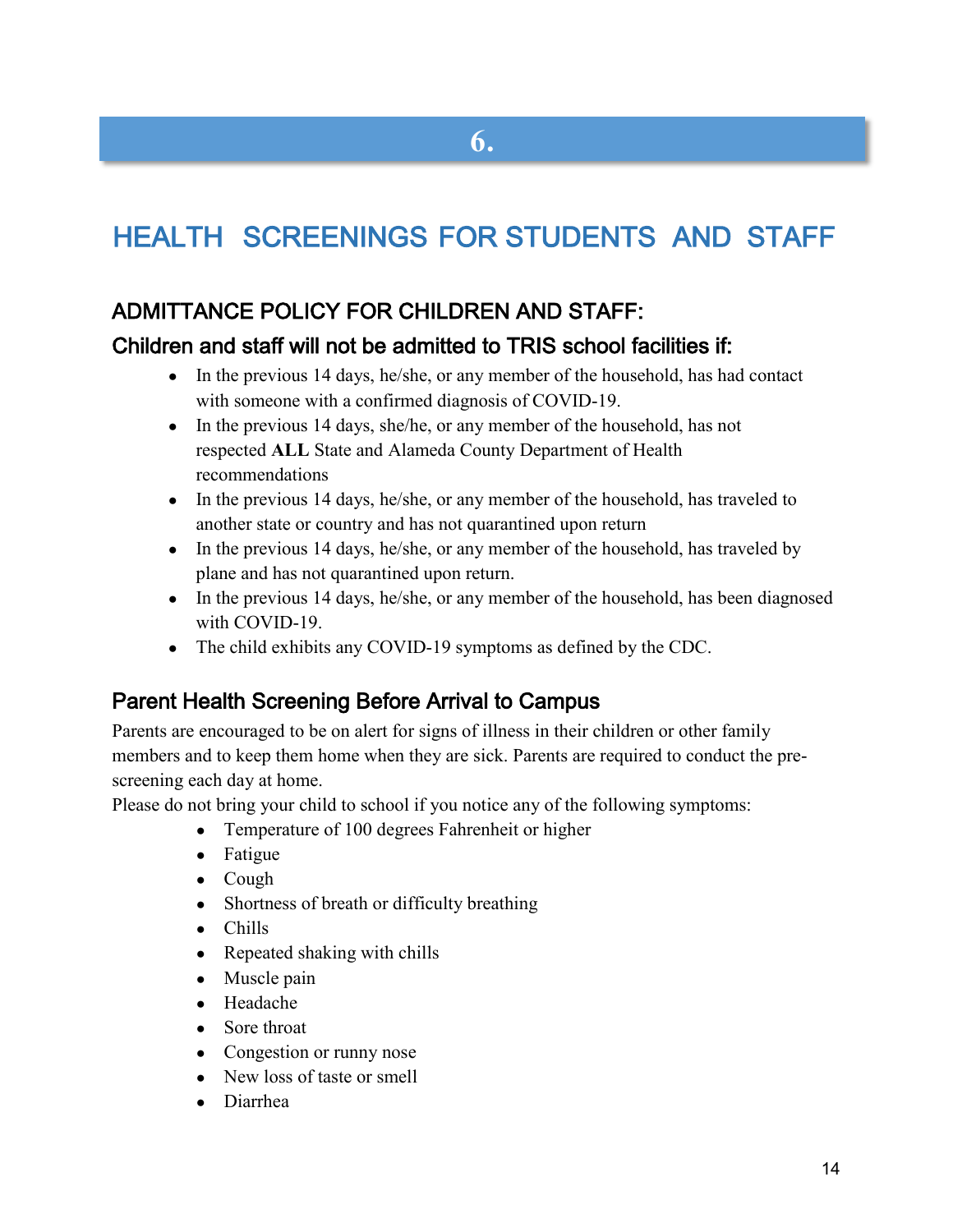#### Notes:

- For the safety of our community, please do not bring your child to school if you have provided him/her with a fever reducing medicine within the last 24 hours.
- Please make sure your child's hands are washed before leaving home.
- Parents, please wash your hands before leaving home.

### Health Screening at Arrival – Children and their family

Staff members will perform the following screening of all children at arrival:

#### Visual:

- Flushed cheeks
- Congestion or runny nose
- Rapid breathing/difficulty breathing
- Fatigue
- Extreme fussiness
- Hands and nails to ensure entrance with clean hands

#### Verbal:

Staff will verify that parents have completed the online daily questionnaire asking parents if they have noticed any of the following symptoms, in their children or in anyone living in their household, in the previous 72 hours:

- Fever
- Cough
- Congestion or runny nose
- Shortness of breath
- Chills
- Sore throat
- Fatigue
- Body aches
- Headache
- Loss of taste or smell
- Diarrhea
- Nausea or vomiting
- Has your child been given a fever reducer in the last 72 hours?
- Are there any family members in your household with symptoms consistent with COVID-19 or who have been diagnosed with COVID-19?

### Temperature Checks

• Temperature of all students will be taken at drop off, at lunchtime and at 3:00 p.m.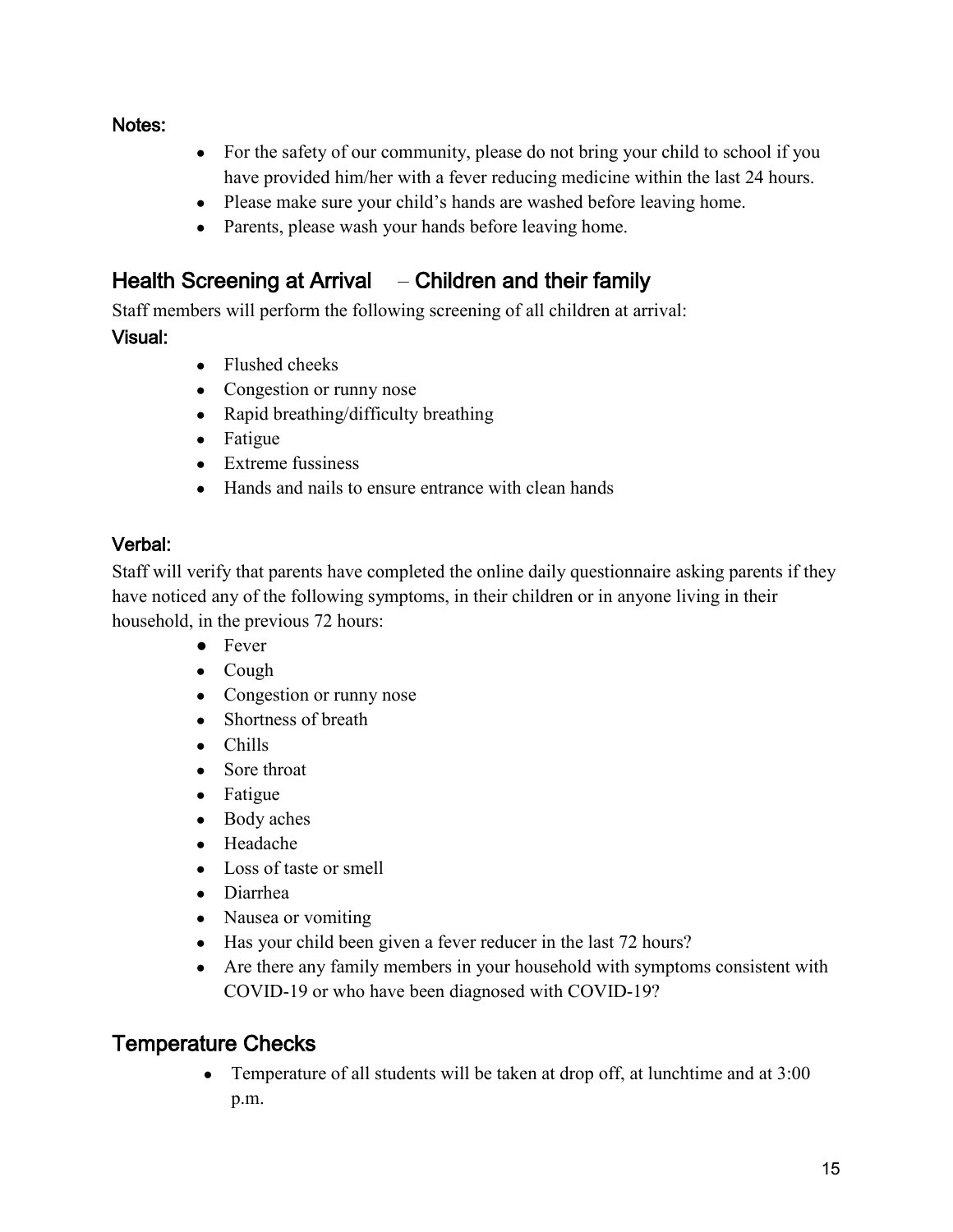- Contactless thermometers will be used in all cases.
- Thermometers will be disinfected after each use with every individual child and adult.
- If the child has a temperature of over  $100^\circ$  Fahrenheit, the staff member will verify the temperature with another thermometer.
- $\bullet$  A child with a double verified temperature of over 100 $\degree$  Fahrenheit will be sent home.
- Contactless thermometers will be used in all cases, if possible.

### Health Screening at Home – Staff

- Upon waking up every staff member is asked to take their temperature and evaluate if they have any of the following symptoms:
	- Fever
	- Cough
	- Congestion or runny nose
	- Shortness of breath
	- Chills
	- Sore throat
	- Fatigue
	- Body aches
	- **Headache**
	- Loss of taste or smell
	- Diarrhea
	- Nausea or vomiting
- Are there any family members in your household with symptoms consistent with COVID-19 or who have been diagnosed with COVID-19?
- Staff members with a temperature of 100 degrees Fahrenheit or more will be relieved of duty for the day and the next three days.
- All staff members will complete an online daily self-certification asking the above stated questions.
- Any affirmative answers to these questions will relieve the staff member of duty for the day.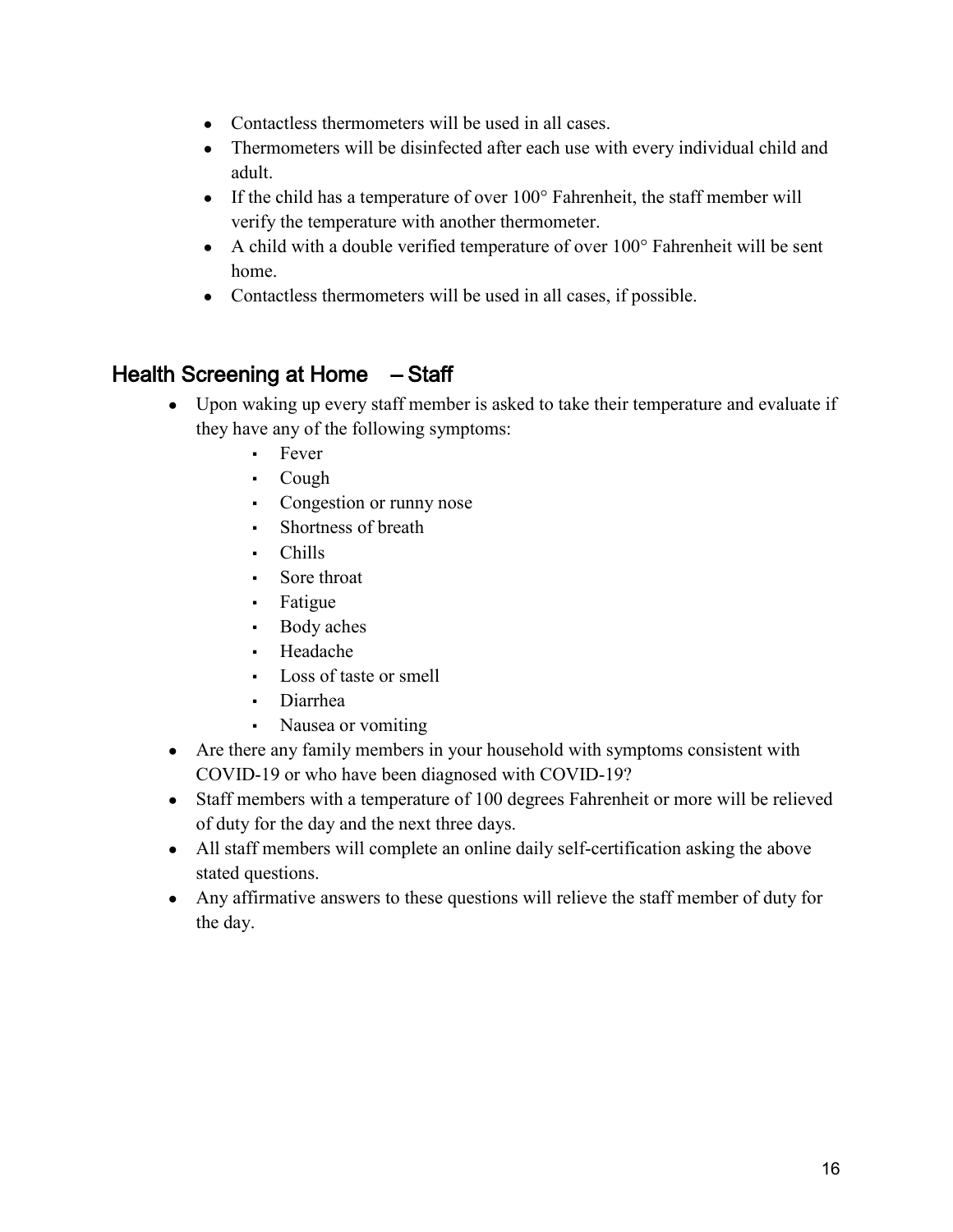## **7.**

## HEALTHY HYGIENE PRACTICES

### HANDWASHING

Washing hands can keep you healthy and prevent the spread of infections from one person to the next. Sinks are available in each classroom. All children and staff will engage in hand hygiene at least at the following times:

- Arrival to the classroom and after breaks
- Before and after eating
- After using the toilet or helping a child use the bathroom
- After coming in contact with bodily fluid
- Before and after playing outdoors
- After handling garbage
- Before and after touching eyes, nose, or mouth.

### Five Steps to Wash Hands the Right Way

#### Staff are expected to follow and instruct children to follow these steps:

- 1. Wet hands with clean, running water (warm or cold), turn off the tap, and apply soap
- 2. Lather hands by rubbing them together with the soap. Lather the backs of your hands, between your fingers, and under your nails
- 3. Scrub hands for at least 20 seconds
- 4. Rinse hands well under clean, running water
- 5. Dry hands using a clean paper towel

#### Notes:

- After assisting children with handwashing, staff should also wash their own hands.
- Hand sanitizer will be provided for staff to use as needed, but not to replace hand washing when water and soap are nearby
- Hand Sanitizer will be available in each classroom, in the yard, at arrival and departure times and at each entrance to the school. Everyone is encouraged to use hand sanitizer when needed, mostly when not close to a sink.

### Use of bathroom

- Children will be taught to use a tissue or paper towel when using the handle to flush the toilet.
- Parents are asked to reinforce this at home.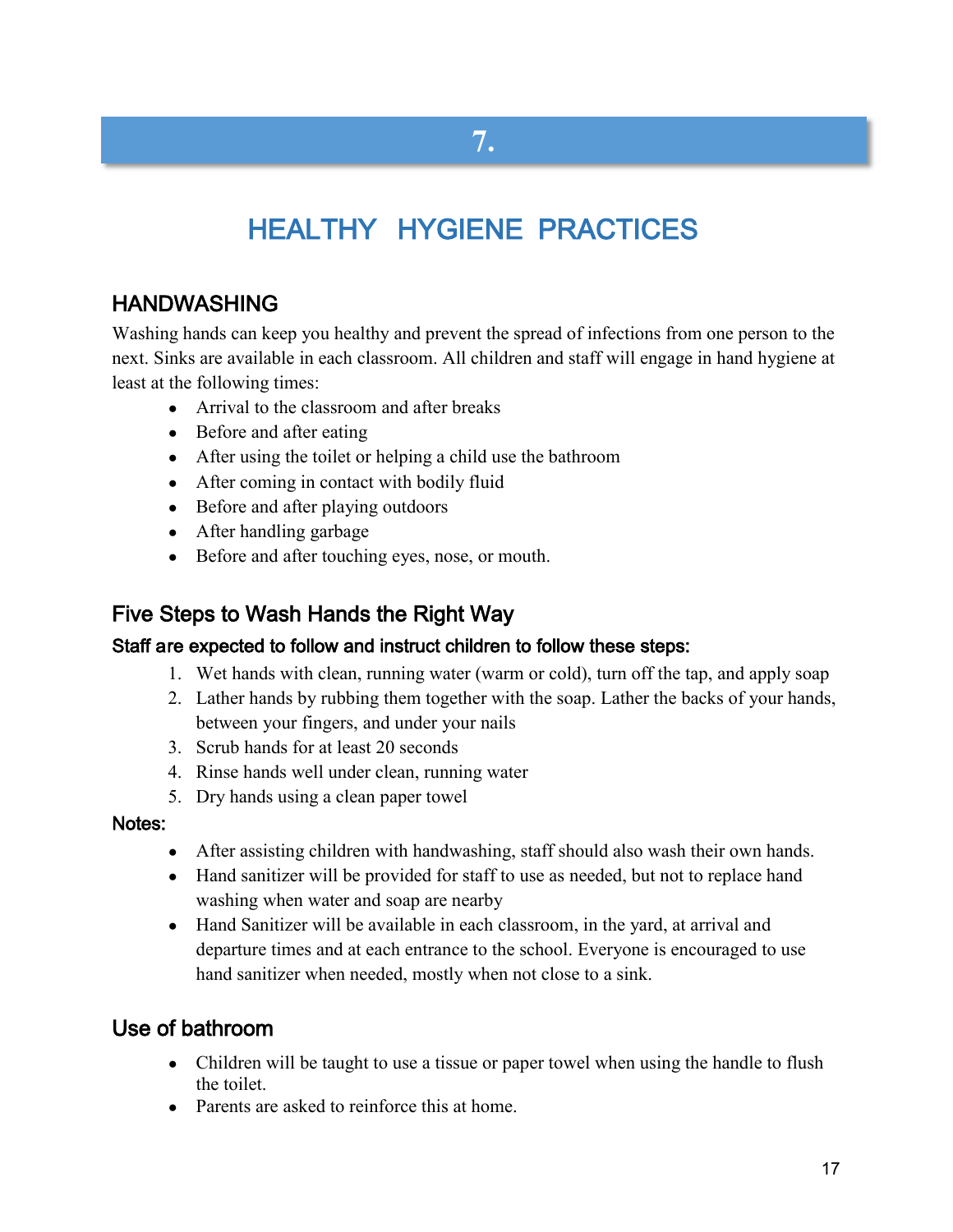## IDENTIFICATION AND TRA CING OF CONTACTS

**8.**

### RESPONSE PLANS RELATED TO COVID -19

#### **Quarantine**

Quarantine is used to keep someone who might have been exposed to COVID-19 away from others. Quarantine helps prevent spread of a disease that can occur before a person knows they are sick or if they are infected with the virus without feeling symptoms. People in quarantine should stay home, separate themselves from others, monitor their health, and follow directions from their state or local health department.

#### Isolation

Isolation is used to separate people infected with the virus (those who are sick with COVID-19 and those with no symptoms) from people who are not infected. People who are in isolation should stay home until it's safe for them to be around others. In the home, anyone sick or infected should separate themselves from others by staying in a specific "sick room" or area and using a separate bathroom (if available).

### A. STUDENT OR STAFF MEMBER DEVELOPS SYMPTOMS

- Students or staff will be sent home when the following symptoms are observed:
	- They have a temperature of 100 degrees Fahrenheit or higher. Temperature will be taken twice, five minutes apart with two separate devices to ensure accuracy
	- Cough including a persistent dry cough without the documentation from a physician about an allergic condition
	- Congestion or runny nose
	- Shortness of breath or difficulty breathing
	- Chills
	- Repeated shaking with chills
	- Fatigue
	- Muscle pain or body aches
	- Headache
	- Sore throat
	- Loss of taste or smell
	- Nausea or vomiting
	- **Diarrhea**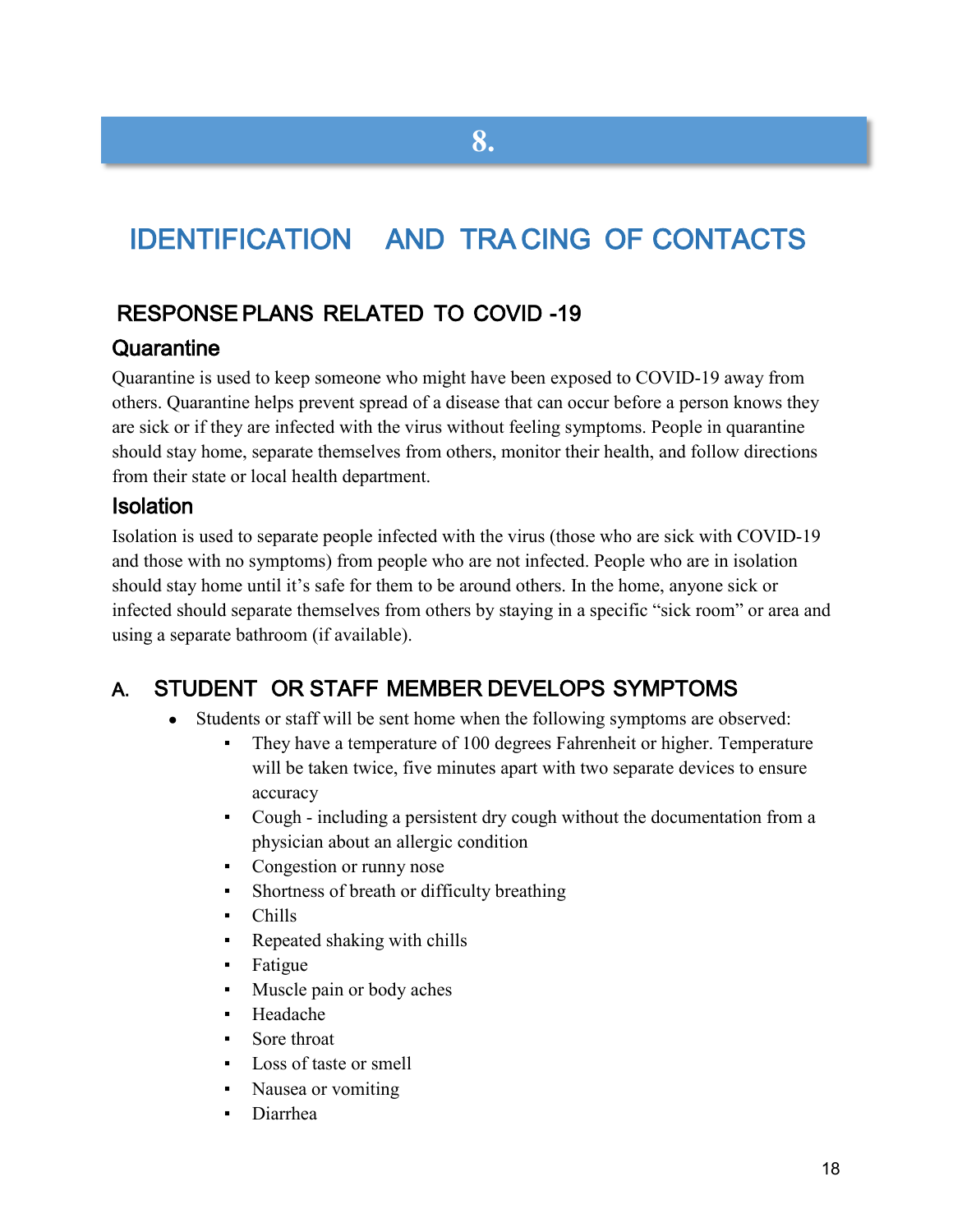- When at school, students or staff with symptoms will be isolated from the group until pick up, in a designated room on campus. In the case of a student, a faculty member will accompany the student until parents arrive.
- The student or staff member will have access to a bathroom dedicated for the use of such person
- If the person is in respiratory distress, 911 will be called.
- Parents of students will be called immediately for pick up or to meet at the hospital
- In the case of a student, if there is no response from the parent, the persons named in the student's emergency contacts will be called for pick up.
- Once the person has been picked up, the isolation area will be closed for 24 hours and then sanitized, cot, table, chair, materials, etc.
- Students or staff who are sent home with a fever are expected to contact their physician the same day to establish if COVID-19 testing is warranted.
- The school reserves the right to send a student or staff member home as sick even in the absence of fever and regardless of a note from a physician.
- Isolation at home is required for students and staff.
- If healthcare provider assesses that symptoms are not COVID-19 related, staff member or parents of a student, must do the following before returning to school/work:
	- Isolate until negative test results are received.
	- Be at least 24 hours without fever and without taking fever reducing medications
	- Be feeling better
	- Provide a medical certificate informing that alternative diagnosis was made and that the symptoms are not due to COVID-19. It has to specifically state that the symptoms are not COVID related.
- If a person is tested and results are negative, the person must:
	- Be symptom free for 24 hours before returning to school without the use of a fever reducer.
	- Provide evidence of a negative COVID-19 test prior to return to school/work

### B. OFF SITE EXPOSURE:

### UNVACCINATED STAFF AND STUDENTS

If a staff member or a student has been identified as having close contact with someone outside the classroom community who is diagnosed with COVID-19, that staff member or student will be

• Required to self-quarantine for a minimum of 14 days from the day after the last exposure.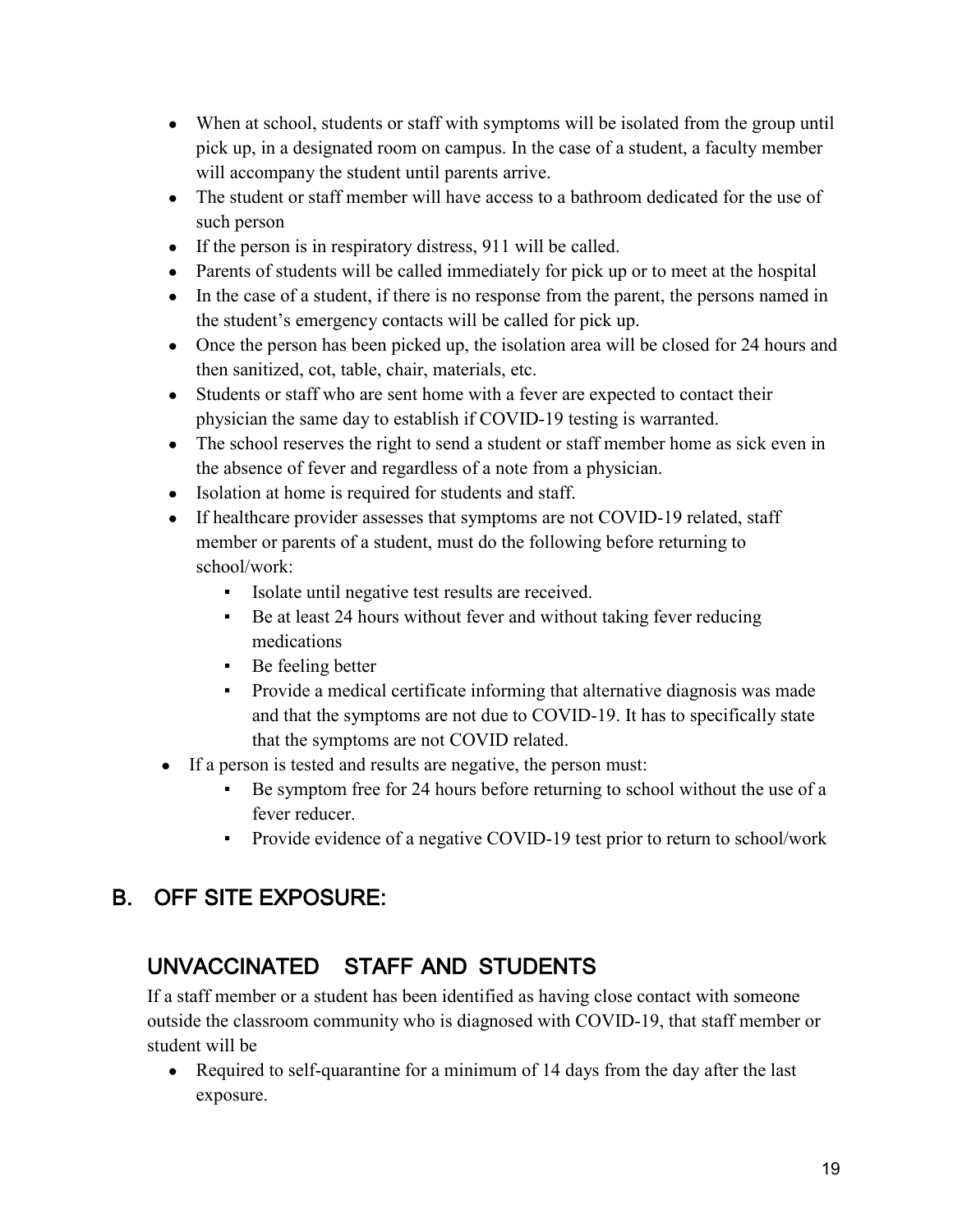- Follow quarantine instructions
- Immediately contact healthcare provider and request COVID-19 testing

Close contact means being closer than 6 feet apart for more than 15 minutes over a 24 hour period.

### FULLY VACCINATED STAFF AND STUDENTS

No need to quarantine but self-monitor for symptoms of COVID-19 for the full 14-days after exposure.

### C. POSITIVE CASE OF COVID -19 IN A CLASSROOM COMMUNITY

### UNVACCINAT ED STUDENTS OR STAFF

- If COVID-19 is confirmed in a student or staff member in a classroom community, the following actions will be taken by the school:
	- Notify staff and parents/caregivers that a member of the classroom community has been diagnosed with COVID-19. Confidentiality will be maintained. Said classroom will immediately be closed.
	- Notify the Alameda County Public Health Department
	- Notify the school community that a person in the school (not their community) has been diagnosed with COVID-19. Confidentiality will be maintained.
	- All members of that classroom community will be asked to quarantine at home and contact their physician(s) and request COVID-19 testing, A negative result will be required to return to the classroom/work.

Classroom will be deep cleaned and disinfected 24 hours after it is closed All follow up actions (quarantine, classroom closure, etc.) will be determined by the Head of School and as directed by the Public Health Department.

### FULLY VACCINATED STAFF AND STUDENTS

No need to quarantine but self-monitor for symptoms of COVID-19 for the full 14-days after exposure.

### D. STUDENTS OR STAFF WHO HAVE TESTED POSITIVE FOR COVID -19 - RETURNING TO SCHOOL

Students and staff who have a positive diagnosis and who have stayed home (home isolated) can return to school/work when the following criteria are met: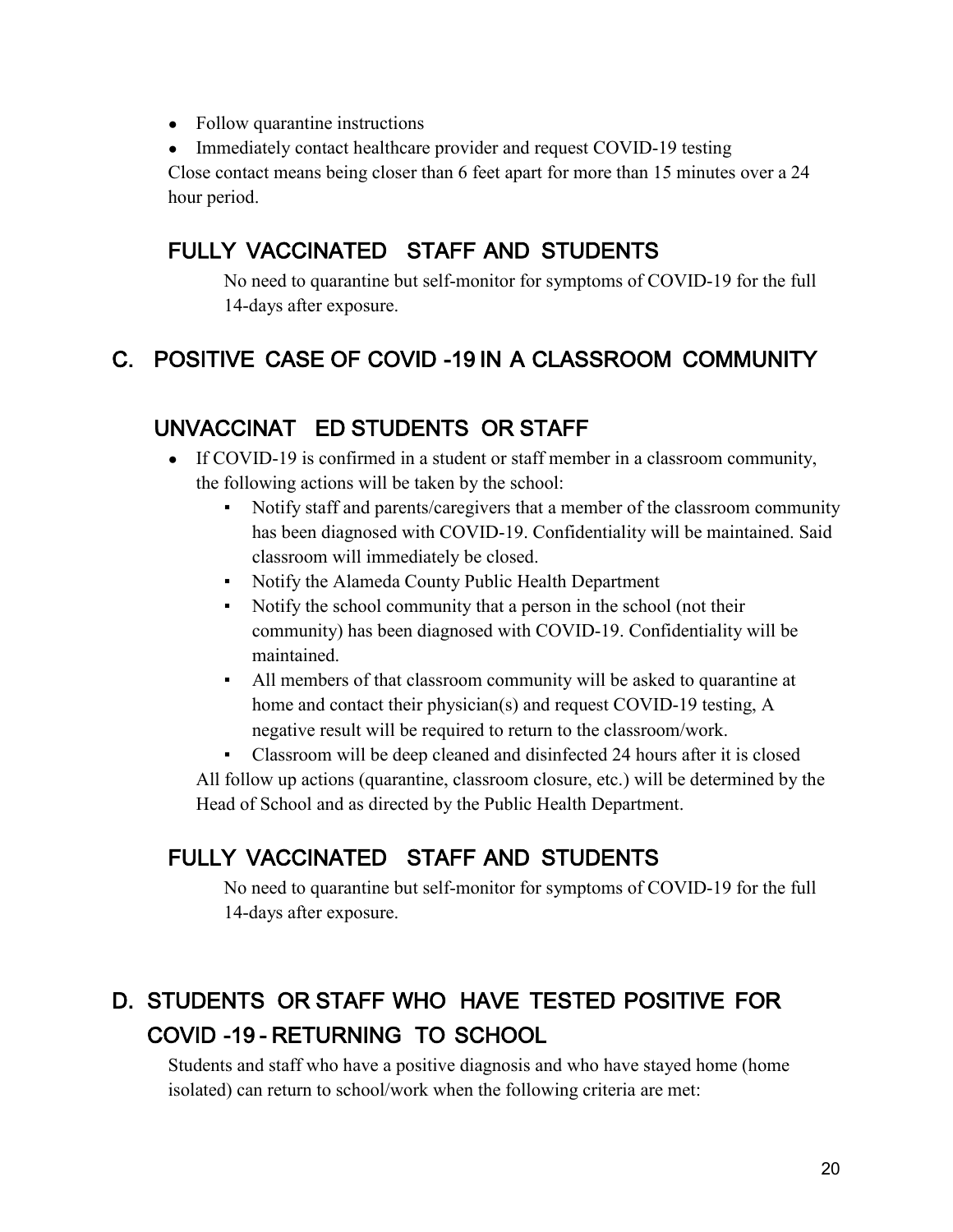- At least 3 days (72 hours) have passed since recovery (resolution of fever without the use of fever-reducing medications); **and**
- The child or staff member has improvement in respiratory symptoms (e.g., cough, shortness of breath); **and**
- At least 14 days have passed since symptoms first appeared.

### E. STUDENTS OR STAFF WHO HAVE BEEN DIRECTLY EXPOSED TO COVID -19 IN THEIR CLASSROOM

- All students or staff members who have been exposed to COVID-19 will need to quarantine for 14 days from the day after the last exposure
- Parents or staff members are asked to contact their physician(s) the same day for consultation. COVID-19 testing is requested.
- The school will maintain a log of all student and staff absences and illnesses.
- When a child or staff member presents with a positive COVID-19 case, the school will compile the list of students and staff members (with their contact information) who were in contact with the individual and make them available to the ACHD.
- Leah Vass, has been designated to maintain such records in full confidentiality. Only the Head of School and Head of Administration will have access to the records, other than the designated individual.
- The Head of School, Leslie Hites, will be the direct contact with the Health Department.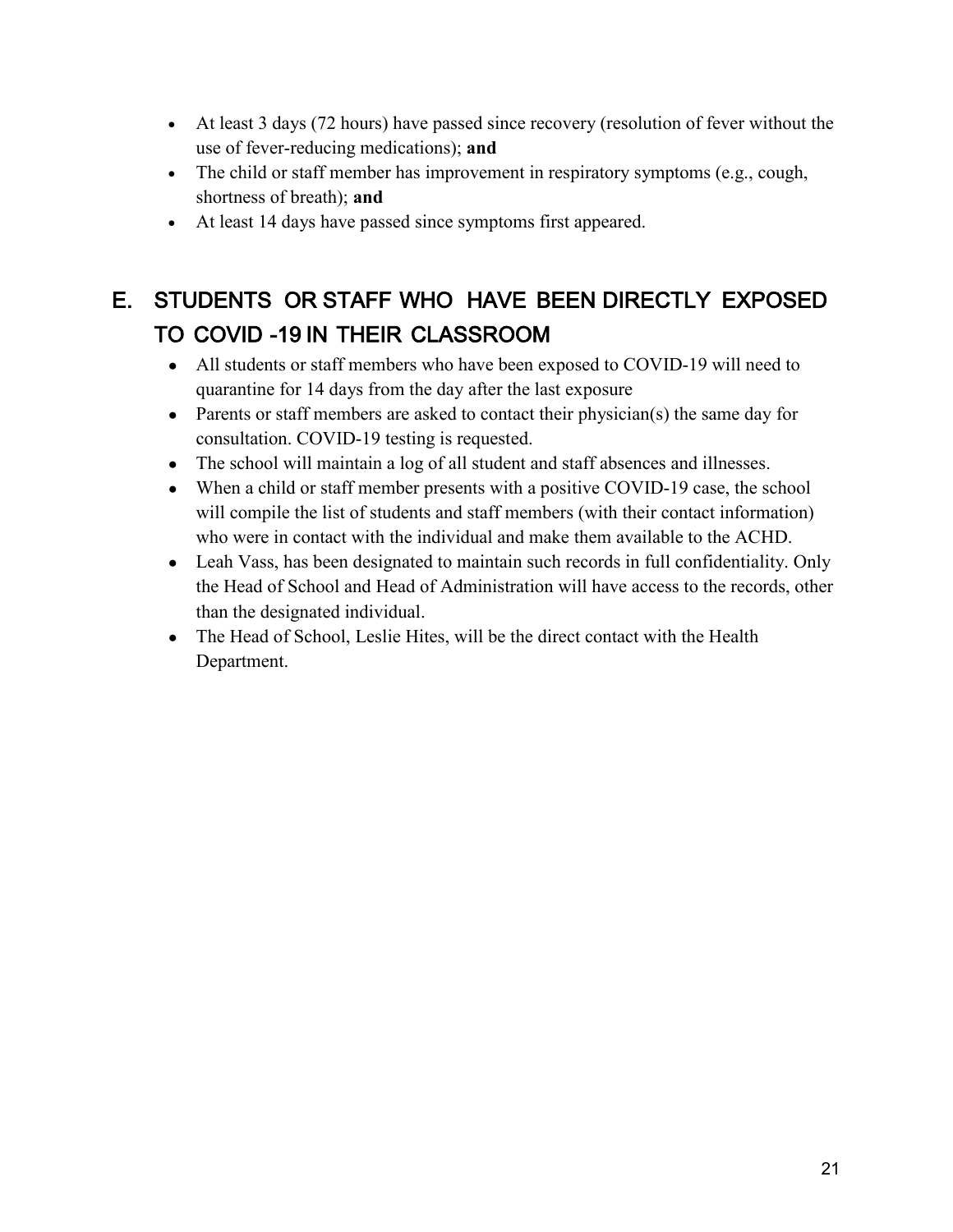## SOCIAL GATHERINGS, FESTIVITIES AND TRAVEL REQUIREMENTS

**9.**

### SOCIAL GATHERINGS

- Anyone who is **not** fully vaccinated and aged 2 or older, should wear a mask in indoor settings.
- Although it is in general acceptable not to wear a mask in outdoor settings, in areas with [high numbers of COVID-19 cases,](https://covid.cdc.gov/covid-data-tracker/#county-view) wearing a mask in crowded outdoor settings is highly recommended. **Alameda County is currently in the orange tier, which means that there are a substantial number of cases and hospitalizations in our area. Currently, in November 2021, the number of cases is rising.**
- In activities with [close contact](https://www.cdc.gov/coronavirus/2019-ncov/php/contact-tracing/contact-tracing-plan/appendix.html#contact) with others who are not fully vaccinated, a mask should be worn.
- If you are fully vaccinated, to maximize protection from COVID-19 and variants, and prevent possibly spreading it to others, wear a mask in all public indoor settings.
- Social distancing of at least 6 feet is recommended.
- Wash hands with soap and water often. If not possible, use hand sanitizer.
- Avoid loud voices or shouting

#### **Following are the recommendations just shared by Community Care Licensing for the 2021 Holiday Season:**

#### **Fall and Winter Holiday Recommendations (e.g., Diwali, Thanksgiving, Christmas, Hanukkah, Kwanza, New Year, Solstice, Lunar New Year, etc.)**

Below are recommendations for best practices to safely celebrate the fall and winter holidays this year:

- Avoid large events and gatherings, when possible.
- Have conversations ahead of time to understand expectations for celebrating together.
- Stay home when appropriate. Advise others to stay home if they have tested positive for COVID-19, are waiting for COVID-19 test results, have COVID-19 symptoms, or if they have had close contact with a person who has tested positive for or who has symptoms of COVID-19.
- Adjust the size of an event based on the ability of attendees from different households to stay 6 feet apart.
- Avoid crowded, poorly ventilated spaces.
- Wear face coverings consistently and correctly.
- Consider dropping off prepared meals to those who cannot go out or are at higher risk for contract COVID-19.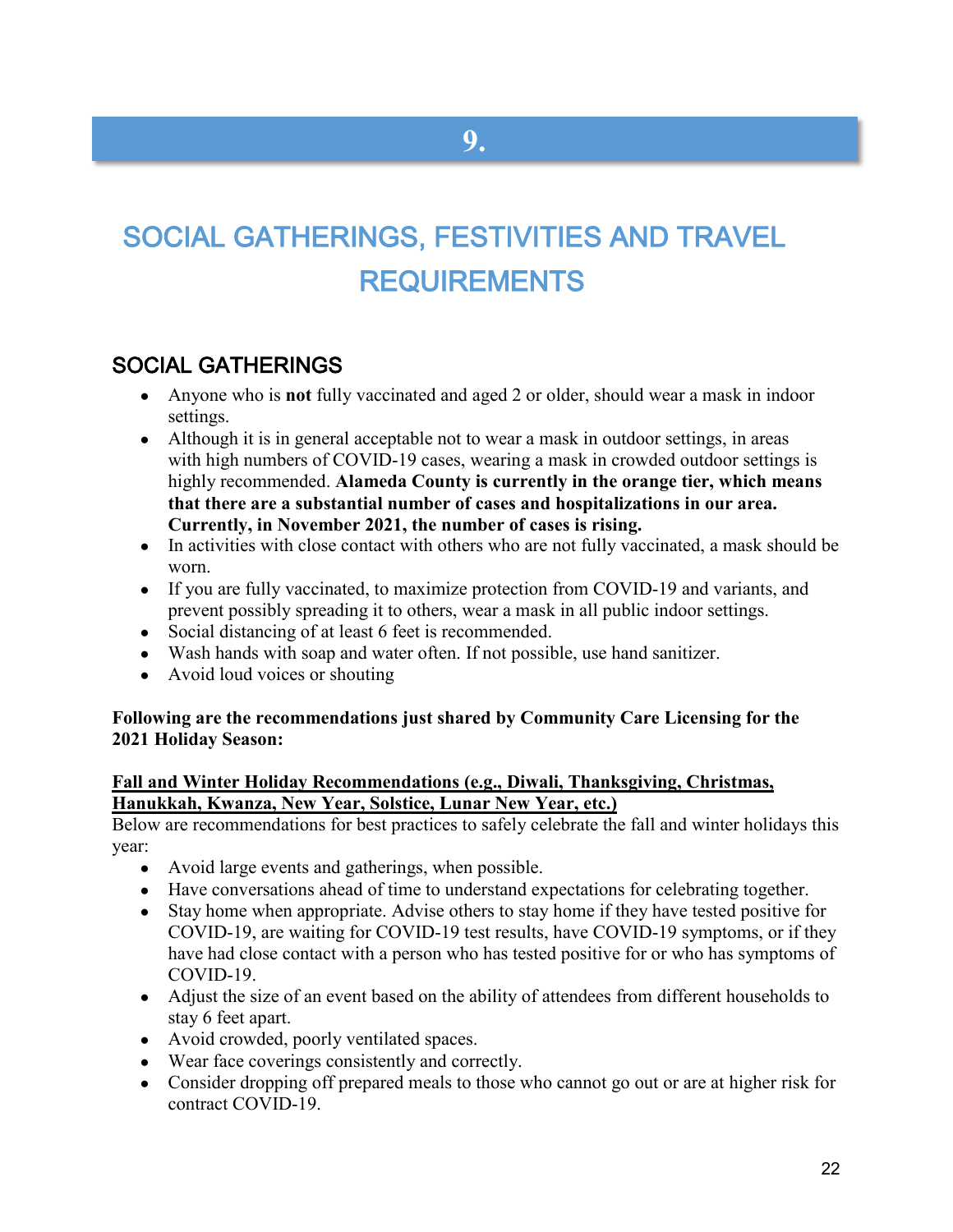- Provide hand washing soap and disinfectant/hand sanitizer.
- Consider outdoor activities such as corn mazes, apple picking, etc.
- Consider virtual events, parties, concerts, or religious ceremonies to avoid packed, indoor spaces.
	- Remember that alcohol and drugs can impair judgement.
- Be prepared if someone gets sick during or after the event. Turn on exposure notifications in your Apple or Android phone. [CA Notify](https://canotify.ca.gov/) can then alert you if you've been near someone who tested positive. The CDC provides further guidance for organizing events and for small and large gatherings.

### TRAVEL REQUIREMENTS – NON VACCINATED

**Delay travel until you are [fully vaccinated,](https://www.cdc.gov/coronavirus/2019-ncov/vaccines/fully-vaccinated.html)** is the statement found on the **CDC website** about travel for non-vaccinated people. It is the same recommendation given by the California and Alameda County Health Departments. If traveling with unvaccinated people, such as children younger than 5 years old, who are not eligible for vaccines, or 5 to 11 year olds who are not yet fully vaccinated, or any other unvaccinated person, **please follow these guidelines:**

- **Get tested – before and after travel**
- **It is required to wear a mask over your nose and mouth** on planes, buses, trains, and other forms of public transportation traveling into, within, or out of the United States and while indoors at U.S. transportation hubs such as airports and stations.
- **Consider:**
	- o Is COVID-19 spreading where you will be visiting?
	- o Are any of the people you plan to see at a higher risk for COVID-19?
	- o Will you be able to social distance during the full length of the trip?
	- o Being very observant of your own health conditions and possible symptoms which would require you to quarantine or isolate.
	- o Ventilating any indoor space you occupy.
	- o Wash hands often or use hand sanitizer
	- o Avoid touching eyes, nose and mouth
	- o Avoid touching high frequently touched surfaces
	- o Get a flu shot
	- o Get tested before and after the trip

#### **TRIS staff, students or families who travel and are not fully vaccinated (this includes all children under age 5 and all those 5 to 11 years old, who are not yet fully vaccinated):**

- By plane, even within California
- To another state or country will need to:
	- Get COVID test 1 to 3 days before travelling.
	- Quarantine for 7 days upon return. Please note that the number of days of quarantine could be increased depending on the tier we are in in Alameda County or California in general.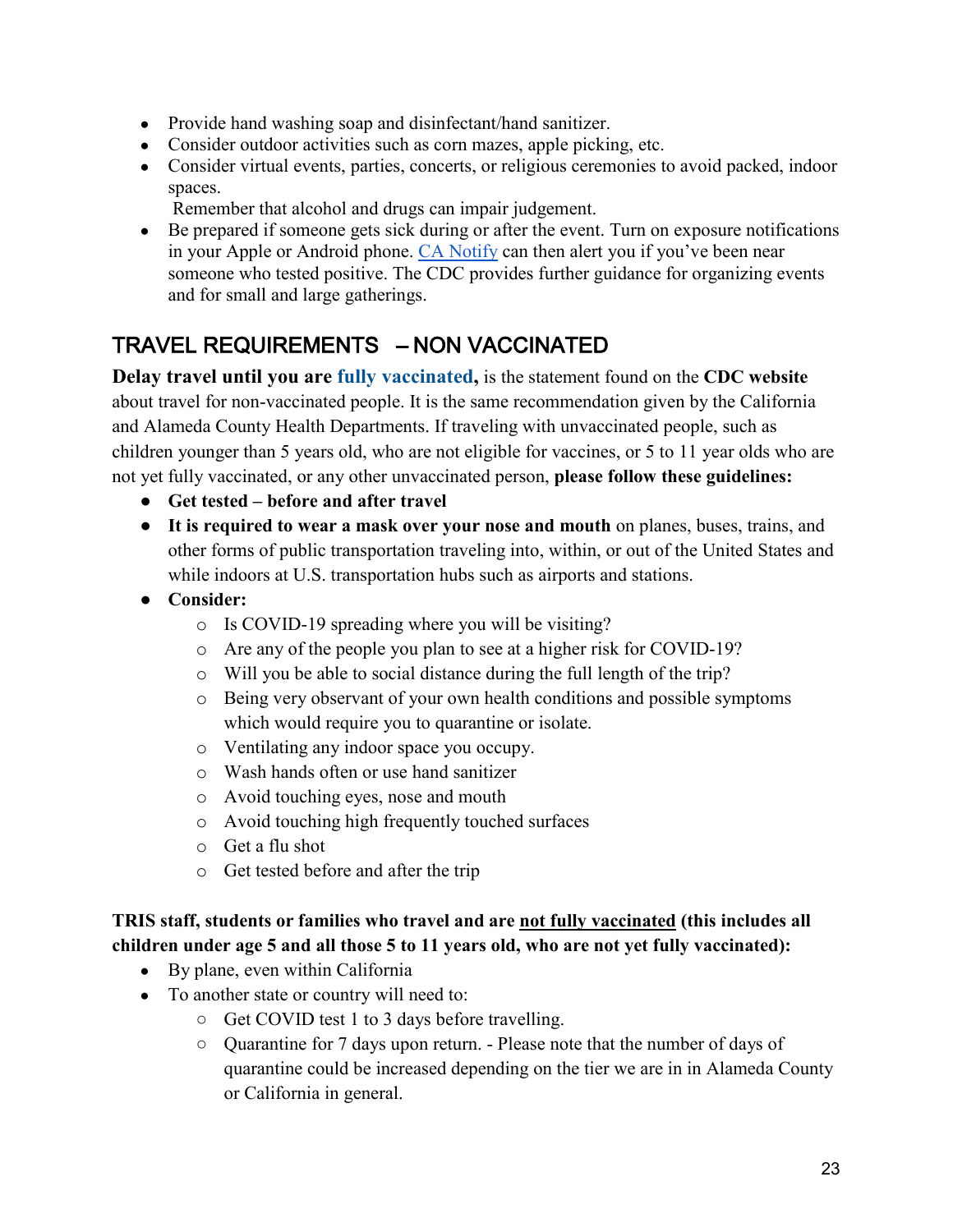- Present a negative COVID-19 test result to [Healthytris@therenaissanceschool.org,](mailto:Healthytris@therenaissanceschool.org) unless testing through the school. Person must be tested 5 or more days after returning.
- Quarantine count starts the day after returning home and ends on the 7<sup>th</sup> day. The person can return to work/school on the 8<sup>th</sup> day.

**Families who travel to a second home** or a vacation rental in California, with their family, in their own car, will be able to return without quarantining, as long as they have observed all recommendations from the WHO, CDC and ACHD. Certification of negative COVID-19 test results is required and should be sent to  $Hedthytris@therenaissanceschool.org, unless the person$ </u> is testing through the school.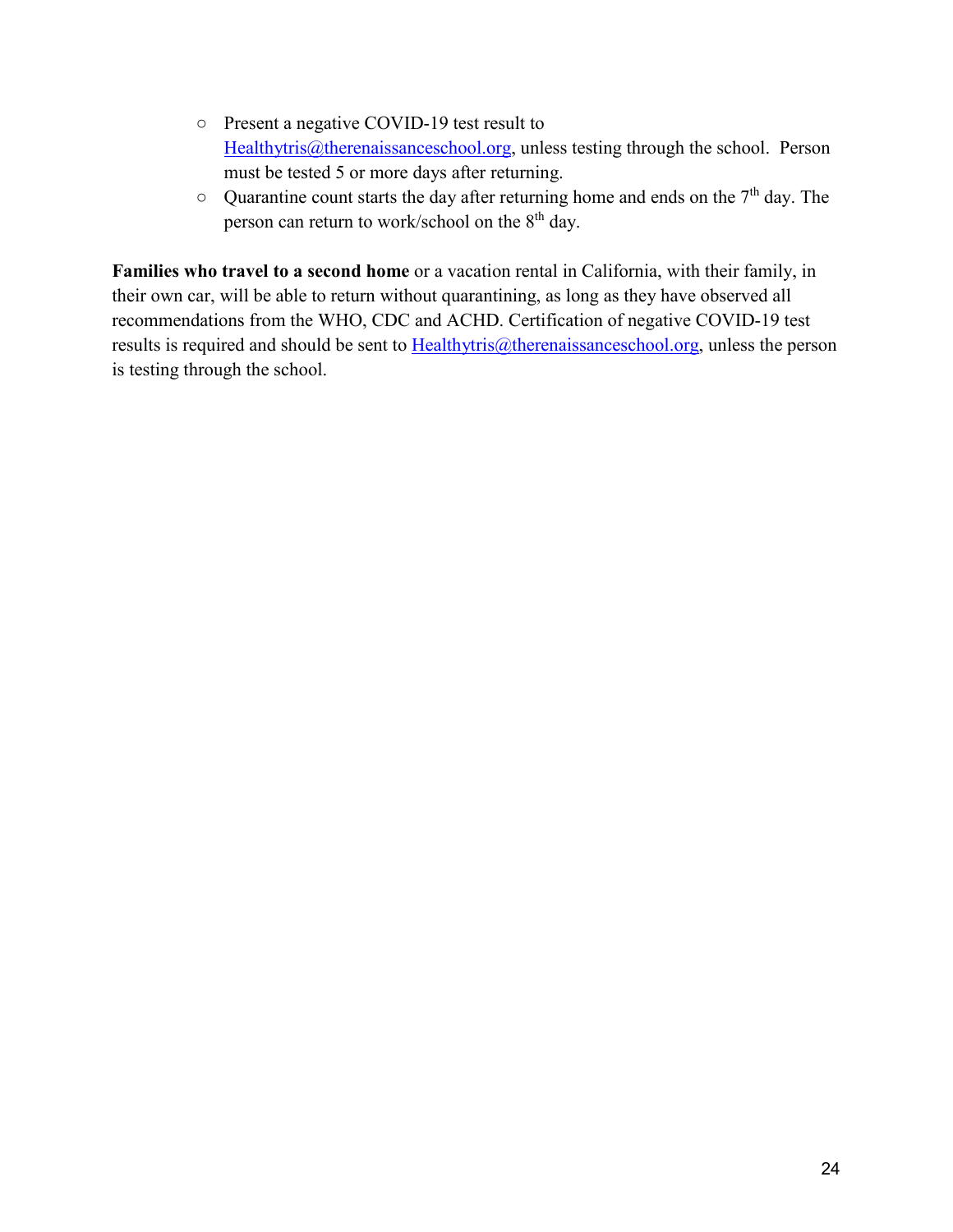## STAFF TRAINING AND FAMILY EDUCATION

### STAFF TRAINING

Staff training is an essential component of staying safe. We continue working with the staff to familiarize and remind them of TRIS requirements which are based on recommendations given by the health department.

During in-service, from August 23 through September 3, 2021, we review:

- Classroom set-up and distancing protocols
- Integration of specialists and languages in our program
- Protective gear face masks, shields, etc. for students and adults
- Movement on campus
- Use of materials in the classroom and fabrication of personal Montessori materials
- Hygiene practices hand washing, etc.  $&$  the need for ventilation in the classrooms
- Cleaning and sanitation in the classroom and throughout the school
- Health screening for students and self-screening for staff
- Weekly staff and student testing
- Criteria for closing the classrooms and switching to online teaching

### FAMILY EDUCATION

Parents are invited to an online community meeting held every two weeks or more often if needed to:

- To give updates
- Inform parents of protocols
- Advice parents on changes in policies or procedures explaining the reason for the change
- Educate parents and answer questions related to COVID-19 policies
- Such meetings will be recorded and available for any interested parties for later use

Signs informing parents, caregivers and approved visitors are posted around campus with information on COVID-19 policies, procedures and practices.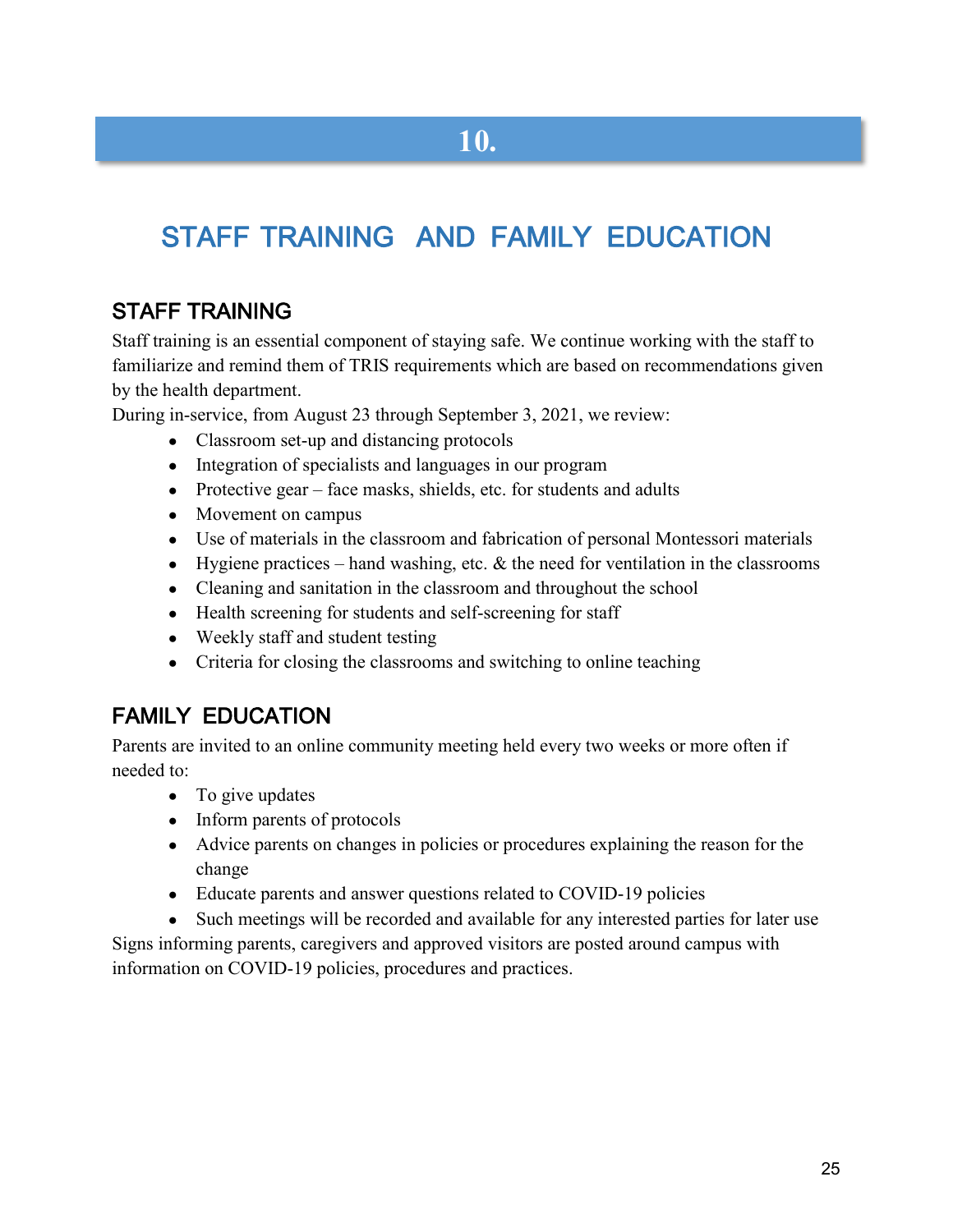### **11.**

### TESTING OF STAFF

TRIS Faculty, Staff and Students will be tested once a week. Any student, faculty member or staff member returning from breaks will need to test before being allowed on campus.

### **12.**

## TRIGGERS TO SWITCH TO DISTANCE LEARNING AND CLOSING THE CLASSROOMS

A classroom will close any time a member of that group, student or adult, tests positive for COVID-19. Everyone will have to quarantine for 14 days starting the day after the last exposure. The students will engage in distance learning.

Should 5% of the students and/or staff at TRIS test positive for COVID-19, all the classrooms will close and all students will engage in distance learning and the faculty will be teaching at a distance.

### **13.**

## COMMUNICATION PLANS

If COVID-19 is confirmed in a student or staff member in a classroom community, the following actions will be taken: The Head of School will: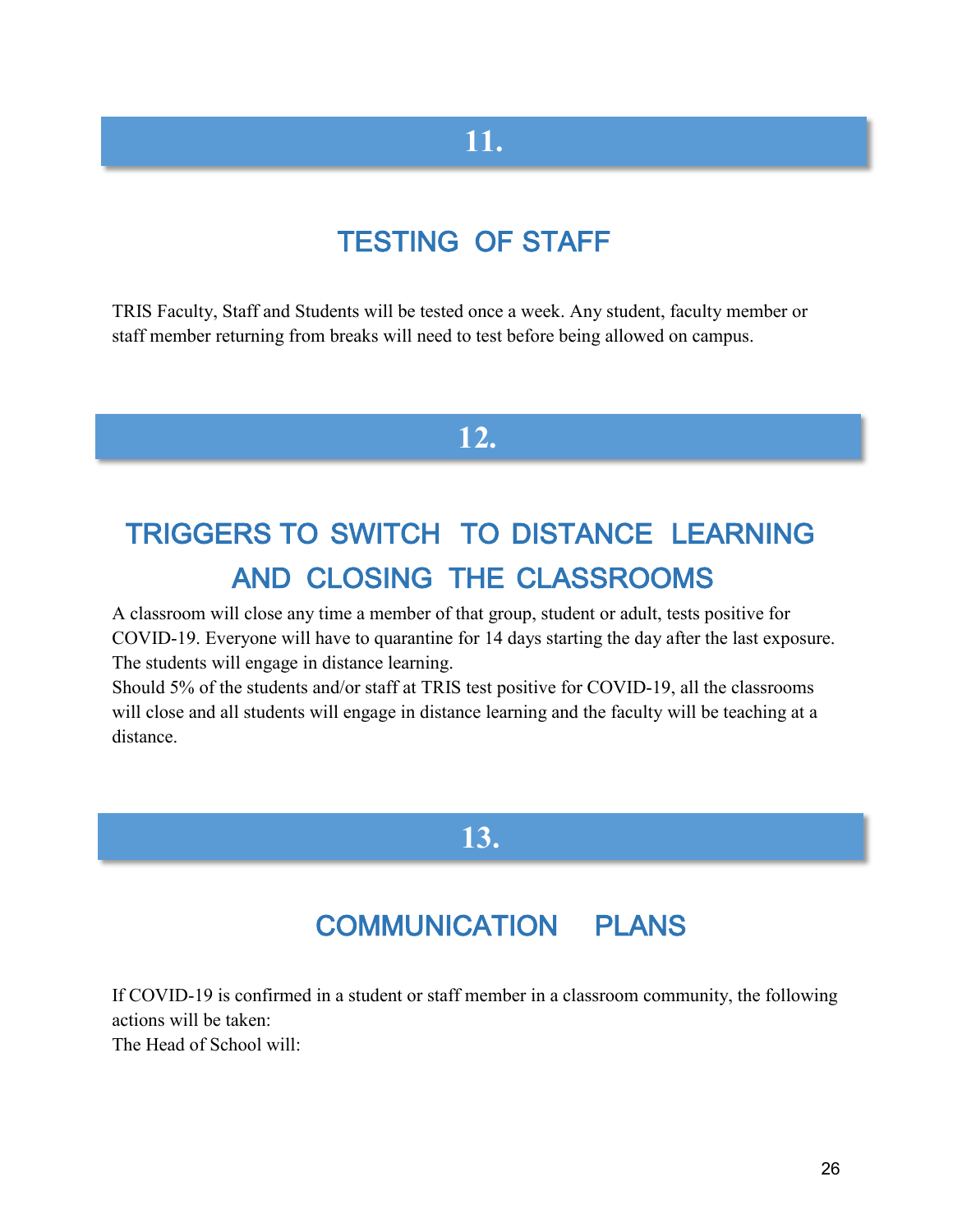- Notify staff and parents/caregivers that a member of their classroom has been diagnosed with COVID-19. Confidentiality will be maintained. Said group will immediately be asked to quarantine and work online.
- Notify the Alameda County Health Department and provide them with the contact information for all identified contacts.
- Notify the whole school community that a person in the school (not their community) has been diagnosed with COVID-19. Confidentiality will be maintained.
- Ask all members of that classroom to quarantine at home, contact their physician(s).and request COVID-19 testing. A negative test result will be required to return to the classroom.
- Update the community on any further developments
- Invite parents to the community meeting held every two weeks or more often if needed, to give updates, inform parents of protocols and allow the community to ask questions. These meetings are recorded for anyone who was unable to attend the live meeting.

• Log records of daily disinfecting will be available for parents to view upon request When notifying the community of a confirmed COVID-19 case, we CANNOT and will not release any details pertaining to the person or classroom where the case presented itself. This is private information and we are not allowed to divulge that information.

• We are not allowed to communicate suspected cases of COVID-19 to the community. We are only able to report confirmed cases.

### **14.**

## OTHER IMPORTANT SCHOOL POLICIES AND PROCEDURES

### **1.** OPERATING HOURS

- TRIS operating hours will be  $7:30$  am to  $6:00$  pm.
- Janitorial staff will service and sanitize the building after the building is empty for the day.

### **2.** PROGRAM

TRIS will continue offering a comprehensive multi-lingual Montessori curriculum. It is our desire and preference to offer in-person instruction in our beautiful classrooms. Should the State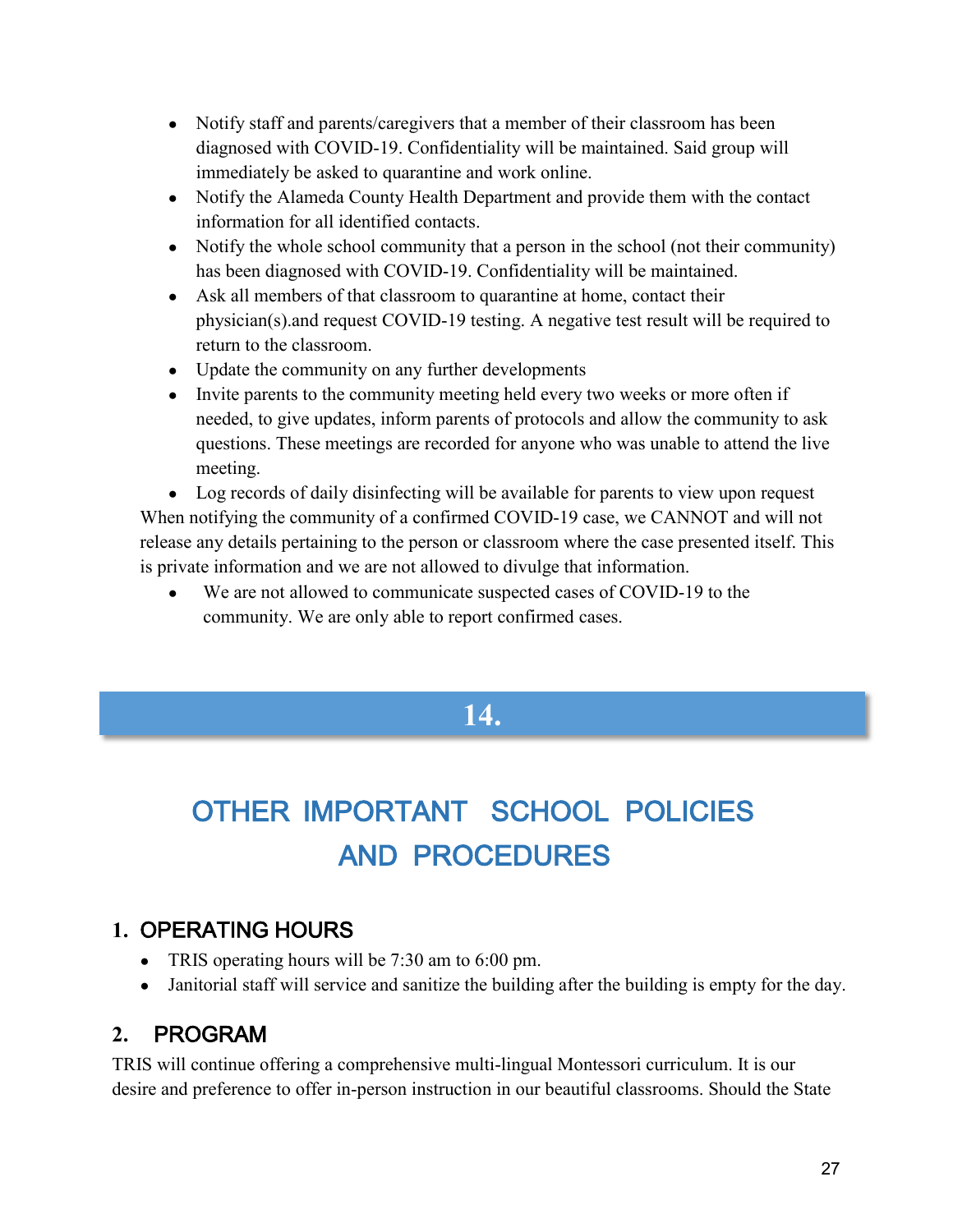of California or the Alameda County Public Health Department mandate closure of classrooms, our students will have access to our on-line pre-recorded and live lessons.

### **3.** PRE-PRIMARY AND PRIMARY CLASSROOMS

- Each child will have a table and chair designated for him/her.
- Tables will be set approximately 3 to 6 feet apart.
- Each child will have a cubby in which to store a coat/jacket, extra clothes, lunch box, shoes, a container with materials needed for the school day and napping materials in a laundry bag (if applicable).
- Each cubby will be distanced from another so one child's belongings do not touch the belongings of another child.
- Windows and doors will be kept open to facilitate as much air flow as possible.

### **4.** MEALS AND SNACKS

- Children will bring all snacks and lunches from home. Communal snacks will not be served. Sharing of food is not allowed.
- Lunches must be packed in containers from which the child can eat directly with utensils brought from home every day. A placemat and a napkin must also be included.
- Plates, cups, utensils and napkins will not be provided at school.
- Water bottles must be brought daily.
- The cultural cooking program is suspended for the foreseeable future.
- Food preparation (an important part of the Montessori curriculum of practical life) will be limited to one usage per work period, so that everything is washed and sanitized between uses. Sharing, which is also a part of the exercise, will be eliminated for the foreseeable future

### **5.** NAPPING

Children will nap in their own classroom.

- Cots will be placed three to six feet apart.
- Children will be positioned to sleep "head to toes".
- Bedding will be stored in individual laundry bags and each one kept separately.
- Cots will be sanitized after each use.

### **6.** FIELD TRIPS AND CULTURAL TRIPS

All trips are temporarily suspended until further notice.

### **7.** EVENTS AND CELEBRATIONS AT TRIS

- All in-person events and celebrations are temporarily suspended until further notice.
- Birthday celebrations: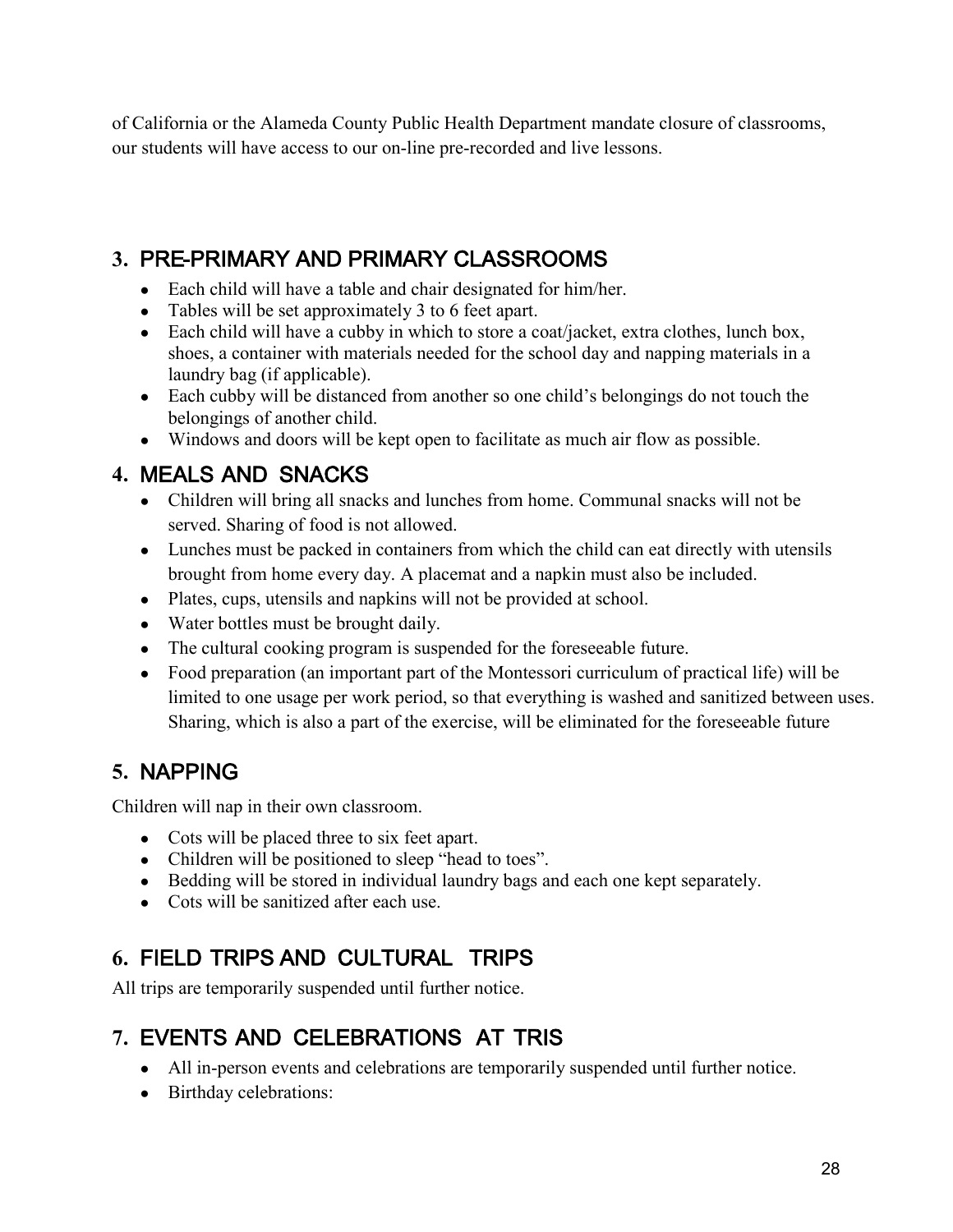- o All family in-classroom birthday circles are suspended for the foreseeable future.
- o Parents are asked to encourage their children to prepare a pictorial timeline of their life with captions about the pictures.

### **8.** CONFERENCES, MEETINGS

- All Parent-Teacher conferences will be held online
- All large group gatherings, such as Back-to-School Night, will be held online.

### **9.** MEDICATION/CHANGE OF ROUTINE/AUTHORIZED PICK UP FORMS

These forms are available online on the school portal and through School Cues. We encourage you to complete the form(s) at home and email them. If not using the form, please include all the information outlined on the form. Please make sure to include clear instructions.

### **10.**PROGRAM SCHEDULE

Changes of program schedule (8:30 am to 3:00 pm or 7:30 am to 6:00 pm) are not allowed.

### **11.**TUITION

The yearly tuition reflects the cost of the program, and as such, there will be no tuition reduction or discounts given, other than the already established and approved financial aid, regardless of whether the program is being offered in person or online. If the child cannot be at school, s/he will be offered classes on-line.

Questions, concerns or suggestions?

\_\_\_\_\_\_\_\_\_\_\_\_\_\_\_\_\_\_\_\_\_\_\_\_\_\_\_\_\_\_\_\_\_\_\_\_\_\_\_\_\_\_\_\_\_\_\_\_\_\_\_\_\_\_\_\_\_\_\_\_\_\_\_\_\_\_\_\_\_\_ \_\_\_\_\_\_\_\_\_\_\_\_\_\_\_\_\_\_\_\_\_\_\_\_\_\_\_\_\_\_\_\_\_\_\_\_\_\_\_\_\_\_\_\_\_\_\_

Please contact Leslie Hites at 510 -381-5219.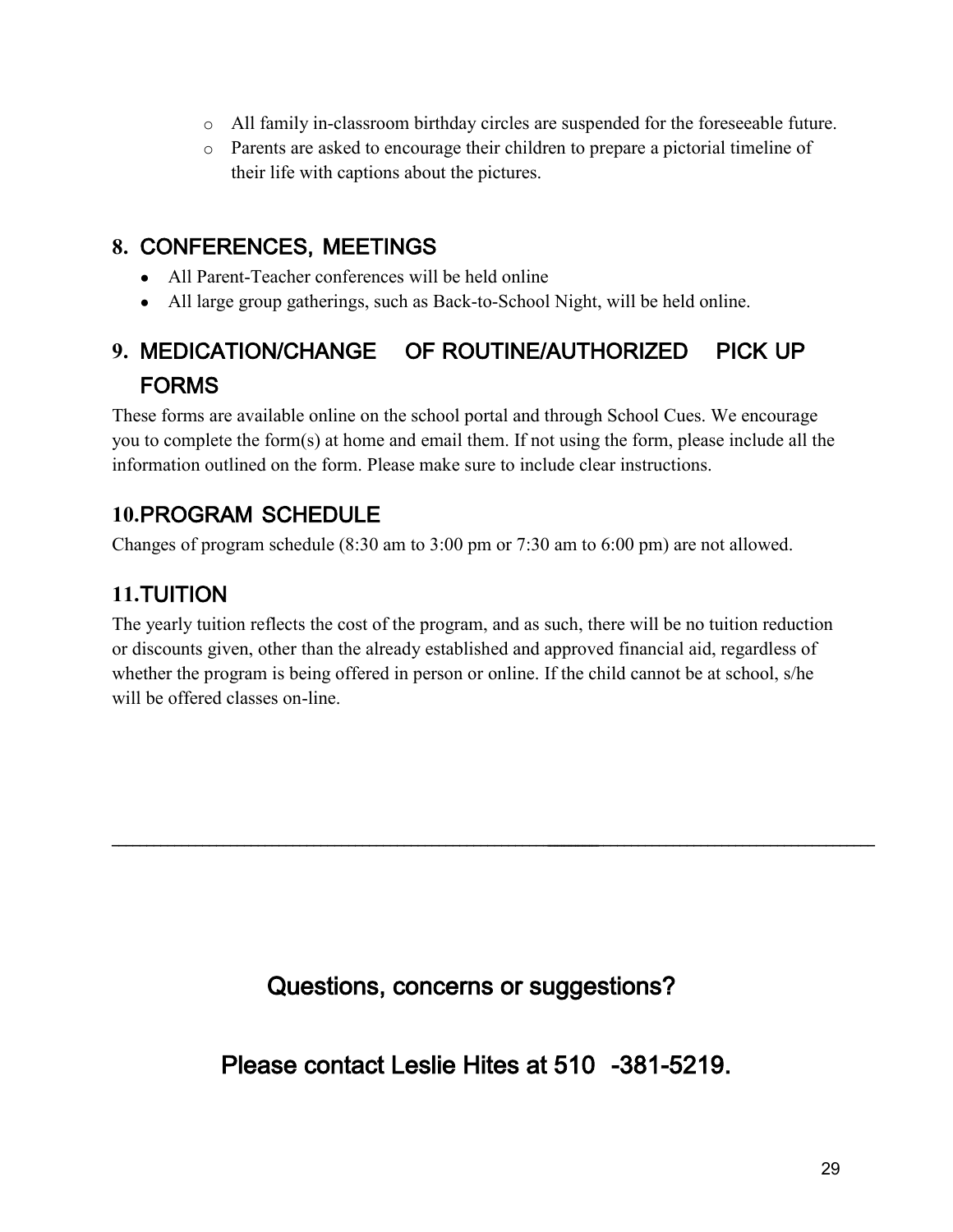## **Elementary Level** Piedmont Campus

*These policies and procedures will be in place for the 2021-2022 school year. They are subject to change as warranted by local and state mandates. Parents will be informed via email of updated versions with at least 24 hours' notice. Our policies and procedures have changed to address the needs of the community while living through the era of COVID-19. The safety of our community is our number one priority.*

| <b>TABLE OF CONTENTS FOR ELEMENTARY LEVEL</b>                          |    |  |
|------------------------------------------------------------------------|----|--|
| What is Coronavirus Disease 2019                                       | 32 |  |
| 1. Cleaning, Disinfection and Ventilation                              | 33 |  |
| 2. Grouping                                                            | 35 |  |
| <b>3.</b> Physical Distancing                                          | 36 |  |
| <b>4.</b> Entrance, Egress and Movement within the School              | 37 |  |
| <b>5.</b> Face Coverings and other Essential Protective Gear           | 40 |  |
| <b>6.</b> Health Screenings for Students and Staff                     | 41 |  |
| <b>7.</b> Healthy Hygiene Practices                                    | 44 |  |
| <b>8.</b> Identification and Tracing of Contacts                       | 45 |  |
| 9. Social Gatherings, Festivities and Travel Requirements              | 49 |  |
| 10. Staff Training and Family Education                                | 52 |  |
| 11. Testing of Staff                                                   | 53 |  |
| 12. Triggers to Switch to Distance Learning and Closing the Classrooms | 53 |  |
| <b>13.</b> Communication Plans                                         | 54 |  |
| 14. Other Important School Policies and Procedures                     | 55 |  |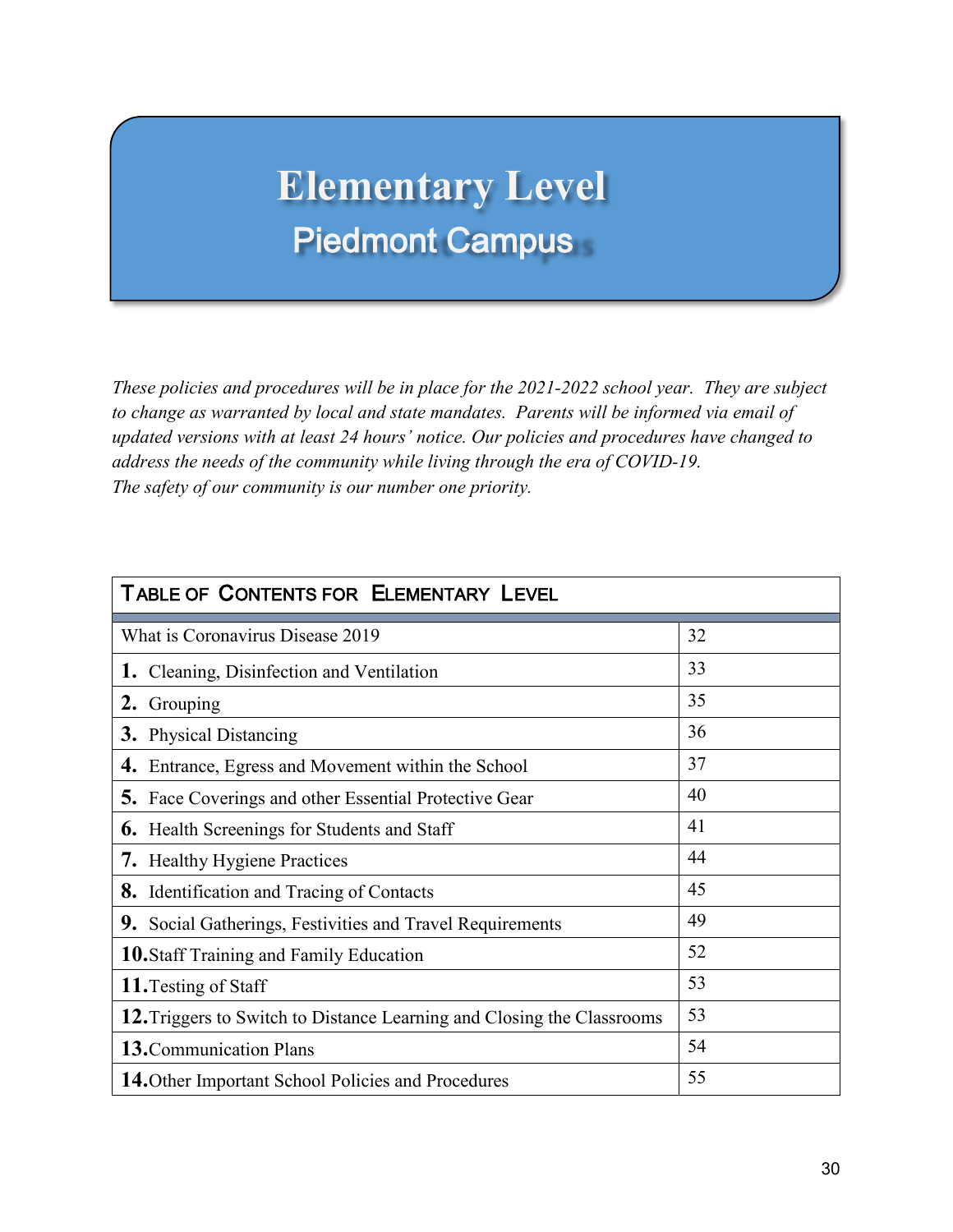**The Renaissance International School** is a private Montessori school serving 150 students from age two through ninth grade. We have two campuses in Oakland and Piedmont. The **Oakland Campus** houses our early childhood program for children from age two through first grade entry. The campus has been open to in-person cohorts since July, 2020. The Oakland campus also houses our Jr. High students.

The **Piedmont Campus, at 5201 Park Boulevard in Piedmont,** houses our elementary program for students from first through sixth grades. We currently have thirty-two lower elementary students (first through third grades) and sixteen upper elementary students (fourth through sixth grades), for a total of **forty-eight students**. The lower elementary class occupies two large classrooms with sixteen students in each. Each classroom is large enough to house the number of students assigned, where tables are positioned three to six feet apart. Each class has three teachers associated with that group. There are **twelve staff members**, in person, at the Piedmont campus.

We have no students studying online this year.

These Policies and Procedures are for the **Piedmont Campus**. We **open the 2021-2022 school year for in-person learning on Tuesday, September 7, 2021** following the guidelines in this plan.

The school **COVID-19 liaison** is the **Head of School, Leslie Hites**. She can be reached at [leslieh@therenaissanceschol.org](mailto:leslieh@therenaissanceschol.org) or at 510-381-5219.

Plan is being updated on November 5, 2021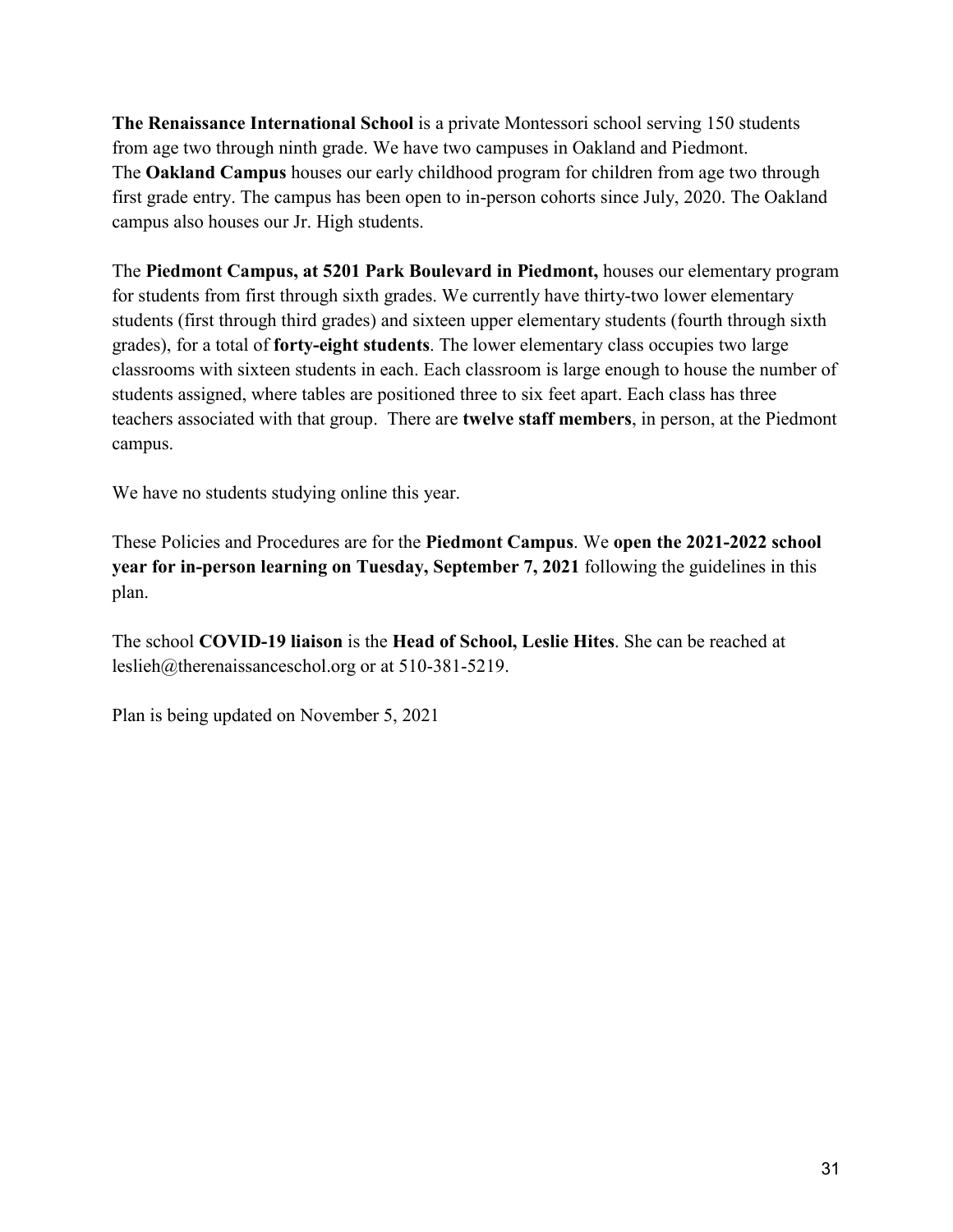## From the CDC: What is Coronavirus Disease 2019 (COVID -19)

Coronavirus (COVID-19) is an illness caused by a virus that can spread from person to person. The virus that causes COVID-19 is a new coronavirus that has spread throughout the world.

COVID-19 symptoms can range from mild (or no symptoms) to severe illness.

### Symptoms of COVID -19

- Fever
- Chills
- Cough
- Shortness of breath or difficulty breathing
- Fatigue
- Muscle or body aches
- Headache
- New loss of taste or smell
- Sore throat
- Congestion or runny nose
- Nausea or vomiting
- Diarrhea

### How COVID -19 Spreads

- You can become infected by coming into close contact (about 6 feet or two arm lengths) with a person who has COVID-19. COVID-19 is primarily spread from person to person.
- You can become infected from respiratory droplets when an infected person coughs, sneezes, or talks.
- Although highly unlikely, you may also be able to get it by touching a surface or object that has the virus on it, and then by touching your mouth, nose, or eyes.

### COVID -19 Prevention

- The best way to protect yourself is to be vaccinated. Vaccines are now easily available for anyone five years old and older.
- In addition, avoid being exposed to the virus that causes COVID-19.
- Avoid close contact with others who do not live in your household.
- Meet people outside or in very well ventilated environments.
- Wear a mask that covers your nose and mouth in crowded public settings.
- Clean and sanitize frequently touched surfaces.
- Wash your hands often with soap and water for at least 20 seconds, or use an alcohol based hand sanitizer that contains at least 60% ethanol or 70% isopropanol.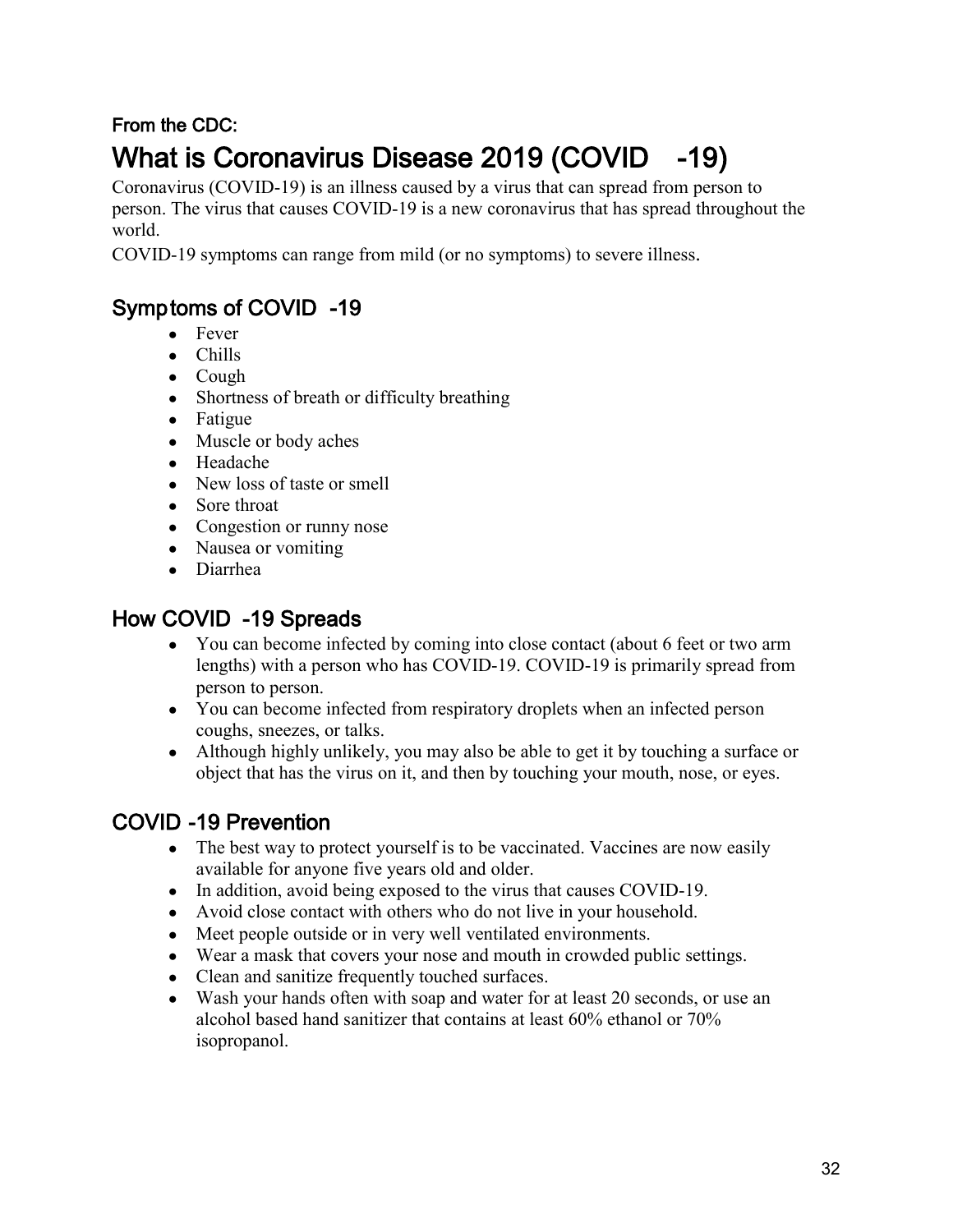## WHAT TRIS IS DOING TO ADDRESS COVID -19

**1.**

## CLEANING, DISINFECTION AND VENTILATION

### CLEANING AND DISINFECTION

Common areas will be cleaned and sanitized with non-toxic CDC COVID-19 approved disinfectant, electrolyzed water (hypochlorous acid- HOCL), throughout the day, but at least:

- At lunch time
- At the end of the day

#### Common areas include:

- Adult bathrooms: faucets, toilet handles, sink surfaces, paper towel dispensers
- Staff room
- Keypads
- All door handles (inside and out)
- Computers and monitors
- Phones
- Lobby area
- Office

#### All areas of the classrooms will be cleaned sanitized with same non-toxic CDC COVID-

19 approved disinfectants throughout the day, but at least:

- After lunch
- At the end of the day

#### These include:

- Tables and chairs
- Counters
- Door handles
- Paper towel dispensers
- Etc.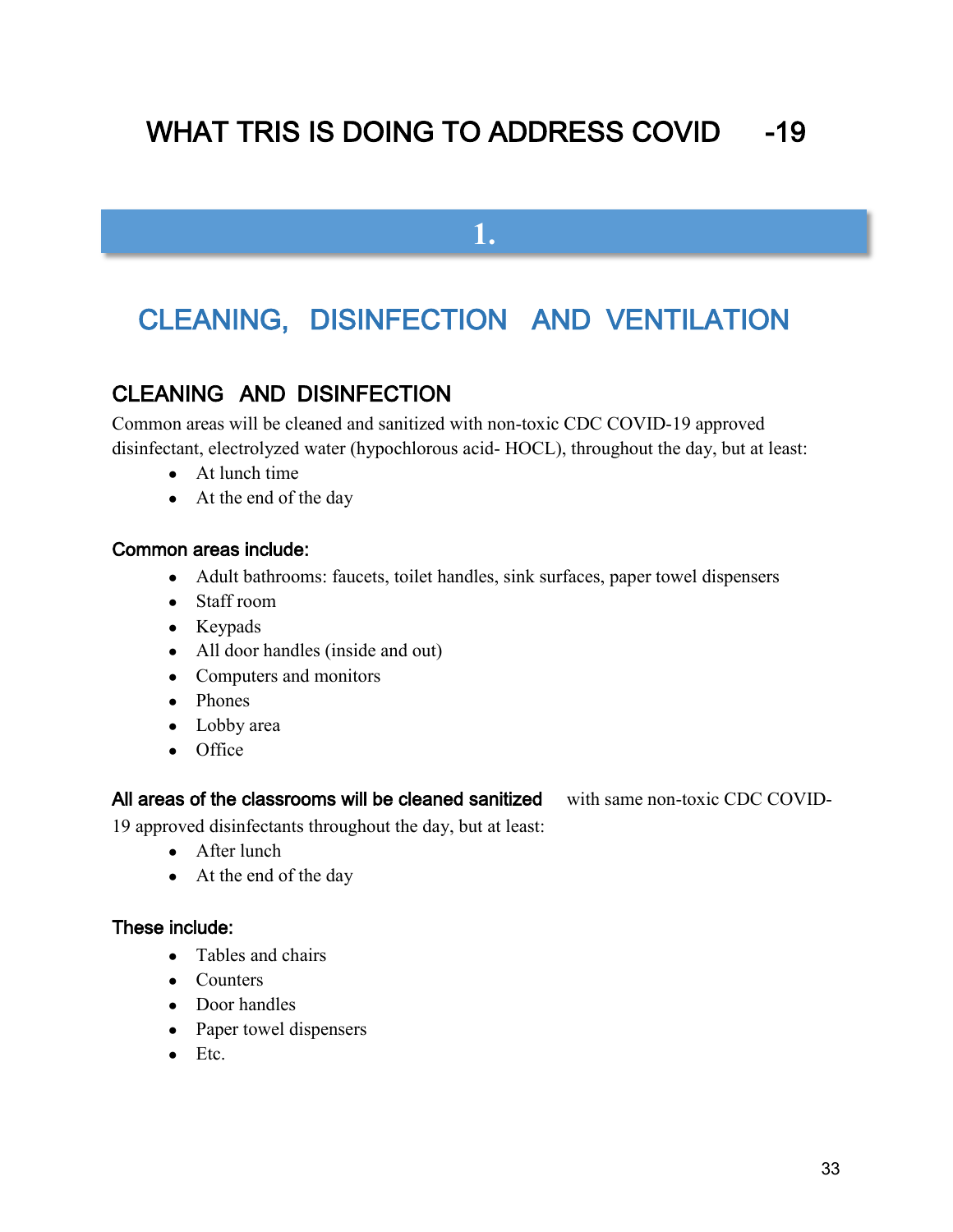#### The following will be sanitized between group use:

- Commonly used outdoor benches
- Play and sport equipment
- Grab bars on playground equipment

#### The following will be sanitized after every use:

- Bathroom sink and faucets
- Toilet handles

#### Classroom Materials

- Some frequently used Montessori materials have been replicated so that every student who needs a particular material, has a copy for his/her own use. These materials are not shared in the classroom.
- **Other Montessori materials** will be sanitized either after every use or as needed throughout the day.
- Students will be using their own school supplies (pencils, rulers, etc.).
- Shared supplies, such as staplers, are being shared in the class. These materials are those that can be easily sanitized.

### VENTILATION AND AIR QUALITY

- Upon arrival at 7:30 am, teachers/staff will open all windows and keep doors open to promote air flow in the classrooms. When the temperature drops below 60 degrees Fahrenheit, the doors will remain closed but windows will remain open.
- Exception will be when the air quality index, of 100 or above, is unhealthy for certain groups, which includes children. On those days all windows and doors will be kept closed until students are picked up. Parents will be encouraged to pick their children up early.
- When the air quality index arrives to an unhealthy level, 150 and above, we will close all in-person classes. Students will access their classes online from home.
- Classrooms are equipped with air purifiers to help with the quality of air when classrooms need to have doors and windows closed.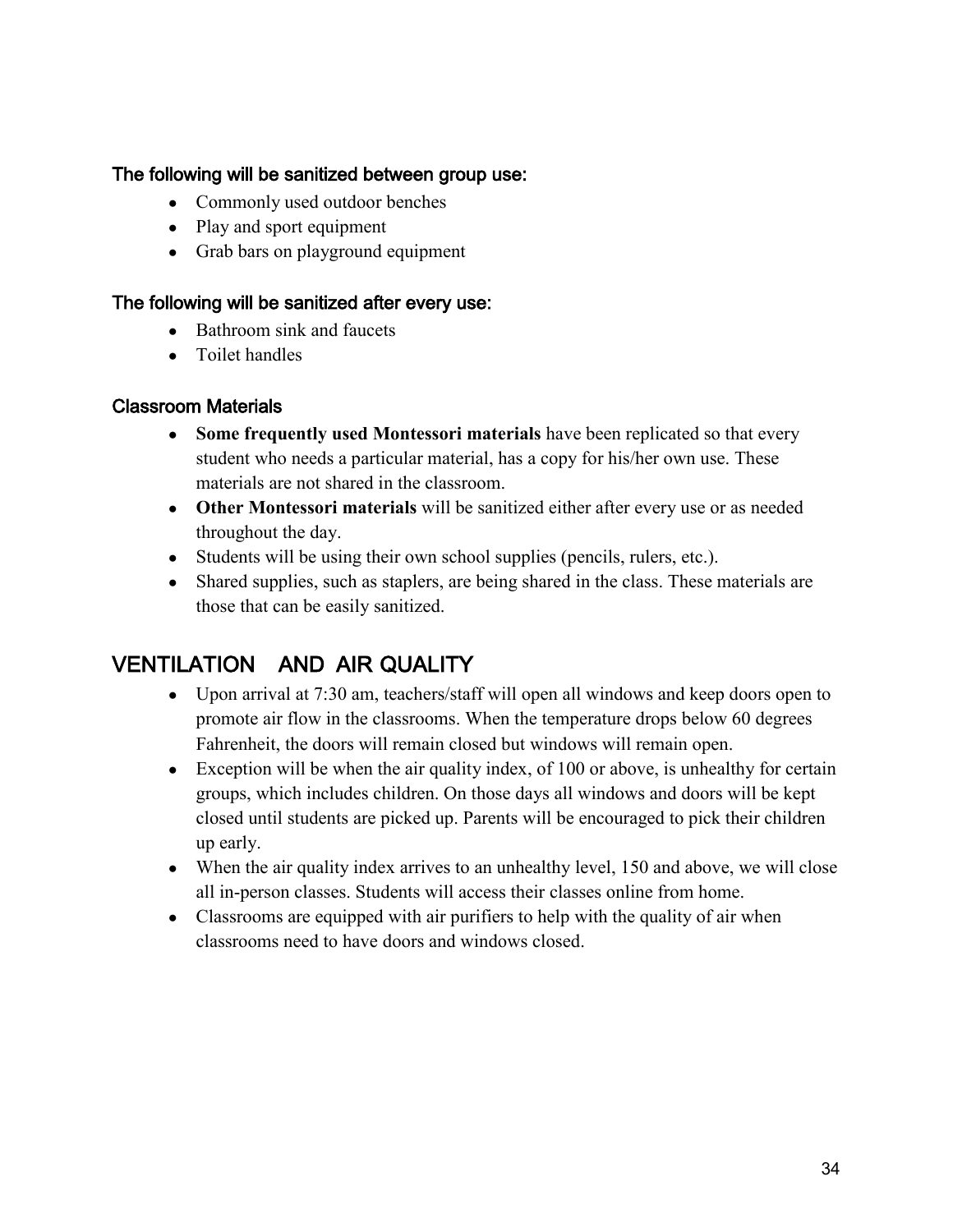## **2.**

## GROUPING

- Groups of up to 24 students will make up a classroom.
- Lower Elementary students will be divided into two groups of 16.
- Four teachers will be associated with the Lower Elementary class.
- Three teachers will be associated with the Upper Elementary class.
- Lower Elementary students will participate in choral rehearsals and Kodaly classes with students from their level only
- Upper Elementary will participate in choral rehearsals and Kodaly classes with the Jr. High students.
- Choral rehearsals and Kodaly music classes will be delivered in large rooms (gym or Garden Room at the Piedmont campus) or outside as much as possible. Social distancing protocols will be in place and masks will be worn.
- Art classes will be delivered by level in groups of up to 8 students. Upper Elementary will have an Art Studio on their floor. Lower Elementary will use the Art Studio on the ground floor.
- Groups of students will not commingle on the playground or anywhere else.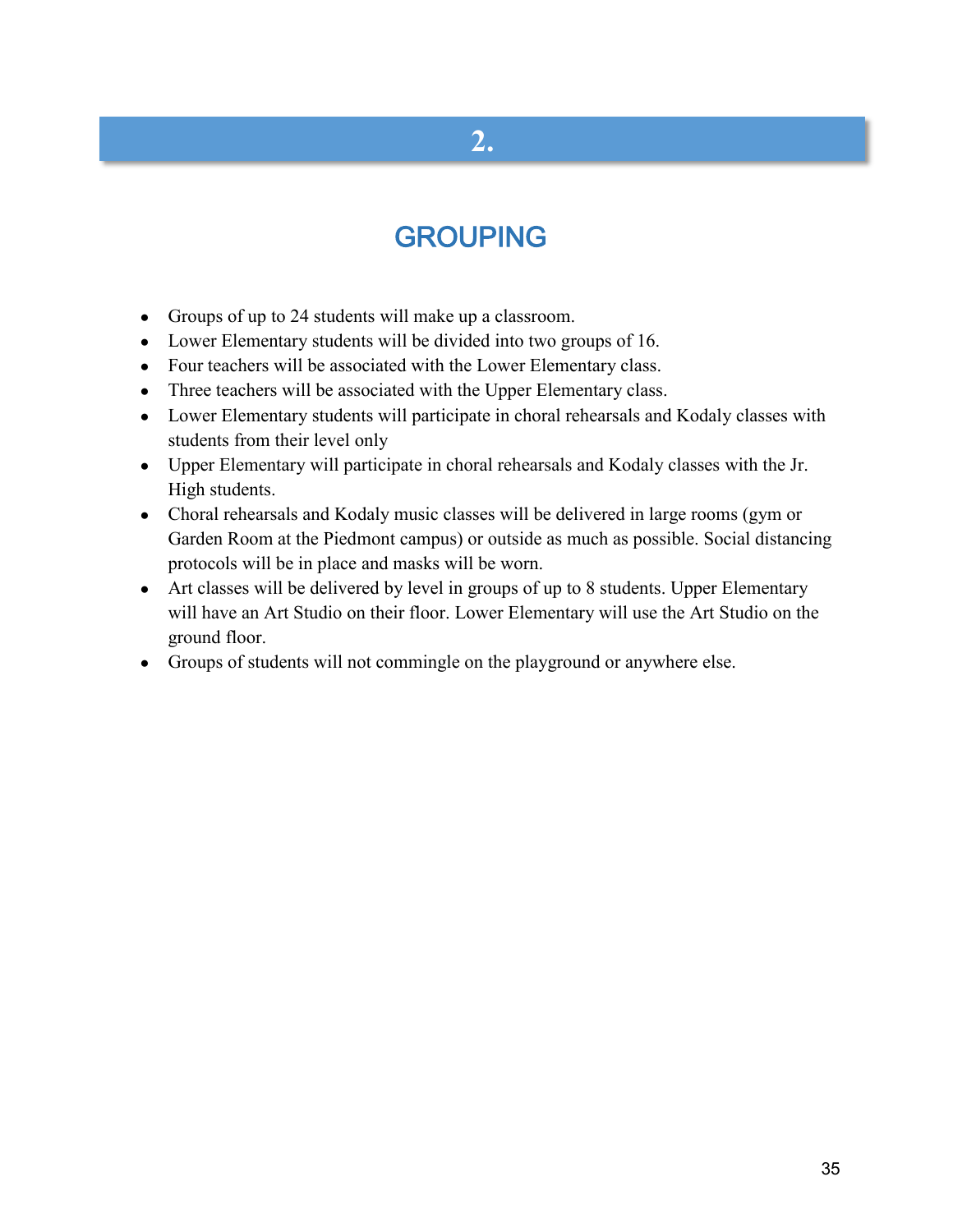## PHYSICAL DISTANCING

### **CHILDREN**

- Children will be encouraged to socially distance with visual cues (on floor) and redirection
- Each child will have a table for their exclusive use. Students will be sitting about 3 to 6 ft. apart from each other.
- When attending a circle, the children will be spaced accordingly.
- When outdoors, games that encourage distancing will be encouraged, while contact sports will be discouraged.
- Role-play about social distancing will be a part of the Grace and Courtesy lessons.
- Cubbies housing each child's belongings will be spaced so as to maintain a distance at all times.
- Markings on the floor/ground will be placed as needed to delineate proper distancing.
- Hallways are used in one direction only.
- Each classroom has bathrooms designated for their use only.

### **STAFF**

- Staff is expected to maintain social distancing at all times, at least six feet apart
- Refrain from hugging, handshakes, high-fives, etc.
- Common spaces on campus will have limited capacity for groups. The number of adults allowed at a time in designated spaces (depending on size of room), will be posted at the entrance.
- Staff will be encouraged to eat outside/onsite for lunch
- Hallways are used in one direction only.
- Teachers and staff have bathrooms designated for their use on each floor.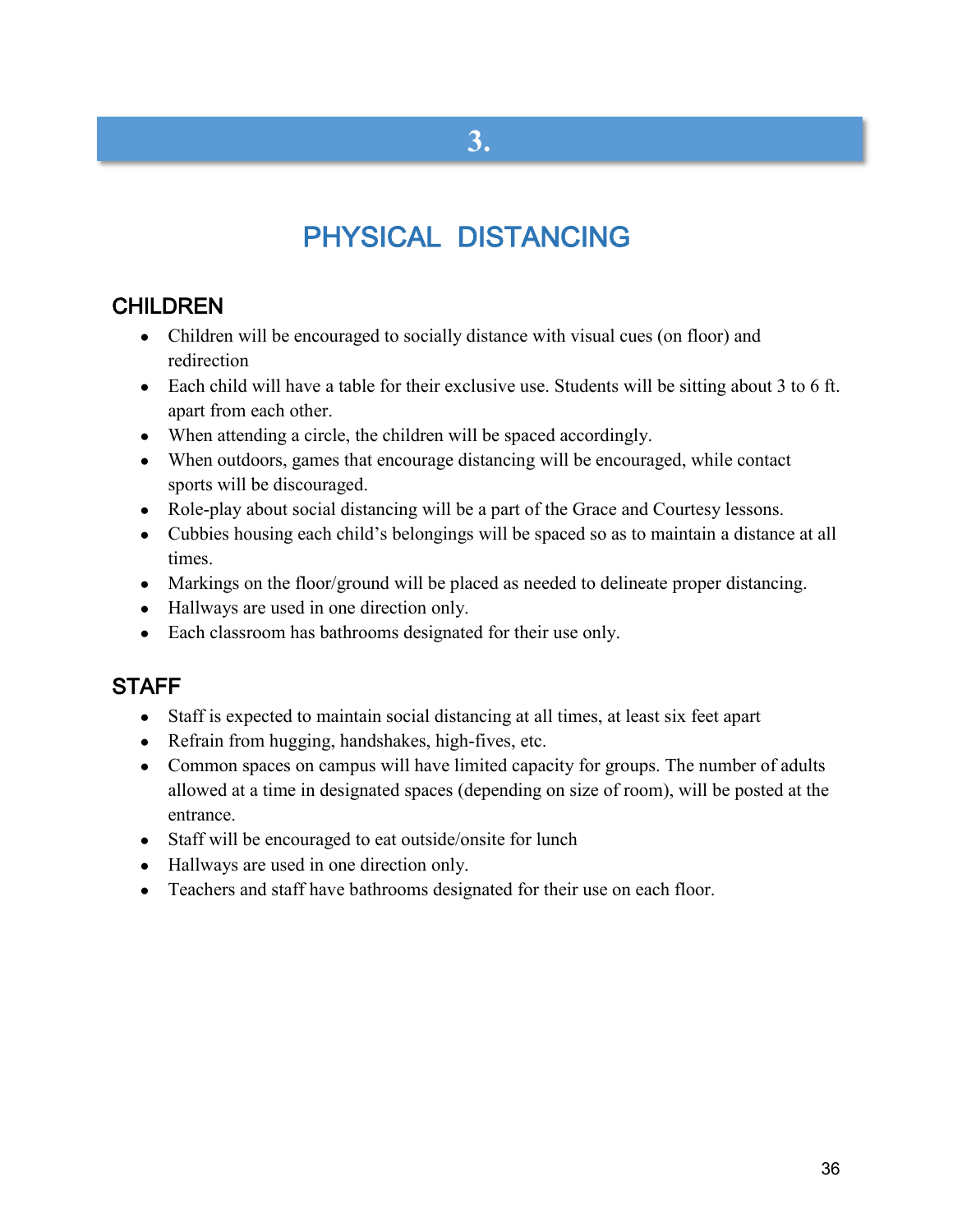# ENTRANCE, EGRESSAND MOVEMENT WITHIN THE SCHOOL

### STUDENT DROP OFF

- There will be curbside drop off for all students.
- Parents or designated adult(s) dropping off are asked to remain in their cars.
- Adults and children in the car must wear a mask when dropping off a student.
- Before exiting the car, students will go through a health screening which includes a temperature check.
- Students will need to be signed in and out every day. Receiving staff member will sign the student in for the day by visual identification of the parent/caregiver dropping off. If someone unknown to the staff is dropping off, the person will need to show ID.
- Staff members will need to record the name of the person who is dropping off the child.
- If a staff member is not available at the front of the building, the person dropping off must accompany the student to the administrative office in the front of the building for a health check. Students **MAY NOT** be dropped off in the parking lot alone. The classroom will be notified of the health clearance for the day.
- Children will remove shoes as they enter the classroom and place their belongings in their designated cubby inside the classroom. Students then put on inside shoes.
- Students will then wash their hands, scrubbing for at least 20 seconds.
- When at all possible, the same adult should drop off and pick up the child each day.

### STUDENT PICK UP

### Pickup at 3:30 p.m.

Students who leave at 3:30 p.m. will be ready to go home by 3:30 p.m. They will wait in a designated area at the front of the school office. Each area will house children from the same class.

### Pick up Between 3:30 and 5:30 p.m.

• Parents will provide a projected schedule for pick up times to help teachers prepare each child for pickup.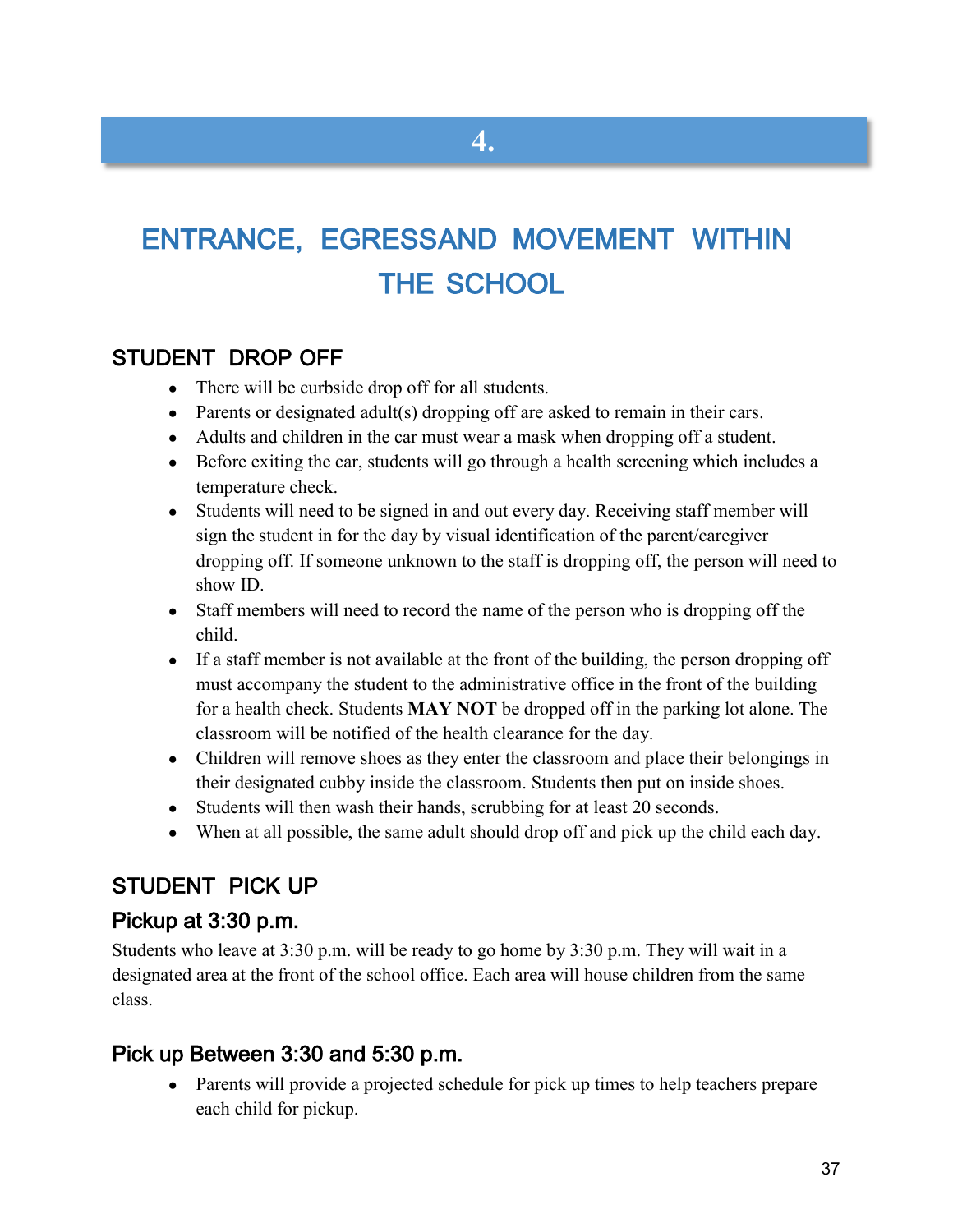- Parents/Caregivers will call **510-531-8566** when ten to fifteen minutes away from the school. The person must let the school know who is picking the child up.
- Parents/Caregivers need to expect to wait while the child gets ready to leave as this may take some time. Every child will be putting ALL their belongings away, changing shoes, and washing their hands before they are allowed to leave the classroom to go home.
- Parents will wait in their cars for their child to come out and join them.
- Office staff member will sign child out for the day by voice or visual identification of the parent/caregiver. The name of the person picking up is required to allow the child to go. If someone unknown to the staff is picking up, the person must stop by the administrative office to show identification and be verified as someone authorized to pick the child up.
- No Elementary student can leave the school until we have a record of who picked the child up.
- Children must be picked up by 5:30 pm sharp. Flexibility is unfortunately not possible. Children will not be going to the office area when parents are late. The child can only be with the classroom teacher.
- Parents are asked to refrain from entering the building.
- When at all possible, the same adult should pick up and drop off the child each day.

## MOVEMENT ON CAMPUS

- The main hallway on the first floor is one way from the entrance by the office leading to the staff room and art studio in the back of the building and exiting on the side of the building into the parking lot.
- Upper Elementary students will use the stairs through the narthex to enter and exit.
- Every class will stay within the defined part of the building they are assigned.
- The playground is divided into two areas, front and back. Levels will alternate use of the two areas.
- Playground equipment is sanitized at the end of the day so that it is ready for another cohort, the next day.
- Access to classrooms is limited to the students and teachers assigned to the space.

## ACCESS TO BUILDINGS

- Access to the interior of the school buildings will be limited to children and staff.
- For parents or caregivers, access to school buildings will be restricted at all times. Parents are welcome to access the parking lot between 7:30 am and 5:30 pm. Parents, caregivers or friends may not enter the play area directly without first having checked in with a staff member in the administrative office. If children are in the area, refrain from entering, unless authorized to do so by school staff.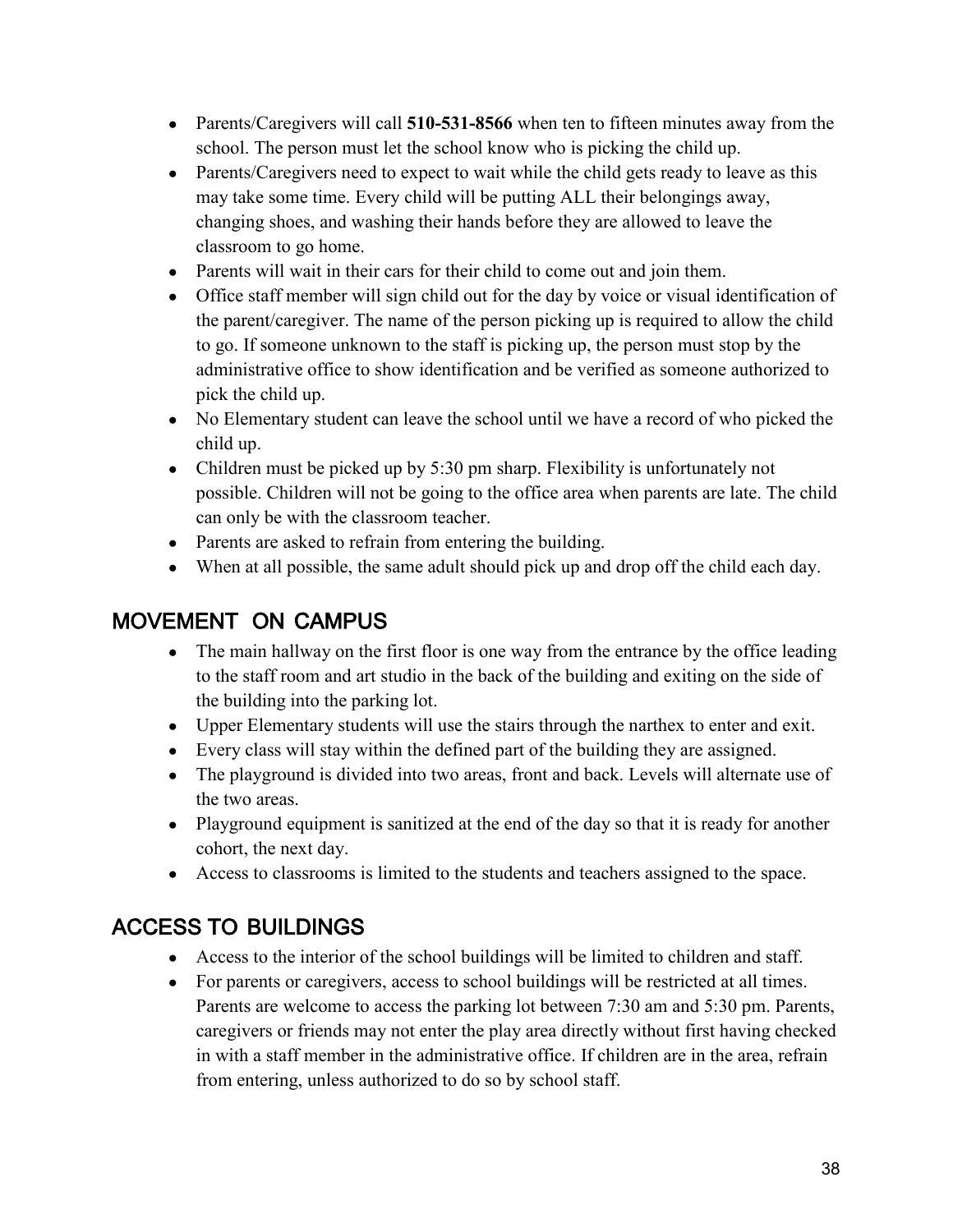- If you are late in dropping your child off in the morning, you will need to check in at the administrative office. The office will notify your child's teacher that s/he has been cleared for entry. We ask that parents or caregivers refrain from accompanying the child to the classroom.
- Vendors will be allowed to the door of the administrative office and will not have access to the school buildings on campus.
- Service providers will be given access to classrooms, when necessary, at nonoperational times, as much as possible
- Emergency service providers (i.e. HVAC repair when the unit is not working) will be scheduled at nonoperational times if possible.
- If immediate service is required:
	- Children will be removed from the area accessed by the provider
	- A staff member will accompany the service provider at all times
	- Areas and surfaces will be disinfected after completion of service
	- Any service or emergency service will be logged with details of repair required, the name of service provider/company, time of service call (start and end) and areas accessed.
- School tours will be held virtually or on weekends for fully vaccinated prospective parents.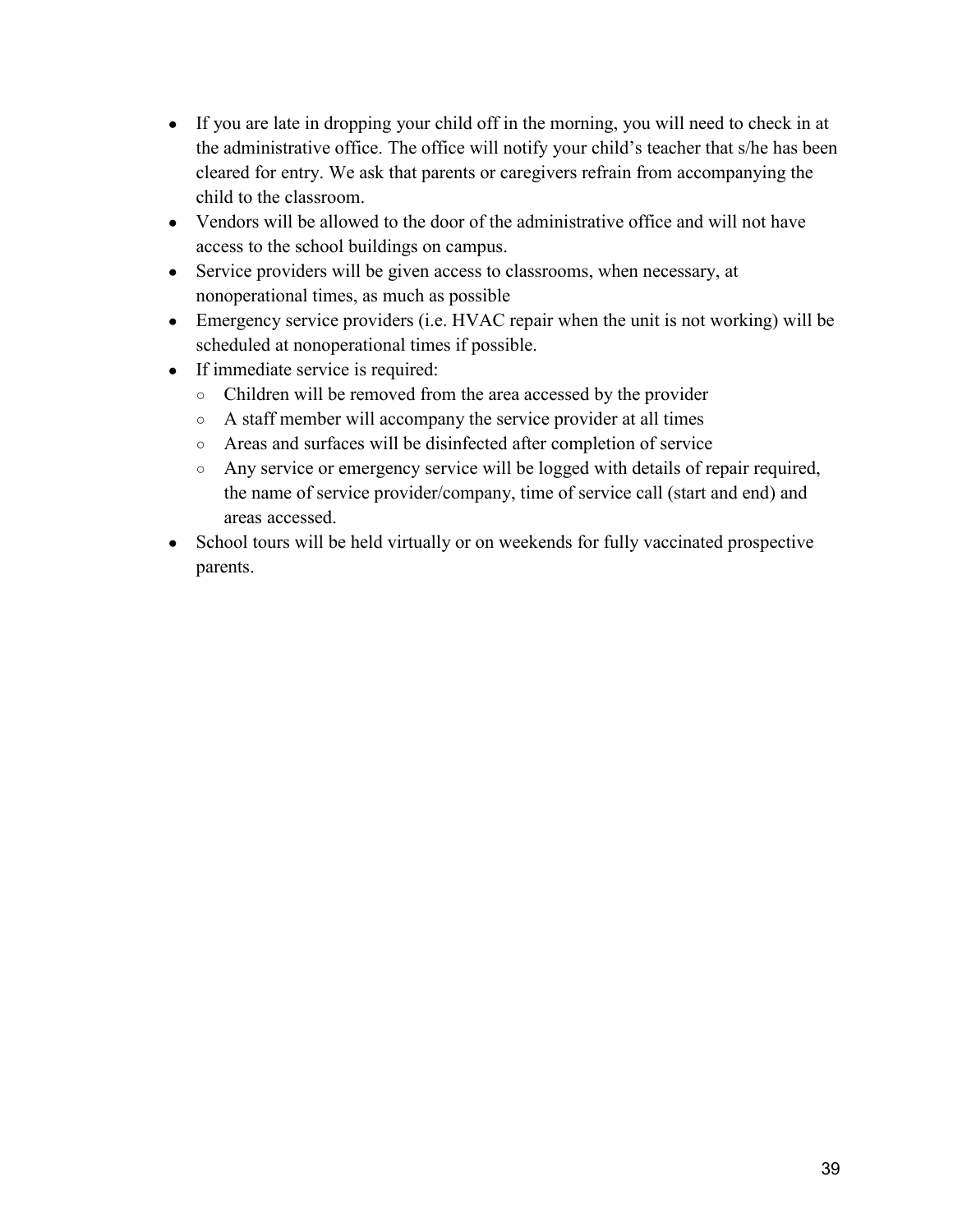# FACE COVERINGS

**5.**

# AND OTHER ESSENTIAL PROTECTIVE GEAR

- We will follow the CDC and Alameda County Health Department's recommendations and the State of California mandate for schools on mask wearing. With the safety of the TRIS and larger community in mind, all students will be asked to wear a mask when at school, **both indoors and outdoors**, except when eating and drinking. If there is a student who cannot manage the use of a mask, a solution will be found on a case by case basis.
- All staff will wear a face mask at all times while onsite at school, except for when eating and drinking.
- Face shields with a cloth drape across the bottom are an acceptable option to the face masks. The cloth drape must be secured at the bottom.
- Face masks with exhaust valves are not allowed, as are bandanas and neck gaiters.
- The school will provide students and staff with a clean triple fabric mask every day. A different color, every day of the week, is to be used to ensure that masks are not used more than once before laundering.
- We respect parents' and children's desires to want to wear their own masks, however, this means the child must have a clean mask every day and the mask must fit in such a way that it does not fall off the nose and covers the mouth. It must fit snugly without being uncomfortable.
- Students will bring an extra pair of shoes for indoor use...
- Disposable gloves will be used while disinfecting surfaces, materials, and objects. Gloves must also be used when handling any bodily fluids or handling a sick student.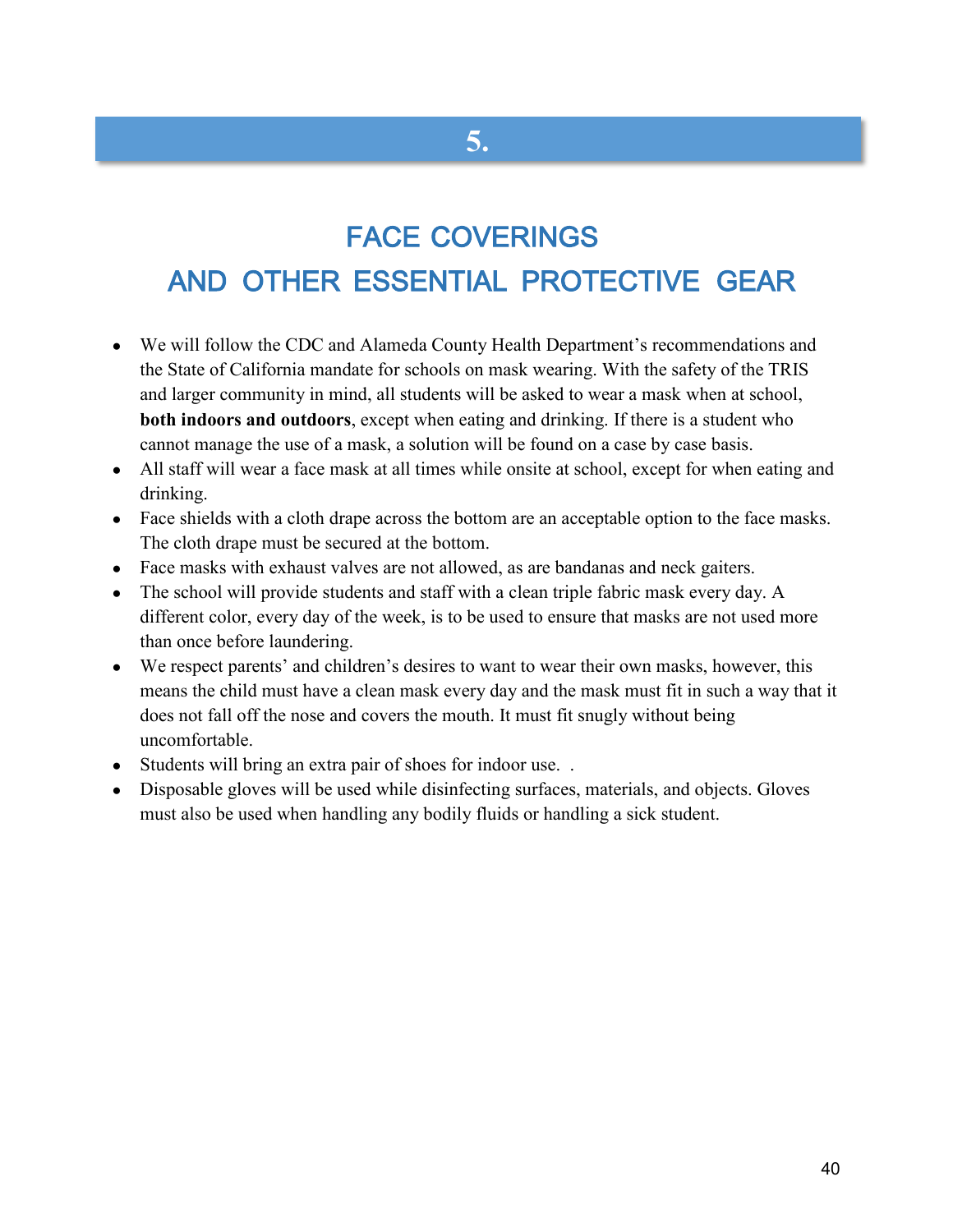# HEALTH SCREENINGS FOR STUDENTS AND STAFF

### ADMITTANCE POLICY FOR CHILDREN AND STAFF:

#### Children and staff will not be admitted to TRIS school facilities if:

- $\bullet$  In the previous 14 days, he/she, or any member of the household, has had contact with someone with a confirmed diagnosis of COVID-19.
- In the previous 14 days, she/he, or any member of the household, has not respected **ALL** State and Alameda County Department of Health recommendations
- In the previous 14 days, he/she, or any member of the household, has traveled to another state or country and has not quarantined upon return
- In the previous 14 days, he/she, or any member of the household, has traveled by plane and has not quarantined upon return.
- In the previous 14 days, he/she, or any member of the household, has been diagnosed with COVID-19.
- The child exhibits any COVID-19 symptoms as defined by the CDC.

### Parent Health Screening Before Arrival to Campus

Parents are encouraged to be on alert for signs of illness in their children or other family members and to keep them home when they are sick. Parents are required to conduct the prescreening each day at home.

Please do not bring your child to school if you notice any of the following symptoms:

- Temperature of 100 degrees Fahrenheit or higher
- Fatigue
- Cough
- Shortness of breath or difficulty breathing
- Chills
- Repeated shaking with chills
- Muscle pain
- Headache
- Sore throat
- Congestion or runny nose
- New loss of taste or smell
- **Diarrhea**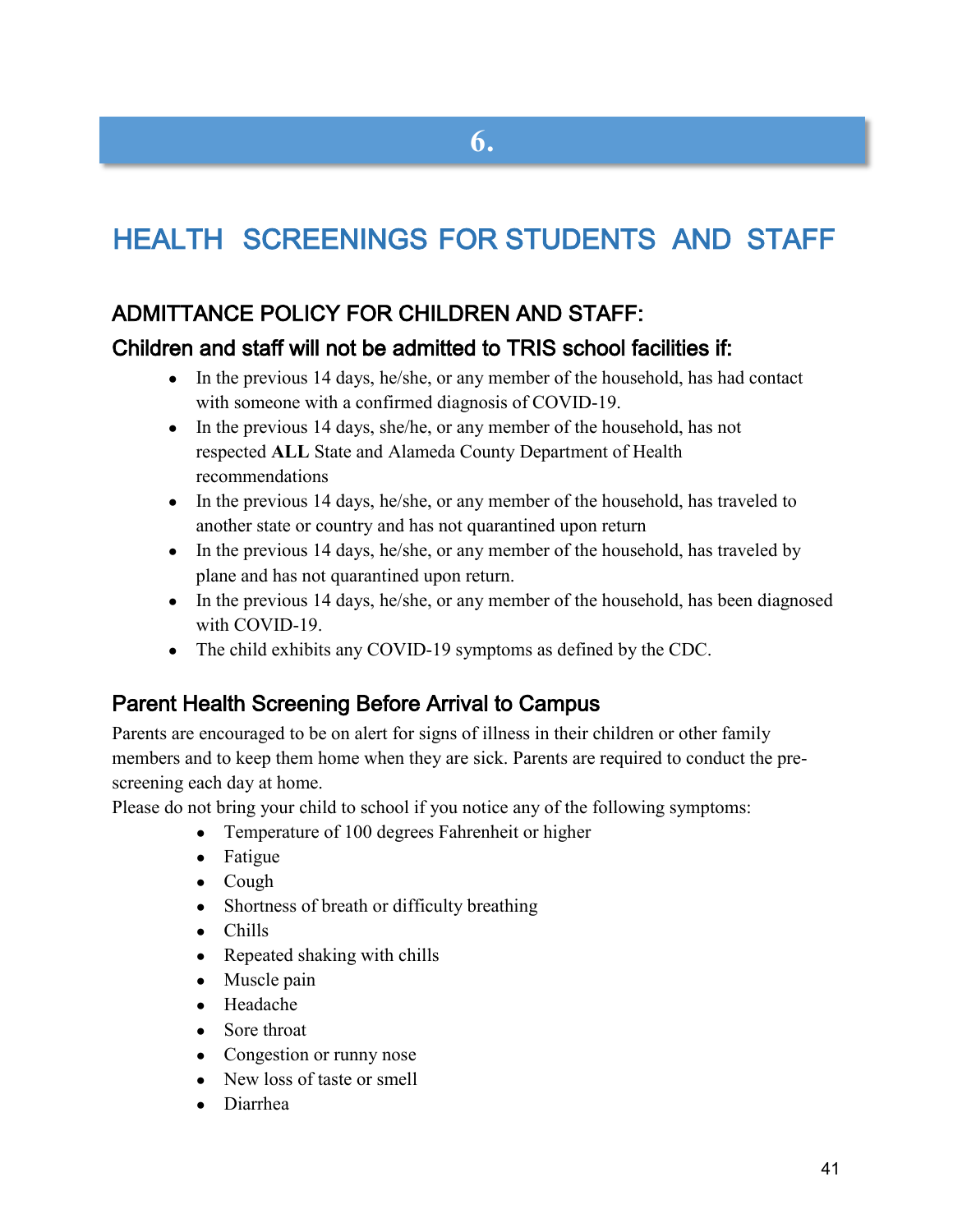#### Notes:

- For the safety of our community, please do not bring your child to school if you have provided him/her fever reducing medicine within the last 24 hours.
- Please make sure your child's hands are washed before leaving home.
- Parents, please wash your hands before leaving home.

### Health Screening at Arrival – Children and their family

Staff members will perform the following screening of all children at arrival:

#### Visual:

- Flushed cheeks
- Congestion or runny nose
- Rapid breathing/difficulty breathing
- Fatigue
- Extreme fussiness
- Clean hands

#### Verbal:

Staff will verify that parents have completed the online daily questionnaire asking parents if they have noticed any of the following symptoms, in their children or in anyone living in their household, in the previous 72 hours:

- Fever
- Cough
- Shortness of breath
- Chills
- Sore throat
- Fatigue
- Body aches
- Headache
- Loss of taste or smell
- Diarrhea
- Nausea or vomiting
- Has your child been given a fever reducer in the last 72 hours?
- Are there any family members in your household with symptoms consistent with COVID-19 or who have been diagnosed with COVID-19?

## Temperature Checks

- Temperature of all students will be taken at drop off, middle of the day and at 3:30 p.m.
- Contactless thermometers will be used in all cases.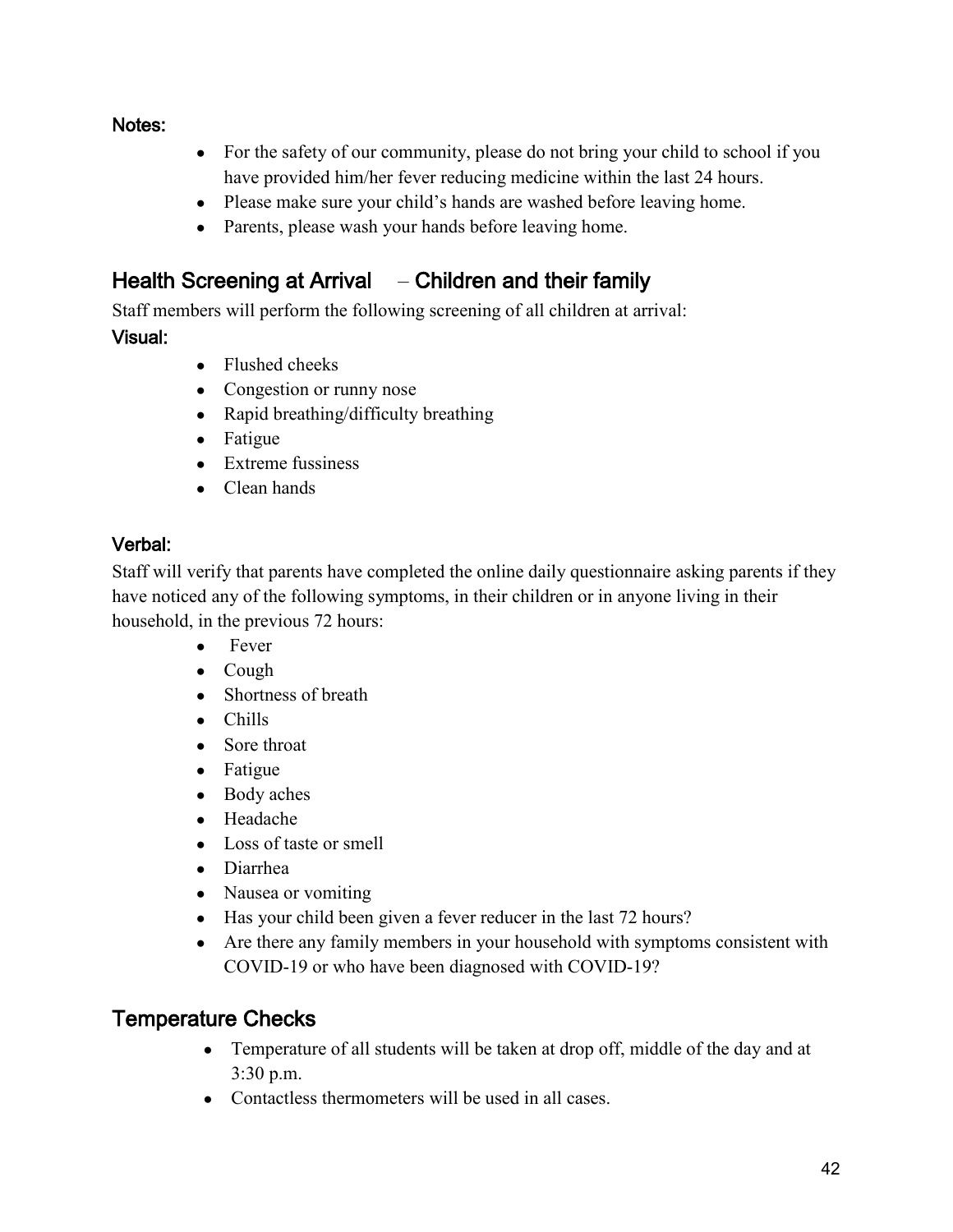- Thermometers will be disinfected after each use with every individual child and adult.
- If the child has a temperature of over  $100^{\circ}$  Fahrenheit, the staff member will verify the temperature with another thermometer.
- A child with a double verified temperature of over 100° Fahrenheit will be sent home.
- Contactless thermometers will be used in all cases, if possible.

## Health Screening at Home – Staff

- Upon waking up every staff member is asked to take their temperature and evaluate if they have any of the following symptoms:
	- Fever
	- Cough
	- Congestion or runny nose
	- Shortness of breath
	- Chills
	- Sore throat
	- Fatigue
	- Body aches
	- Headache
	- Loss of taste or smell
	- **Diarrhea**
	- Nausea or vomiting
- Are there any family members in your household with symptoms consistent with COVID-19 or who have been diagnosed with COVID-19 in the previous 14 days?
- Staff members with a temperature of 100.4 Fahrenheit or more will be relieved of duty for the day and are asked to be tested for COVID.
- All staff members will complete an online daily self-certification asking the above stated questions.
- Any affirmative answers to these questions will relieve the staff member of duty for the day.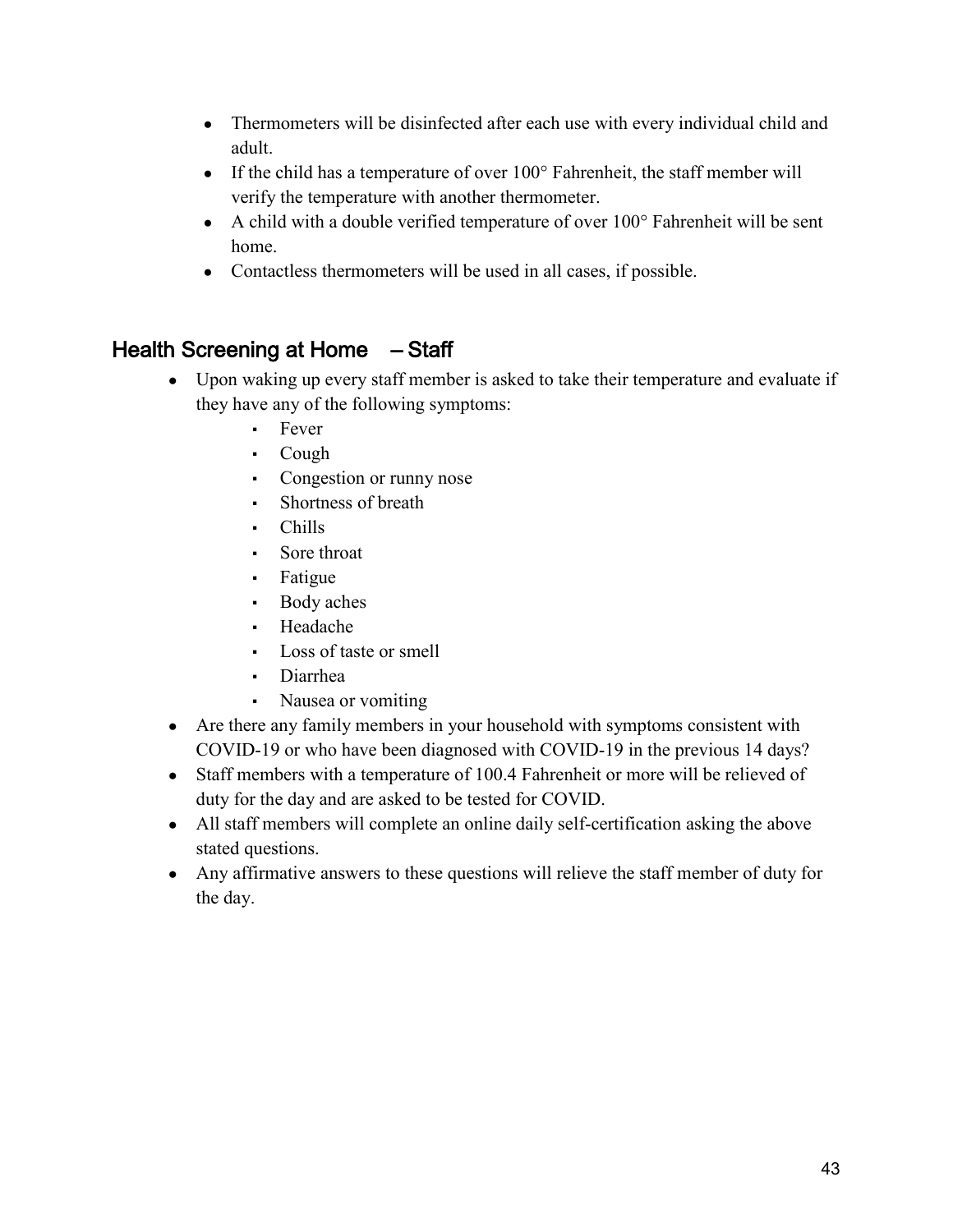# **7.**

# HEALTHY HYGIENE PRACTICES

## HANDWASHING

Washing hands can keep you healthy and prevent the spread of infections from one person to the next. Sinks are available in each classroom or very close by. All children and staff will engage in hand hygiene at least at the following times:

- Arrival to the classroom and after breaks
- Before and after eating
- After using the toilet
- After coming in contact with bodily fluid
- After playing outdoors
- After handling garbage
- Before and after touching eyes, nose, or mouth.

#### Five Steps to Wash Hands the Right Way

#### Staff are expected to follow and instruct children to foll ow these steps:

- 6. Wet hands with clean, running water (warm or cold), turn off the tap, and apply soap
- 7. Lather hands by rubbing them together with the soap. Lather the backs of your hands, between your fingers, and under your nails
- 8. Scrub hands for at least 20 seconds
- 9. Rinse hands well under clean, running water
- 10. Dry hands using a clean paper towel / towel

#### Notes:

- After assisting children with handwashing, staff should also wash their own hands.
- Hand sanitizer will be provided for staff to use as needed, but not to replace hand washing when water and soap are nearby
- Hand Sanitizer will be available in each classroom, in the yard, at arrival and departure times and at each entrance to the school. Everyone is encouraged to use hand sanitizer when needed, mostly when not close to a sink.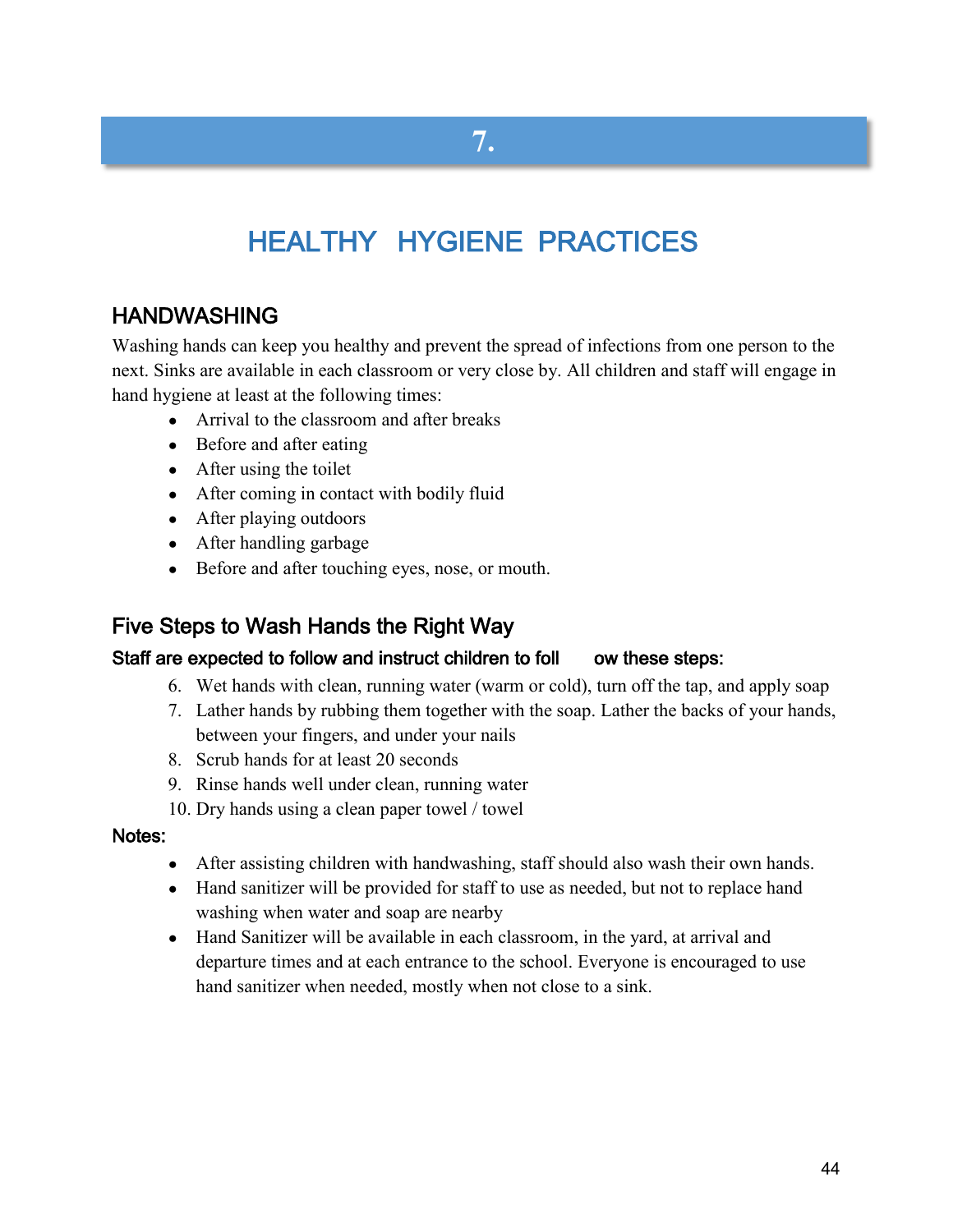# IDENTIFICATION AND TRACING OF CONTACTS

**8.**

### RESPONSE PLANS RELATED TO COVID -19

#### **Quarantine**

Quarantine is used to keep someone who might have been exposed to COVID-19 away from others. Quarantine helps prevent spread of a disease that can occur before a person knows they are sick or if they are infected with the virus without feeling symptoms. People in quarantine should stay home, separate themselves from others, monitor their health, and follow directions from their state or local health department.

### Isolation

Isolation is used to separate people infected with the virus (those who are sick with COVID-19 and those with no symptoms) from people who are not infected. People who are in isolation should stay home until it's safe for them to be around others. In the home, anyone sick or infected should separate themselves from others by staying in a specific "sick room" or area and using a separate bathroom (if available).

## A. STUDENT OR STAFF MEMBER DEVELOPS SYMPTOMS

- Students or staff will be sent home when the following symptoms are observed:
	- They have a temperature of 100 degrees Fahrenheit or higher. Temperature will be taken twice, five minutes apart with two separate devices to ensure accuracy
	- Cough including a persistent dry cough without the documentation from a physician about an allergic condition
	- Congestion or runny nose
	- Shortness of breath or difficulty breathing
	- Chills
	- Repeated shaking with chills
	- **Fatigue**
	- Muscle pain or body aches
	- **Headache**
	- Sore throat
	- Loss of taste or smell
	- Nausea or vomiting
	- Diarrhea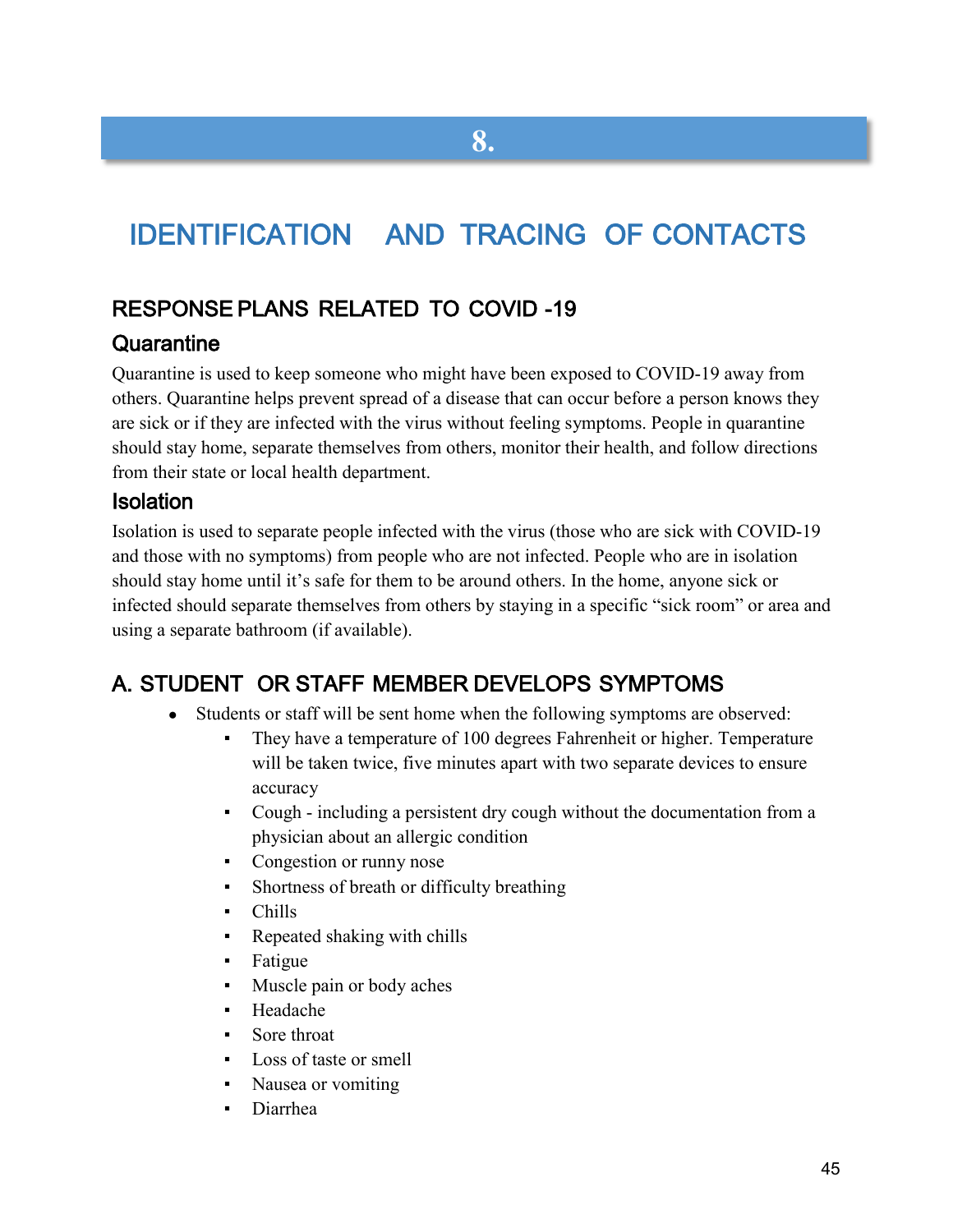- When at school, students or staff with symptoms will be isolated from the group until pick up, in a designated room on campus. In the case of a student, a faculty member will accompany the student until parents arrive.
- The student or staff member will have access to a bathroom dedicated for the use of such person
- If the person is in respiratory distress, 911 will be called.
- Parents of students will be called immediately for pick up or to meet at the hospital
- In the case of a student, if there is no response from the parent, the persons named in the student's emergency contacts will be called for pick up.
- Once the person has been picked up, the isolation area will be closed for 24 hours and then sanitized, cot, table, chair, materials, etc.
- Students or staff who are sent home with a fever are expected to contact their physician the same day to establish if COVID-19 testing is warranted.
- The school reserves the right to send a student or staff member home as sick even in the absence of fever and regardless of a note from a physician.
- Isolation at home is required for students and staff.
- If healthcare provider assesses that symptoms are not COVID-19 related, staff member or parents of a student, must do the following before returning to school/work:
	- Be feeling better
	- Be at least 24 hours without fever and without taking fever reducing medications
	- **•** Provide a medical certificate informing that alternative diagnosis was made and that the symptoms are not due to COVID-19. This needs to be explicitly stated.
- If a person is tested and results are negative, the person must:
	- Be symptom free for 24 hours before returning to school without the use of a fever reducer.
	- Provide evidence of a negative COVID-19 test prior to return to school/work

## B. OFF SITE EXPOSURE:

## UNVACCINATED STAFF AND STUDENTS

If a staff member or a student has been identified as having close contact with someone outside the classroom community who is diagnosed with COVID-19, that staff member or student will be

- Required to self-quarantine for a minimum of 14 days from the day after the last exposure.
- Follow quarantine instructions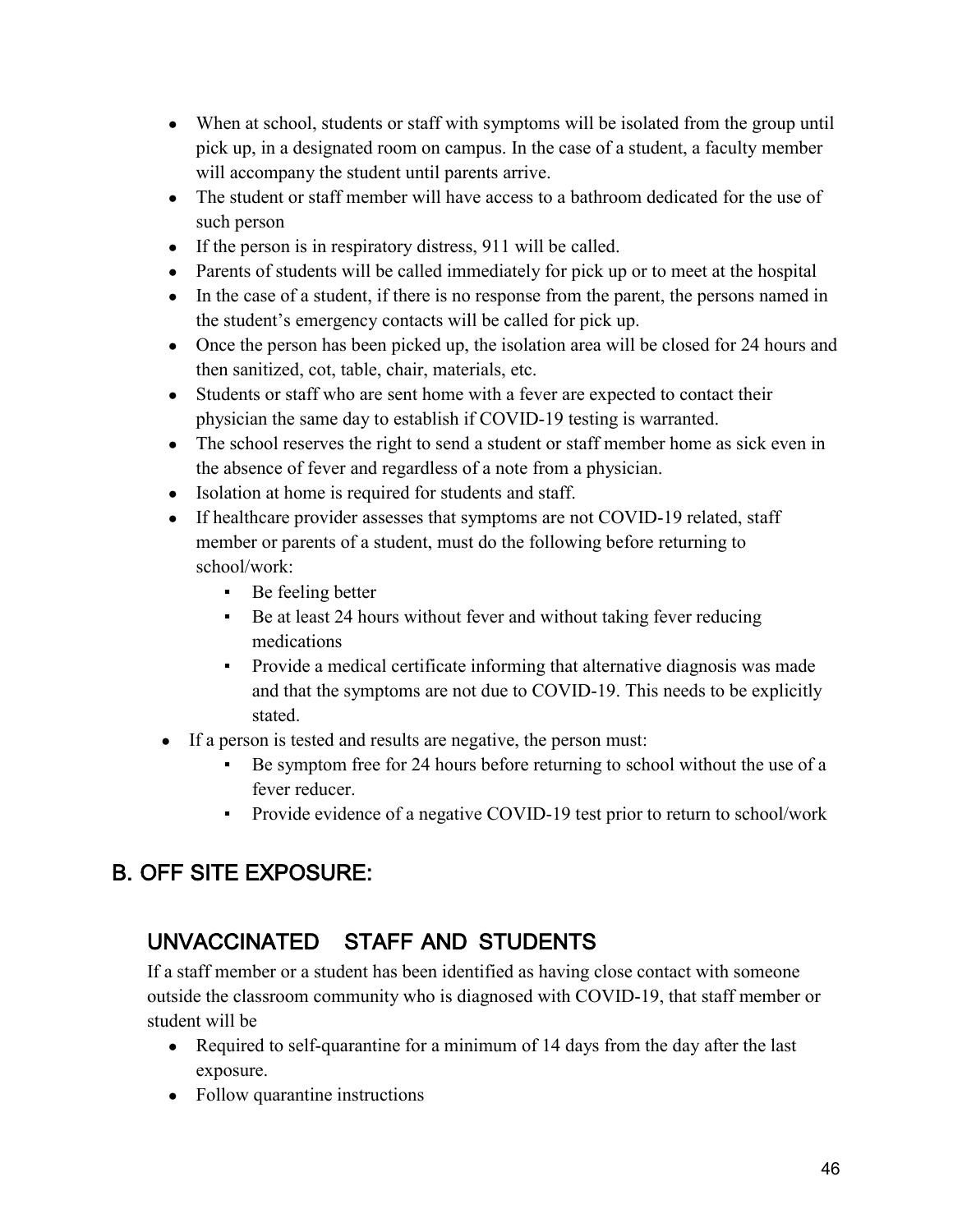• Immediately contact your healthcare provider and secure testing after the  $5<sup>th</sup>$  day. Close contact means being closer than 6 feet apart for more than 15 minutes.

# FULLY VACCINATED STAFF AND STUDENTS

No need to quarantine but self-monitor for symptoms of COVID-19 for the full 14-days after exposure.

# C. POSITIVE CASE OF COVID -19 IN A CLASSROOM COMMUNITY

# UNVACCINATED STUDENTS OR STAFF

- If COVID-19 is confirmed in a student or staff member in a classroom community, the following actions will be taken by the school:
	- Notify staff and parents/caregivers that a member of the classroom community has been diagnosed with COVID-19. Confidentiality will be maintained. Said classroom will immediately be closed.
	- Notify the Alameda County Public Health Department
	- Notify the school community that a person in the school (not their community) has been diagnosed with COVID-19. Confidentiality will be maintained.
	- All members of that classroom community will be asked to quarantine at home and contact their physician(s) and request COVID-19 testing, A negative result will be required to return to the classroom/work.
	- Classroom will be deep cleaned and disinfected 24 hours after it is closed

All follow up actions (quarantine, classroom closure, etc.) will be determined by the Head of School and as directed by the Public Health Department.

# FULLY VACCINATED STAFF AND STUDENTS

No need to quarantine but self-monitor for symptoms of COVID-19 for the full 14-days after exposure.

# D. STUDENTS OR STAFF WHO HAVE TESTED POSITIVE FOR COVID -19 - RETURNING TO SCHOOL

- Students and staff who have a positive diagnosis and who have stayed home (home isolated) can return to school/work when the following criteria are met:
	- At least 3 days (72 hours) have passed since recovery (resolution of fever without the use of fever-reducing medications); **and**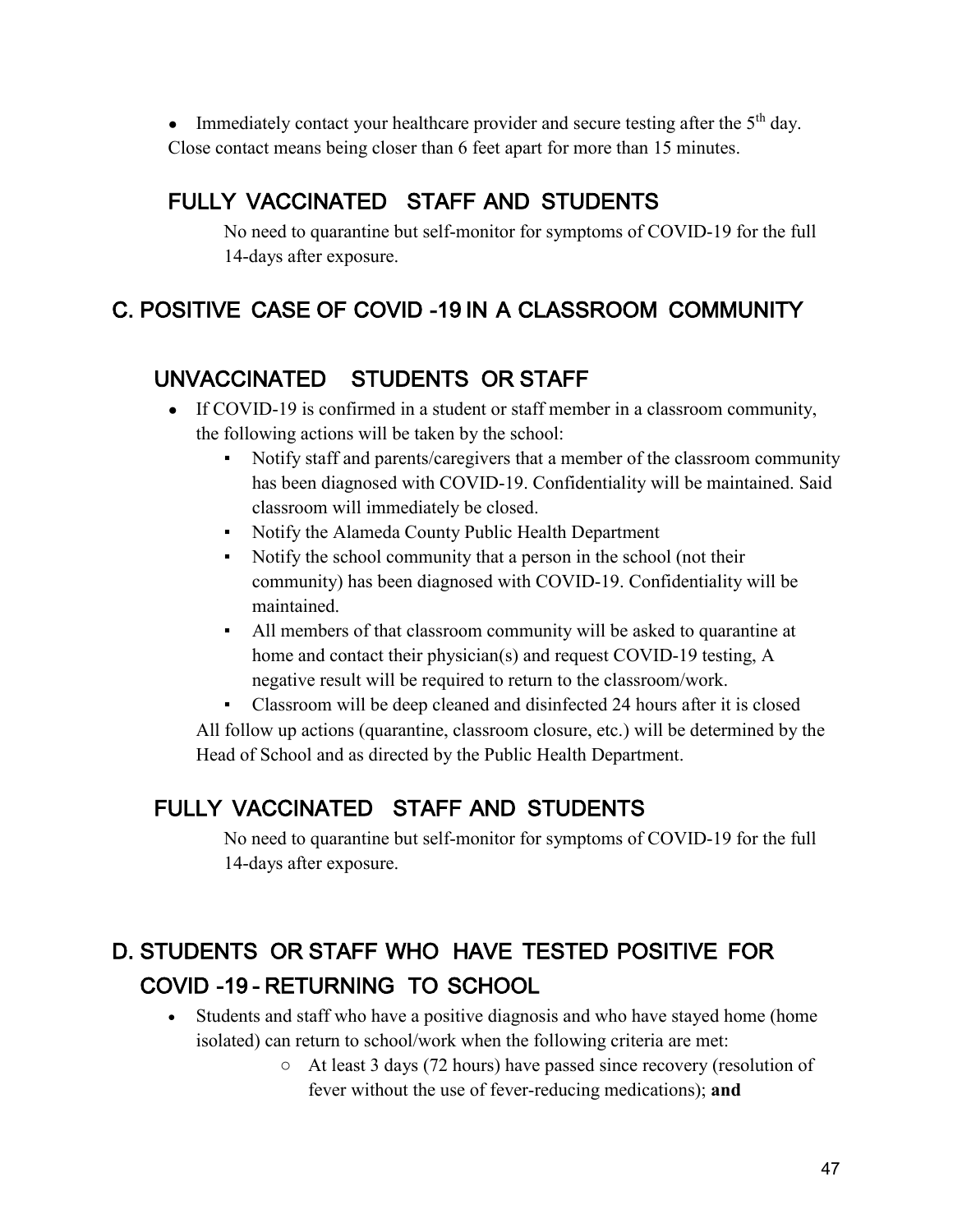- The child or staff member has improvement in respiratory symptoms (e.g., cough, shortness of breath); **and**
- At least 10 days have passed since symptoms first appeared.

# E. STUDENTS OR STAFF WHO HAVE BEEN DIRECTLY EXPOSED TO COVID -19 IN THEIR CLASSROOM

- All students or staff members who have been exposed to COVID-19 will need to quarantine for 14 days from the day after the last exposure
- Parents or staff members are asked to contact their physician(s) the same day for consultation. COVID-19 testing is requested.
- The school will maintain a log of all student and staff absences and illnesses.
- When a child or staff member presents with a positive COVID-19 case, the school will compile the list of students and staff members (with their contact information) who were in contact with the individual and make them available to the ACHD.
- Leah Vass, have been designated to maintain such records in full confidentiality. Only the Head of School and Head of Administration will have access to the records, other than the designated individual.
- The Head of School, Leslie Hites, will be the direct contact with the Health Department.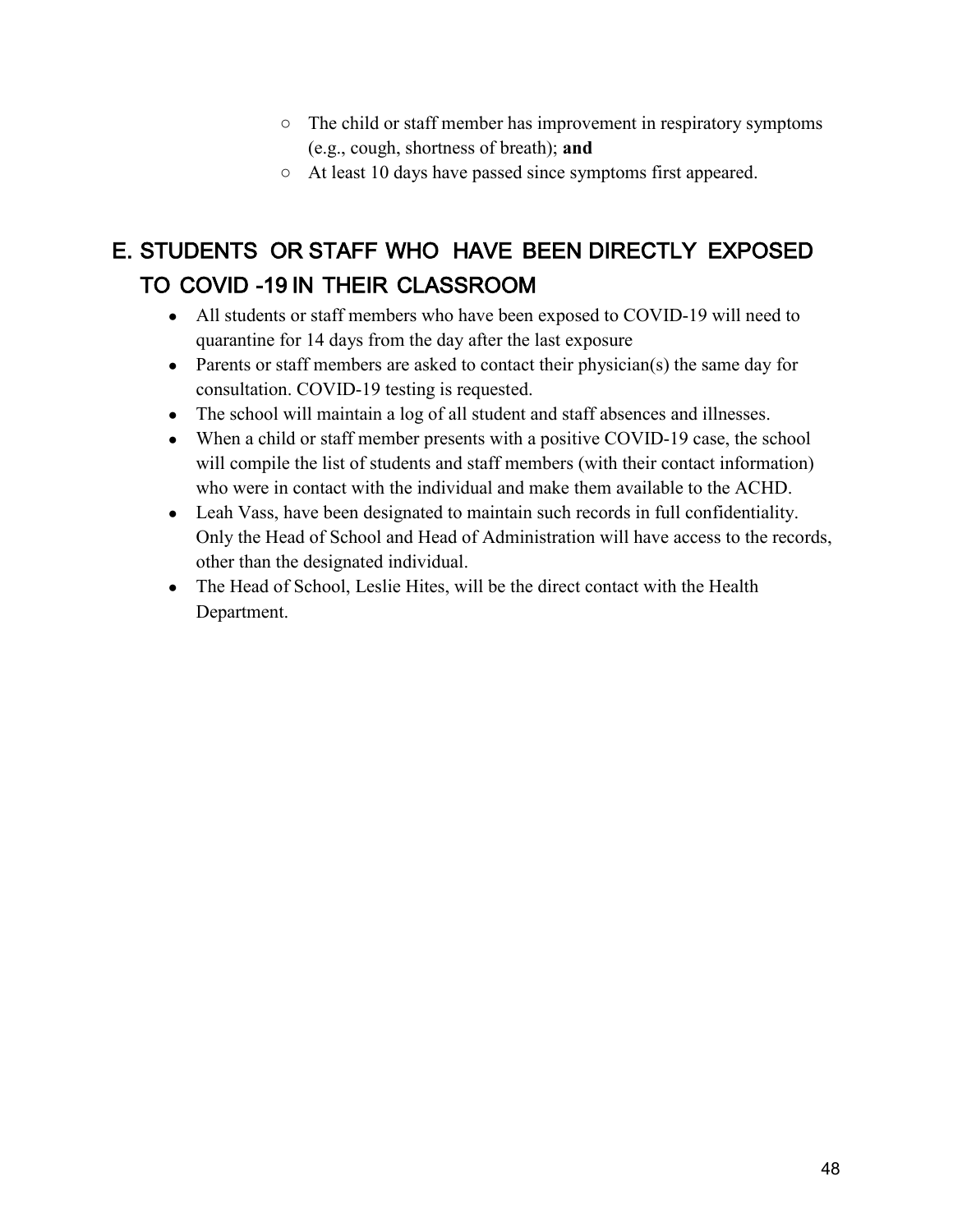# SOCIAL GATHERINGS, FESTIVITIES AND TRAVEL REQUIREMENTS

### SOCIAL GATHERINGS

- Anyone who is **not** fully vaccinated and aged 2 or older, should wear a mask in indoor settings.
- Although it is in general acceptable not to wear a mask in outdoor settings, in areas with [high numbers of COVID-19 cases,](https://covid.cdc.gov/covid-data-tracker/#county-view) wearing a mask in crowded outdoor settings is highly recommended. **Alameda County is currently in the orange tier, which means that there are a substantial number of cases and hospitalizations in our area. Currently, in November 2021, the number of cases is rising.**
- In activities with [close contact](https://www.cdc.gov/coronavirus/2019-ncov/php/contact-tracing/contact-tracing-plan/appendix.html#contact) with others who are not fully vaccinated, a mask should be worn.
- If you are fully vaccinated, to maximize protection from COVID-19 and variants, and prevent possibly spreading it to others, wear a mask in all public indoor settings.
- Social distancing of at least 6 feet is recommended.
- Wash hands with soap and water often. If not possible, use hand sanitizer.
- Avoid loud voices or shouting

#### **Following are the recommendations just shared by Community Care Licensing for the 2021 Holiday Season:**

#### **Fall and Winter Holiday Recommendations (e.g., Diwali, Thanksgiving, Christmas, Hanukkah, Kwanza, New Year, Solstice, Lunar New Year, etc.)**

Below are recommendations for best practices to safely celebrate the fall and winter holidays this year:

- Avoid large events and gatherings, when possible.
- Have conversations ahead of time to understand expectations for celebrating together.
- Stay home when appropriate. Advise others to stay home if they have tested positive for COVID-19, are waiting for COVID-19 test results, have COVID-19 symptoms, or if they have had close contact with a person who has tested positive for or who has symptoms of COVID-19.
- Adjust the size of an event based on the ability of attendees from different households to stay 6 feet apart.
- Avoid crowded, poorly ventilated spaces.
- Wear face coverings consistently and correctly.
- Consider dropping off prepared meals to those who cannot go out or are at higher risk for contract COVID-19.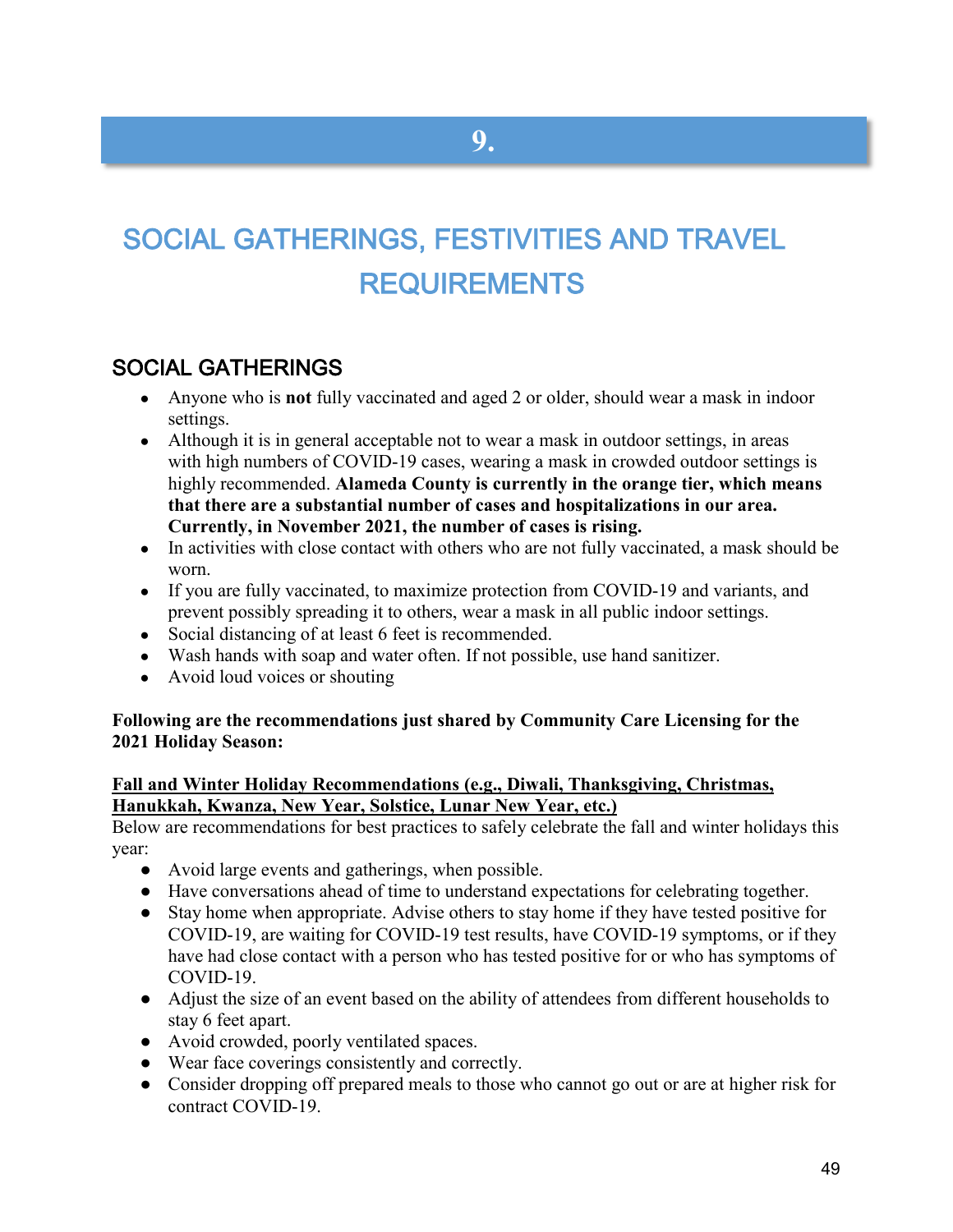- Provide hand washing soap and disinfectant/hand sanitizer.
- Consider outdoor activities such as corn mazes, apple picking, etc.
- Consider virtual events, parties, concerts, or religious ceremonies to avoid packed, indoor spaces.
- Remember that alcohol and drugs can impair judgement.
- Be prepared if someone gets sick during or after the event. Turn on exposure notifications in your Apple or Android phone. [CA Notify](https://canotify.ca.gov/) can then alert you if you've been near someone who tested positive. The CDC provides further guidance for organizing events and for small and large gatherings.

## TRAVEL REQUIREMENTS – NON VACCINATED

**Delay travel until you are [fully vaccinated,](https://www.cdc.gov/coronavirus/2019-ncov/vaccines/fully-vaccinated.html)** is the statement found on the **CDC website** about travel for non-vaccinated people. It is the same recommendation given by the California and Alameda County Health Departments. If traveling with unvaccinated people, such as children younger than 5 years old, who are not eligible for vaccines, or 5 to 11 year olds who are not yet fully vaccinated, or any other unvaccinated person, **please follow these guidelines:**

- **Get tested – before and after travel**
- **It is required to wear a mask over your nose and mouth** on planes, buses, trains, and other forms of public transportation traveling into, within, or out of the United States and while indoors at U.S. transportation hubs such as airports and stations.
- **Consider:**
	- o Is COVID-19 spreading where you will be visiting?
	- o Are any of the people you plan to see at a higher risk for COVID-19?
	- o Will you be able to social distance during the full length of the trip?
	- o Being very observant of your own health conditions and possible symptoms which would require you to quarantine or isolate.
	- o Ventilating any indoor space you occupy.
	- o Wash hands often or use hand sanitizer
	- o Avoid touching eyes, nose and mouth
	- o Avoid touching high frequently touched surfaces
	- o Get a flu shot
	- o Get tested before and after the trip

#### **TRIS staff, students or families who travel and are not fully vaccinated (this includes all children under age 5 and all those 5 to 11 years old, who are not yet fully vaccinated):**

- By plane, even within California
- To another state or country will need to:
	- Get COVID test 1 to 3 days before travelling.
	- Quarantine for 7 days upon return. Please note that the number of days of quarantine could be increased depending on the tier we are in in Alameda County or California in general.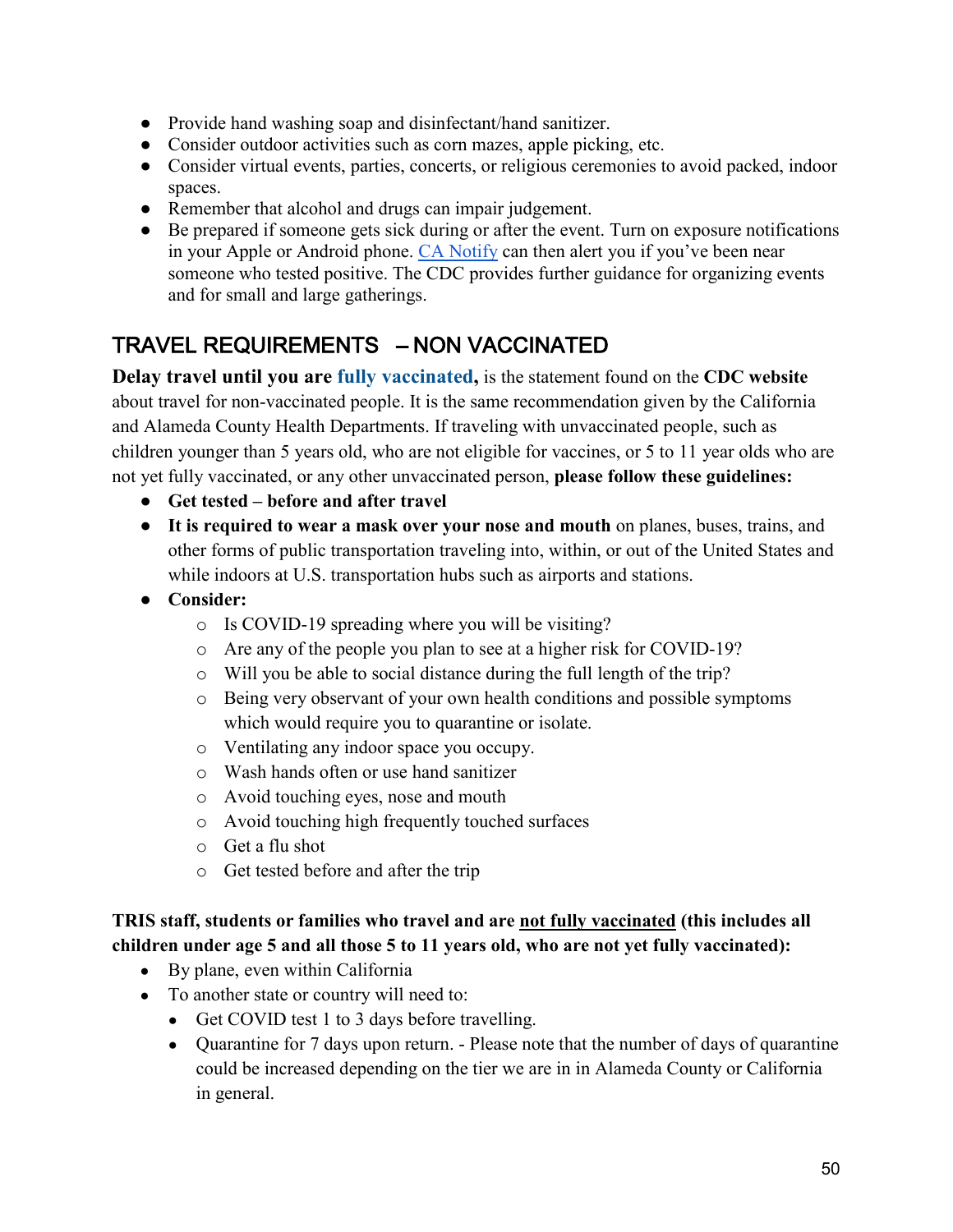- Present a negative COVID-19 test result to [Healthytris@therenaissanceschool.org,](mailto:Healthytris@therenaissanceschool.org) unless testing through the school . Person must be tested 5 or more days after returning.
- Quarantine count starts the day after returning home and ends on the  $7<sup>th</sup>$  day. The person can return to work/school on the  $8<sup>th</sup>$  day.

**Families who travel to a second home** or a vacation rental in California, with their family, in their own car, will be able to return without quarantining, as long as they have observed all recommendations from the WHO, CDC and ACHD. Certification of negative COVID-19 test results is required and should be sent to  $Hedthytris@therenaissanceschool.org, unless the person$ </u> is testing through the school.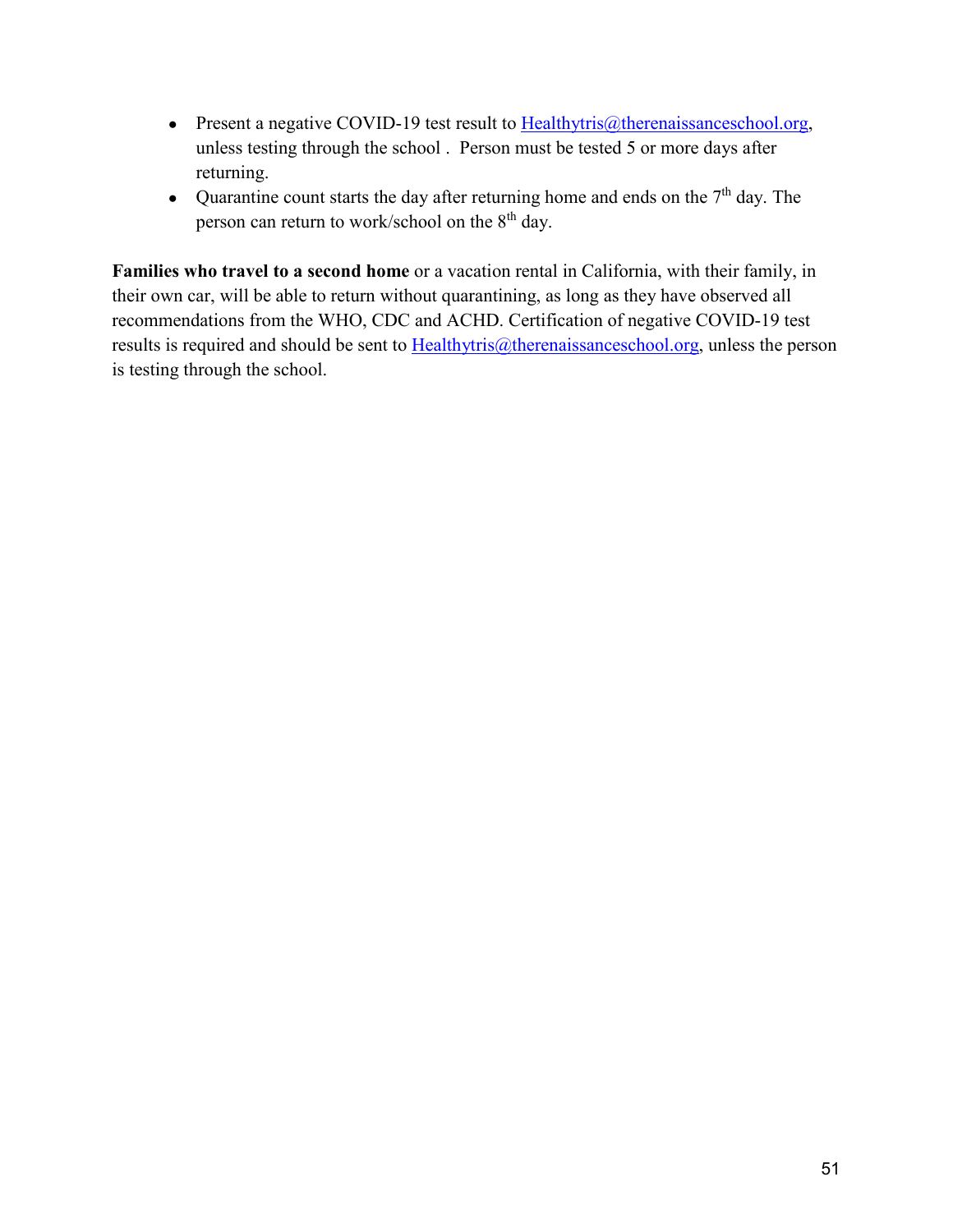# STAFF TRAINING AND FAMILY EDUCATION

## STAFF TRAINING

Staff training is an essential component of staying safe. We continue working with the staff to familiarize and remind them of TRIS requirements which are based on recommendations given by the health department. Ongoing topics that we cover are:

- Classroom set-up and distancing protocols
- Integration of specialists and languages in our program
- Protective gear face masks, shields, etc. for students and adults
- Movement on campus
- Use of materials in the classroom and fabrication of personal Montessori materials
- Hygiene practices hand washing, etc.  $&$  the need for ventilation in the classrooms
- Cleaning and sanitation in the classroom and throughout the school
- Health screening for students and self-screening for staff
- Weekly staff and student testing
- Criteria for closing the classrooms and switching to online teaching

### FAMILY EDUCATION

Parents are invited to an online community meeting held as needed to:

- Give updates
- Inform parents of protocols
- Advice parents on changes in policies or procedures explaining the reason for the change
- Educate parents and answer questions related to COVID-19 policies
- Such meetings will be recorded and available for any interested parties for later use

Signs informing parents, caregivers and approved visitors are posted around campus with information on COVID-19 policies, procedures and practices.

As new families join the TRIS community an orientation relevant to COVID-19 practices is held.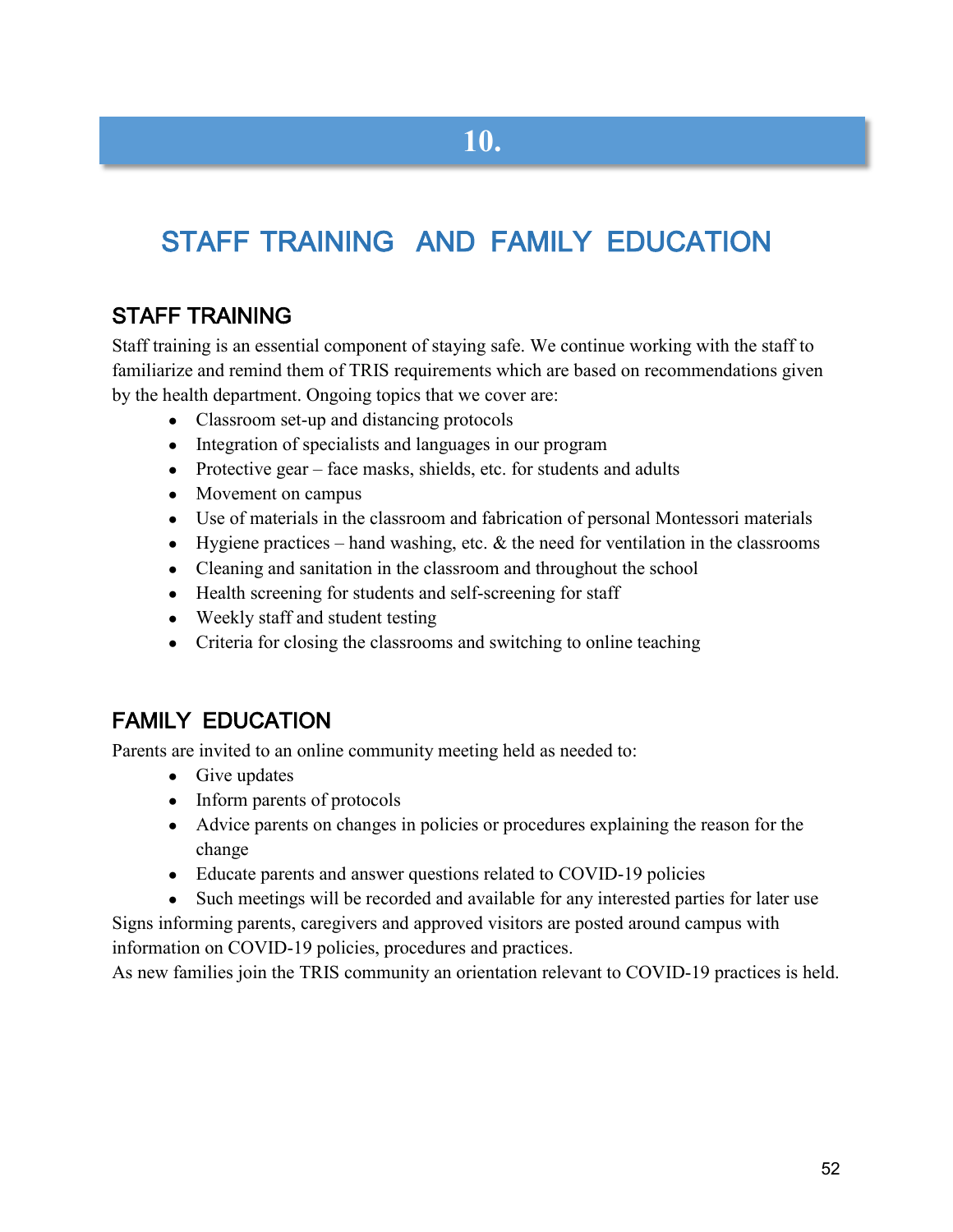# **11.**

# TESTING OF STAFF

TRIS Faculty, Staff and Students will be tested once a week. Any student, faculty member or staff member returning from breaks will need to test before being allowed on campus.

# **12.**

# TRIGGERS TO SWITCH TO DISTANCE LEARNING AND CLOSING THE CLASSROOMS

A classroom will close any time a member of that group, student or adult, tests positive for COVID-19. Everyone will have to quarantine for 10 days starting the day after the last exposure. The cohort will engage in distance learning.

Should 5% of the students and/or staff at TRIS test positive for COVID-19, all the classrooms will close and all students will engage in distance learning and the faculty will be teaching at a distance.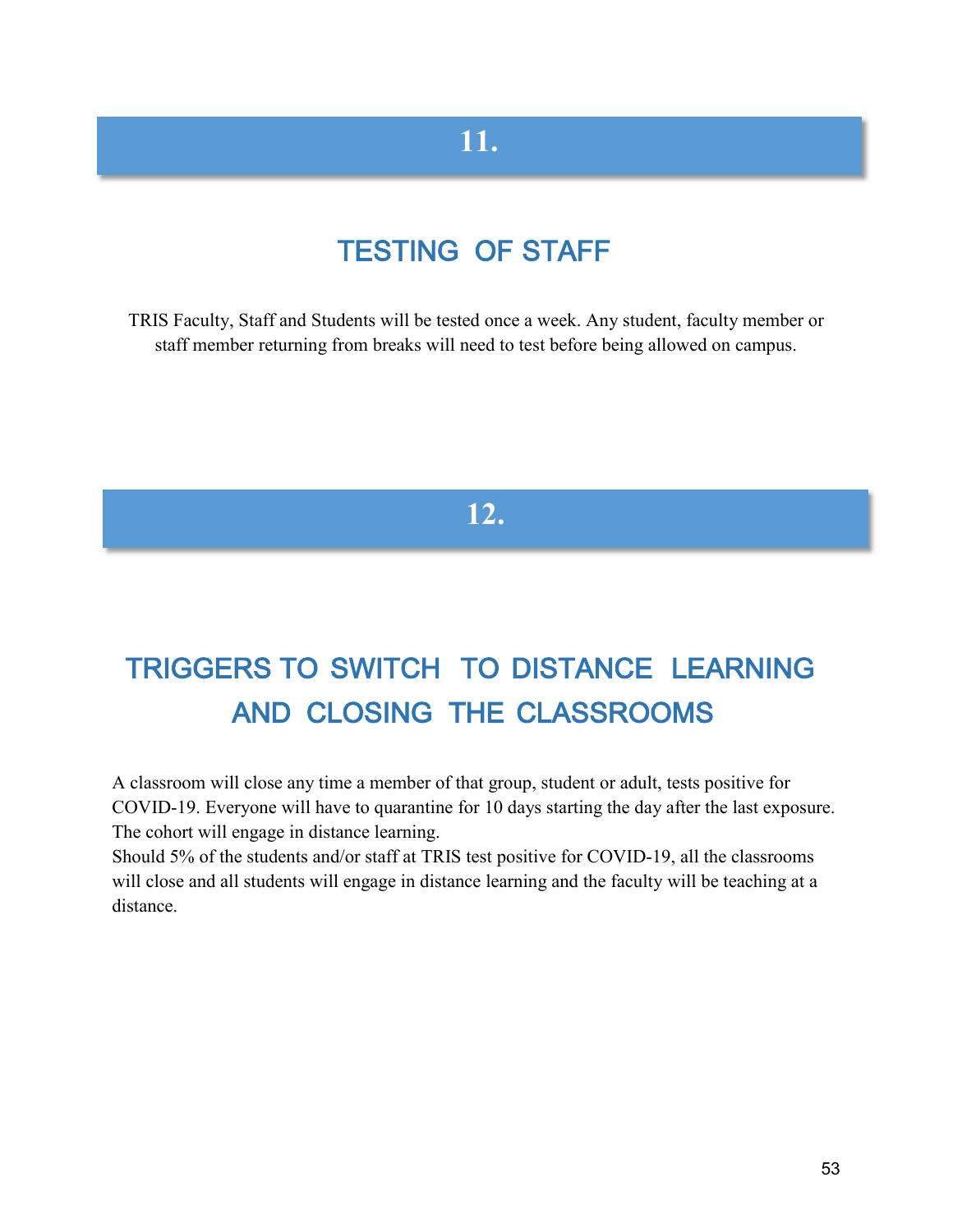# **13.**

# COMMUNICATION PLANS

If COVID-19 is confirmed in a student or staff member in a classroom community, the following actions will be taken:

The Head of School will:

- Notify staff and parents/caregivers that a member of their classroom has been diagnosed with COVID-19. Confidentiality will be maintained. Said group will immediately be asked to quarantine and work online.
- Notify the Alameda County Health Department and provide them with the contact information for all identified contacts.
- Notify the whole school community that a person in the school (not their community) has been diagnosed with COVID-19. Confidentiality will be maintained.
- Ask all members of that classroom to quarantine at home, contact their physician(s).and request COVID-19 testing. A negative test result will be required to return to the classroom.
- Update the community on any further developments
- Invite parents to a community meeting to give updates, inform parents of protocols and allow the community to ask questions. These meetings are recorded for anyone who was unable to attend the live meeting.

Log records of daily disinfecting will be available for parents to view upon request When notifying the community of a confirmed COVID-19 case, we CANNOT and will not release any details pertaining to the person or classroom where the case presented itself. This is private information and we are not allowed to divulge that information.

● We are not allowed to communicate suspected cases of COVID-19 to the community. We are only able to report confirmed cases.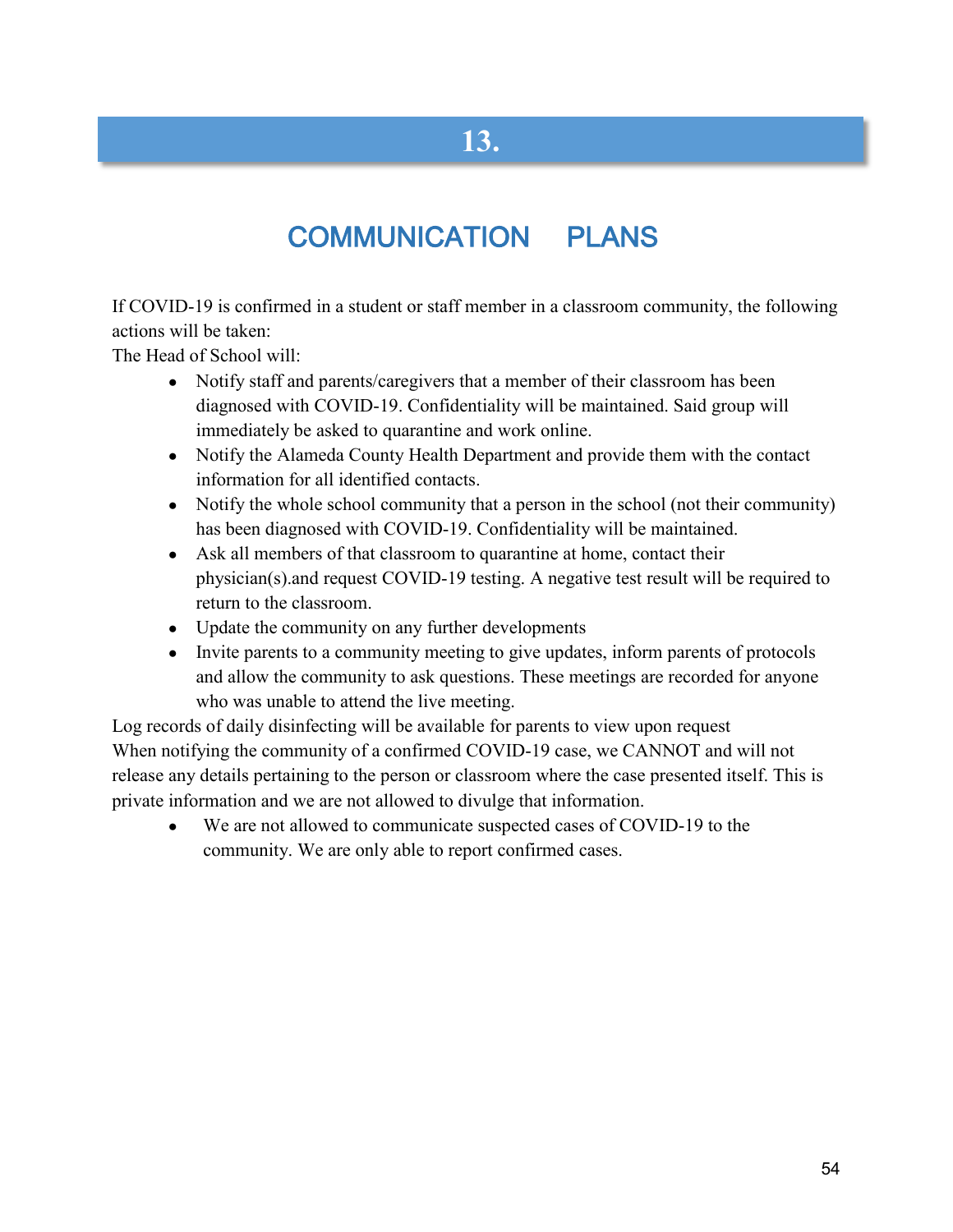# OTHER IMPORTANT SCHOOL POLICIES AND PROCEDURES

### **1.** OPERATING HOURS

- TRIS operating hours will be 7:30 am to 5:30 pm.
- Janitorial staff will service and sanitize the building after the building is empty for the day.

## **2.** PROGRAM

TRIS will continue offering a comprehensive multi-lingual Montessori curriculum. It is our desire and preference to offer in-person instruction in our beautiful classrooms. Should the State of California or the Alameda County Public Health Department mandate closure of classrooms, our students will have access to our on-line pre-recorded and live lessons.

### **3.** ELEMENT ARY CLASSROOMS

- Each classroom will house a group of students of multiple ages, not to exceed 16 students each
- Each child will have a table and chair designated for him/her.
- Students will sit about 3 to 6 ft. apart
- Each child will have an area in which to store a coat/jacket, lunch box, shoes, a container with school materials and any necessary personal items.
- Each area will be distanced from another so one child's belongings do not touch the belongings of another child.
- Windows and doors of classrooms will be kept open to facilitate airflow.
- Air purifiers will be running in each classroom.
- Each classroom will have its own exclusive entrance/egress from/to the yard.
- Sinks are available in the classrooms or very nearby for the purpose of frequent hand washing.
- Hand sanitizer is available in each classroom.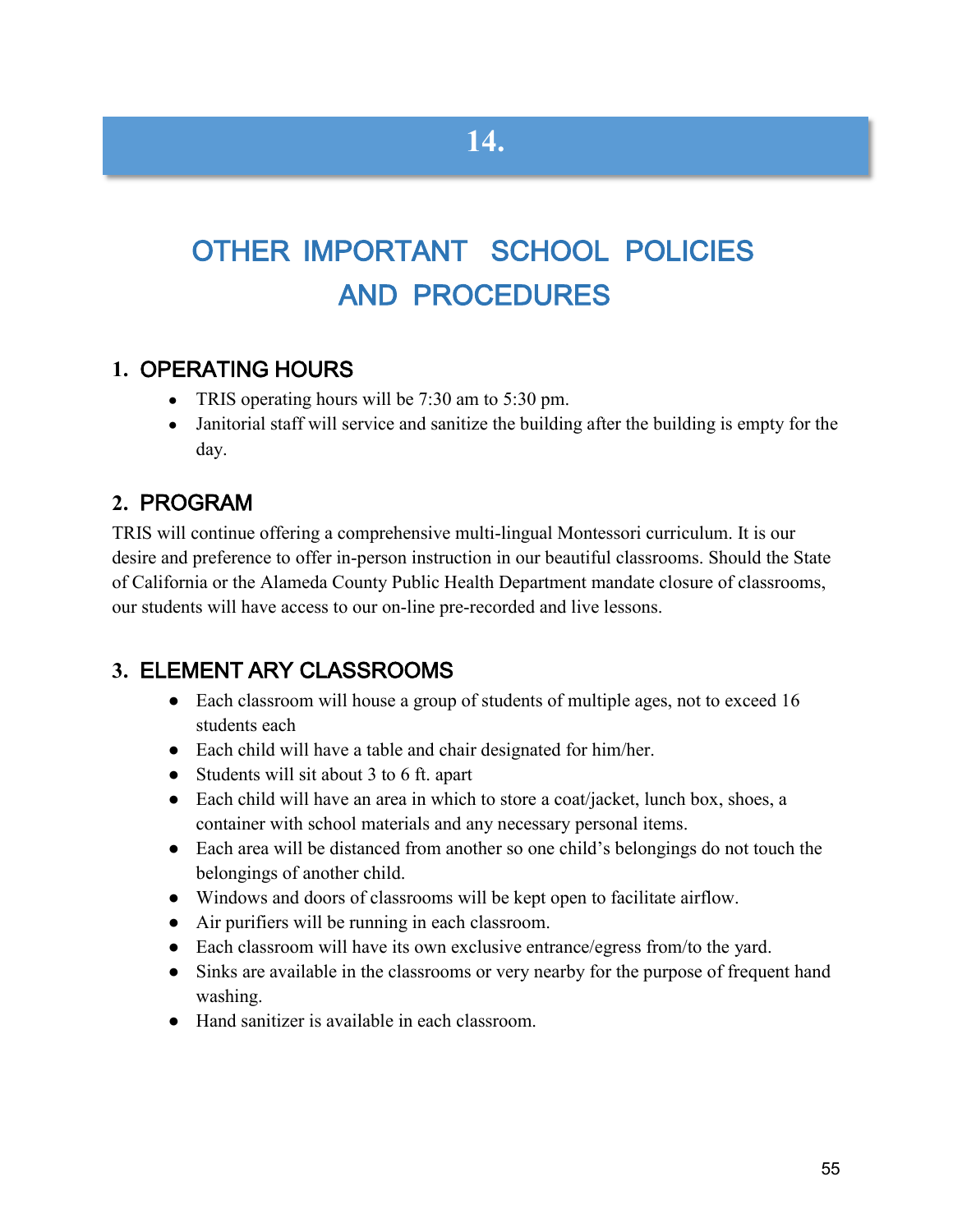## **4.** MEALS AND SNACKS

- Children will bring all snacks and lunches from home. Communal snacks will not be served. Sharing of food is not allowed.
- Lunches must be packed in containers from which the child can eat directly with utensils brought from home every day. A napkin must also be included.
- Plates, cups, utensils and napkins will not be provided at school.
- Water bottles must be brought daily.
- The cultural cooking program is suspended for the foreseeable future.

# **5.** FIELD TRIPS AND CULTURAL TRIPS

Outdoor trips will be allowed this year.

## **6.** EVENTS AND CELEBRATIONS AT TRIS

- All in-person events and celebrations are temporarily suspended until further notice.
- Birthday celebrations:
	- o All family in-classroom birthday circles are suspended for the foreseeable future.
	- o Parents are asked to encourage their children to prepare a pictorial timeline of their life with captions about the pictures.

# **7.** CONFERENCES, MEETINGS

- All Parent-Teacher conferences will be held online
- All large group gatherings, such as Back-to-School Night, will be held online.

# **8.** MEDICATION/CHANGE OF ROUTINE/AUTHORIZED PICK UP FORMS

These forms are available online on the school portal and School Cues. We encourage you to complete the form(s) at home and email them. If not using the form, please include all the information outlined on the form. Please make sure to include clear instructions.

# **9.** TUITION

The yearly tuition reflects the cost of the program, and as such, there will be no tuition reduction or discounts given, other than the already established and approved financial aid. If the child cannot be at school, s/he will be offered classes on-line.

> Questions, concerns or suggestions ? Please contact Leslie Hites at 510 -381-5219.

\_\_\_\_\_\_\_\_\_\_\_\_\_\_\_\_\_\_\_\_\_\_\_\_\_\_\_\_\_\_\_\_\_\_\_\_\_\_\_\_\_\_\_\_\_\_\_\_\_\_\_\_\_\_\_\_\_\_\_\_\_\_\_\_\_\_\_\_\_\_\_\_\_\_\_\_\_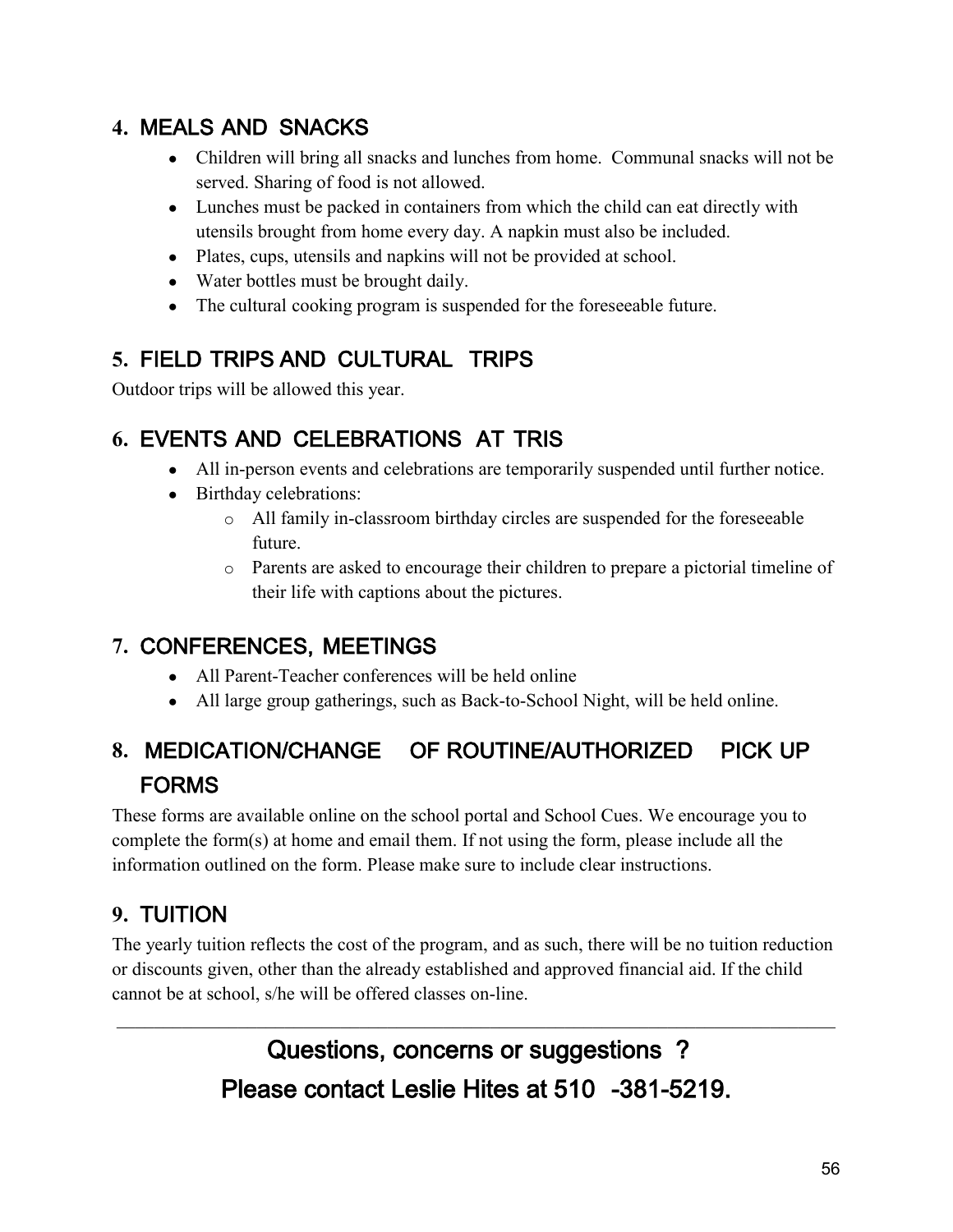# **Junior High Level** Oakland Campus

*These policies and procedures will be in place for the 2021-2022 school year. They are subject to change as warranted by local and state mandates. Parents will be informed via email of updated versions with at least 24 hours' notice. Our policies and procedures have changed to address the needs of the community while living through the era of COVID-19.* 

*The safety of our community is our number one priority.*

| <b>TABLE OF CONTENTS FOR JUNIOR HIGH LEVEL</b>                         |    |
|------------------------------------------------------------------------|----|
| What is Coronavirus Disease 2019                                       | 59 |
| Cleaning, Disinfection and Ventilation<br>1.                           | 60 |
| Grouping<br>2.                                                         | 62 |
| <b>Physical Distancing</b><br>3.                                       | 63 |
| Entrance, Egress and Movement within the School<br>4.                  | 64 |
| Face Coverings and other Essential Protective Gear<br>5.               | 66 |
| Health Screenings for Students and Staff<br>6.                         | 67 |
| <b>Healthy Hygiene Practices</b><br>7.                                 | 70 |
| Identification and Tracing of Contacts<br>8.                           | 71 |
| Social Gatherings, Festivities and Travel Requirements<br>9.           | 76 |
| 10. Staff Training and Family Education                                | 79 |
| 11. Testing of Staff                                                   | 80 |
| 12. Triggers to Switch to Distance Learning and Closing the Classrooms | 80 |
| 13. Communication Plans                                                | 81 |
| 14. Other Important School Policies and Procedures                     | 82 |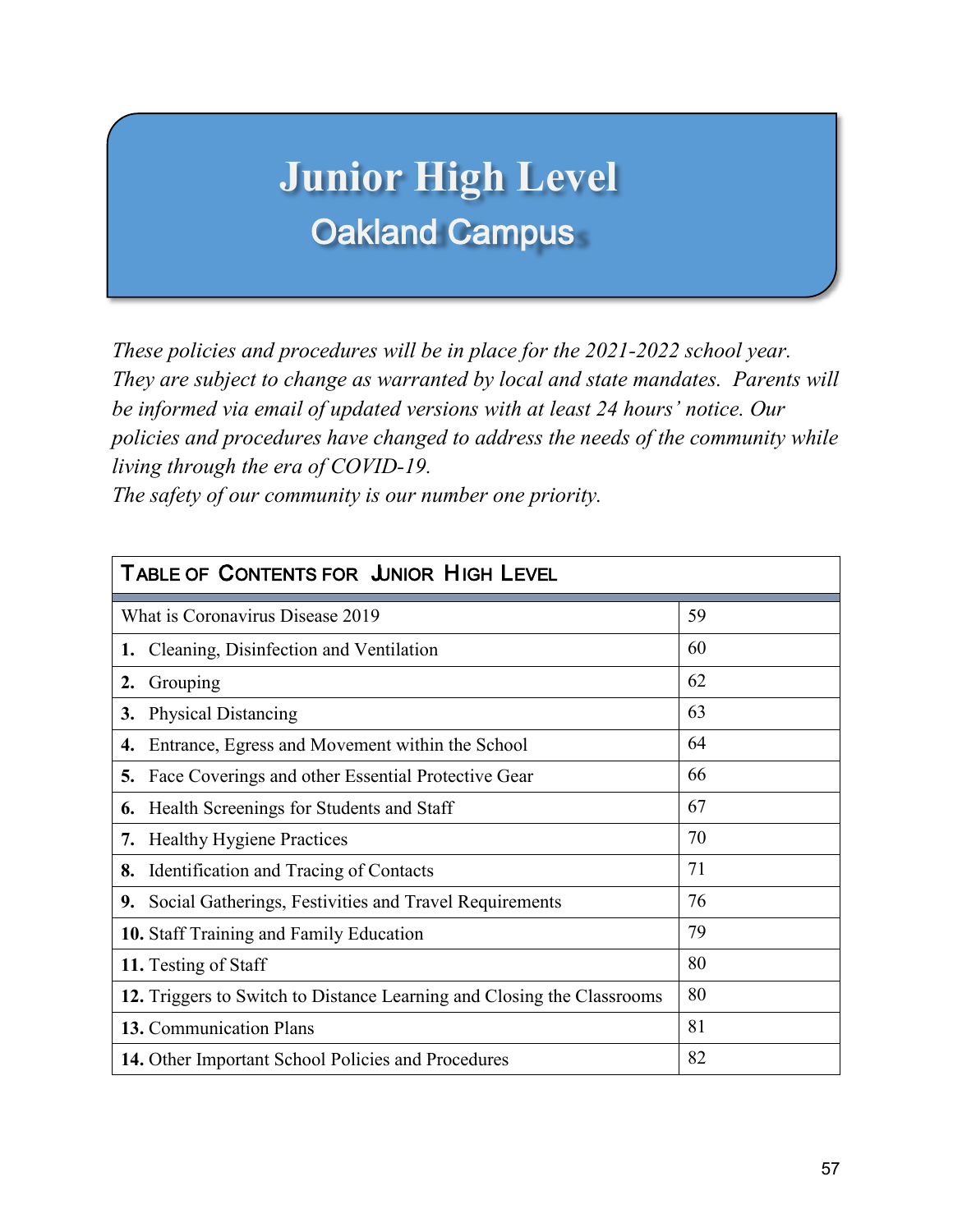**The Renaissance International School** is a private Montessori school serving 150 children from age two through ninth grade. We have two campuses in Oakland and Piedmont. The Piedmont Campus houses our elementary program for students from first through sixth grades.

The **Oakland Campus, located at 3650 Dimond Avenue,** houses our early childhood program for children from age two through first grade entry and our Jr. High program for students from  $7<sup>th</sup>$  through 9<sup>th</sup> grades. The Jr. High students and teachers occupy a separate building from the Early Childhood component of our program. **We have forty staff members**, working in-person, at the Oakland campus, three associated with the Jr. High students. Currently, we have 5 students in Jr. High.

We do not have students studying online this year.

This reopening plan is for the **Jr. High component** at our **Oakland Campus**. We **opened for in-person learning on Tuesday, September 7, 2021** following the guidelines in this plan.

The school **COVID-19 liaison** is the **Head of School, Leslie Hites**. She can be reached at [leslieh@therenaissanceschol.org](mailto:leslieh@therenaissanceschol.org) or at 510-381-5219.

Plan is presented on November 5, 2021.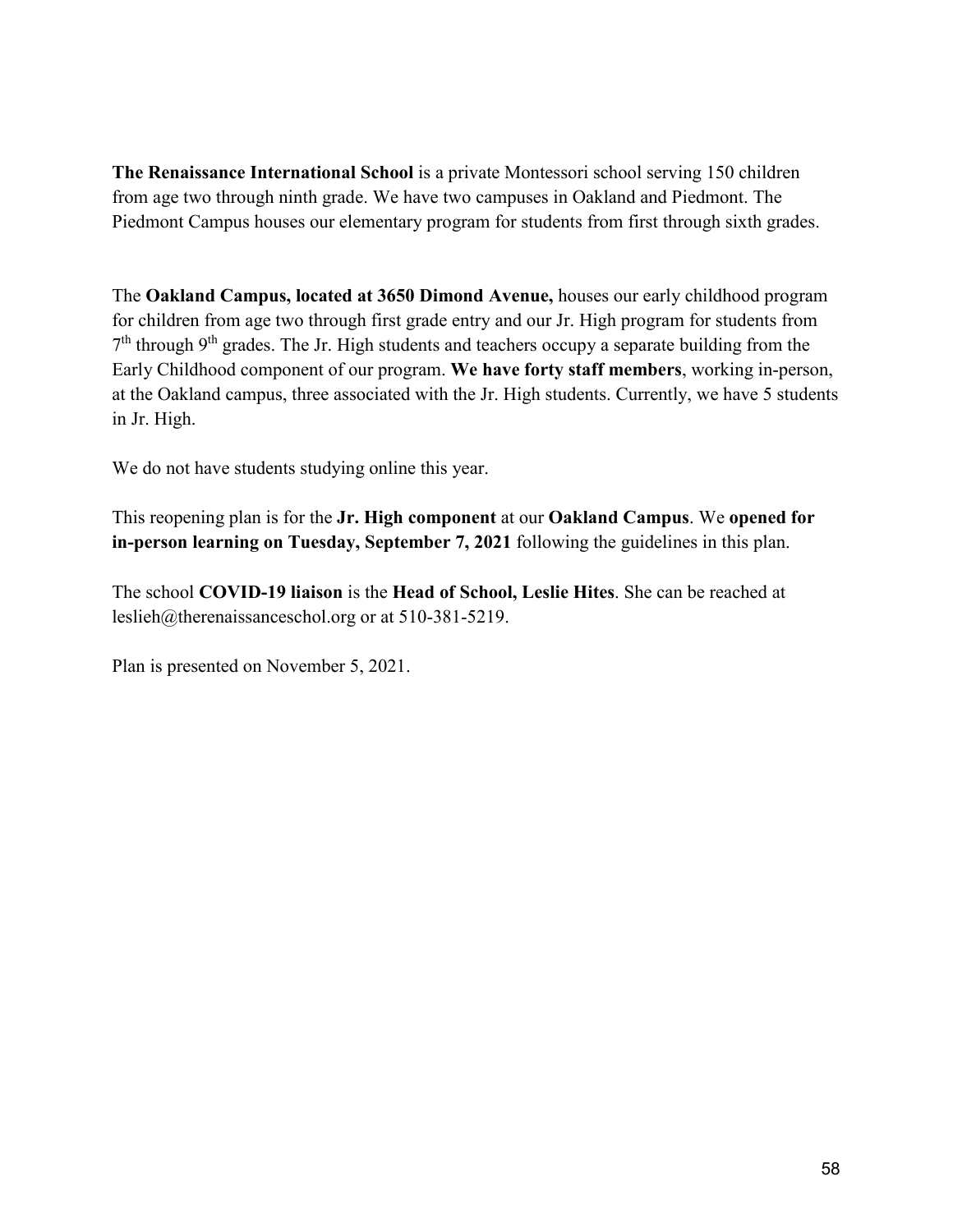# From the CDC: What is Coronavirus Disease 2019 (COVID -19)

Coronavirus (COVID-19) is an illness caused by a virus that can spread from person to person. The virus that causes COVID-19 is a new coronavirus that has spread throughout the world.

COVID-19 symptoms can range from mild (or no symptoms) to severe illness.

## Symptoms of COVID -19

- Fever
- Chills
- Cough
- Shortness of breath or difficulty breathing
- Fatigue
- Muscle or body aches
- Headache
- New loss of taste or smell
- Sore throat
- Congestion or runny nose
- Nausea or vomiting
- Diarrhea

## How COVID -19 Spreads

- You can become infected by coming into close contact (about 6 feet or two arm lengths) with a person who has COVID-19. COVID-19 is primarily spread from person to person.
- You can become infected from respiratory droplets when an infected person coughs, sneezes, or talks.
- Although not likely, you may also get it by touching a surface or object that has the virus on it, and then by touching your mouth, nose, or eyes.

## COVID -19 Prevention

- The best way to protect yourself is to be vaccinated. Vaccines are currently available for anyone twelve years old and older, who wants to be vaccinated. Vaccination locations can be found in multiple locations in the Bay Area. avoid being exposed to the virus that causes COVID-19.
- Avoid contact with anyone who has symptoms or has been diagnosed with COVID-19.
- Wear a three-layered face covering or an N95 mask, that covers your nose and mouth, in public settings, particularly indoors.
- Clean and sanitize frequently touched surfaces.
- Wash your hands often with soap and water for at least 20 seconds, or use an alcohol based hand sanitizer that contains at least 60% ethanol or 70% isopropanol.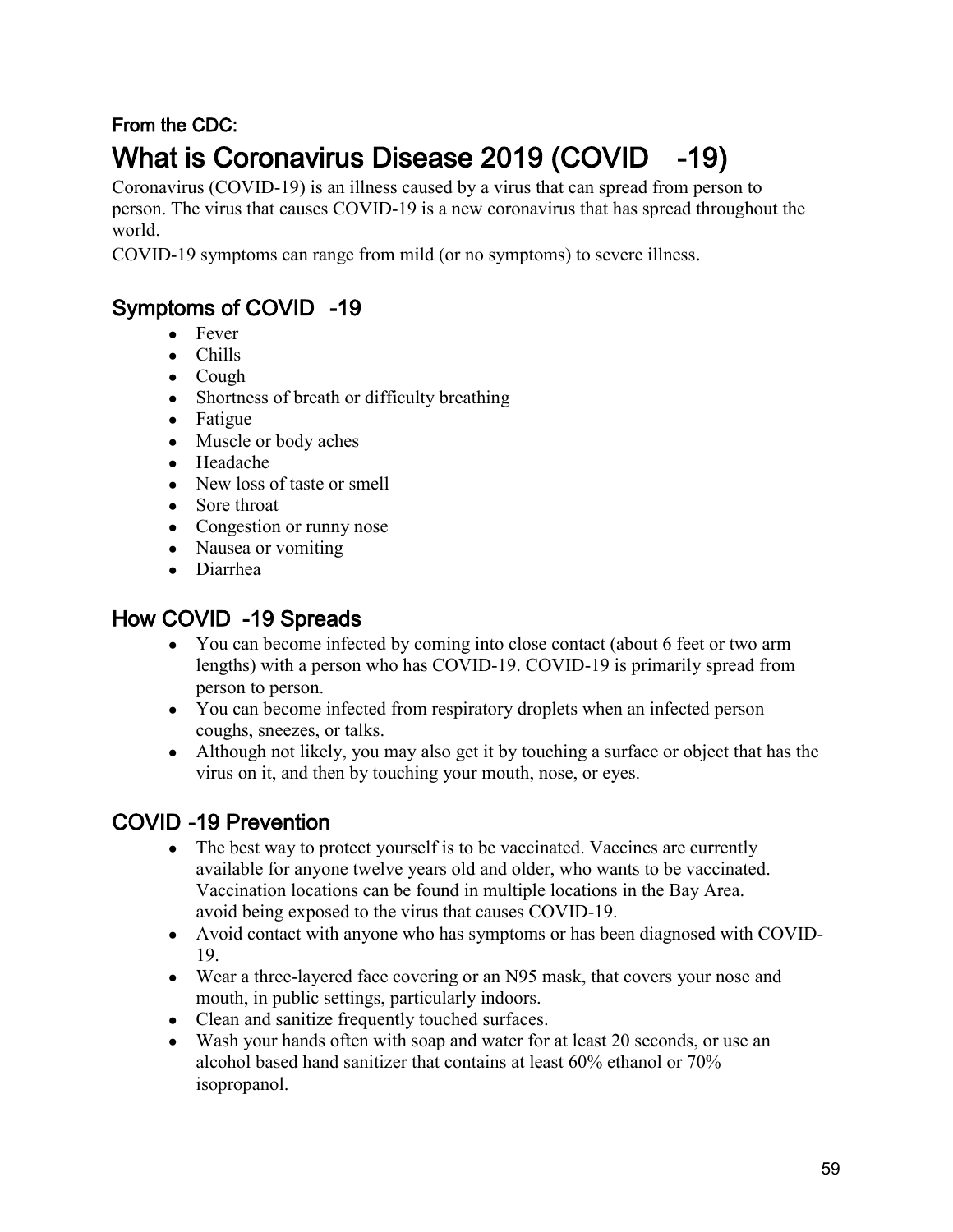# WHAT TRIS IS DOING TO ADDRESS COVID -19

**1.**

# CLEANING, DISINFECTION AND VENTILATION

## CLEANING AND DISINFECTION

Common areas will be cleaned and sanitized with non-toxic CDC COVID-19 approved disinfectant, electrolyzed water (hypochlorous acid- HOCL), throughout the day, but at least:

- At lunch time
- At the end of the day

#### Common areas include:

- Adult bathrooms: faucets, toilet handles, sink surfaces, paper towel dispensers
- Staff room
- Keypads
- All door handles (inside and out)
- Computers and monitors
- Phones
- Lobby area
- Office

#### All areas of the classrooms will be cleane d and sanitized with same non-toxic CDC

COVID-19 approved disinfectants throughout the day, but at least:

- After lunch
- At the end of the day

#### These include:

- Tables and chairs
- Counters
- Door handles
- Paper towel dispensers
- $\bullet$  Etc.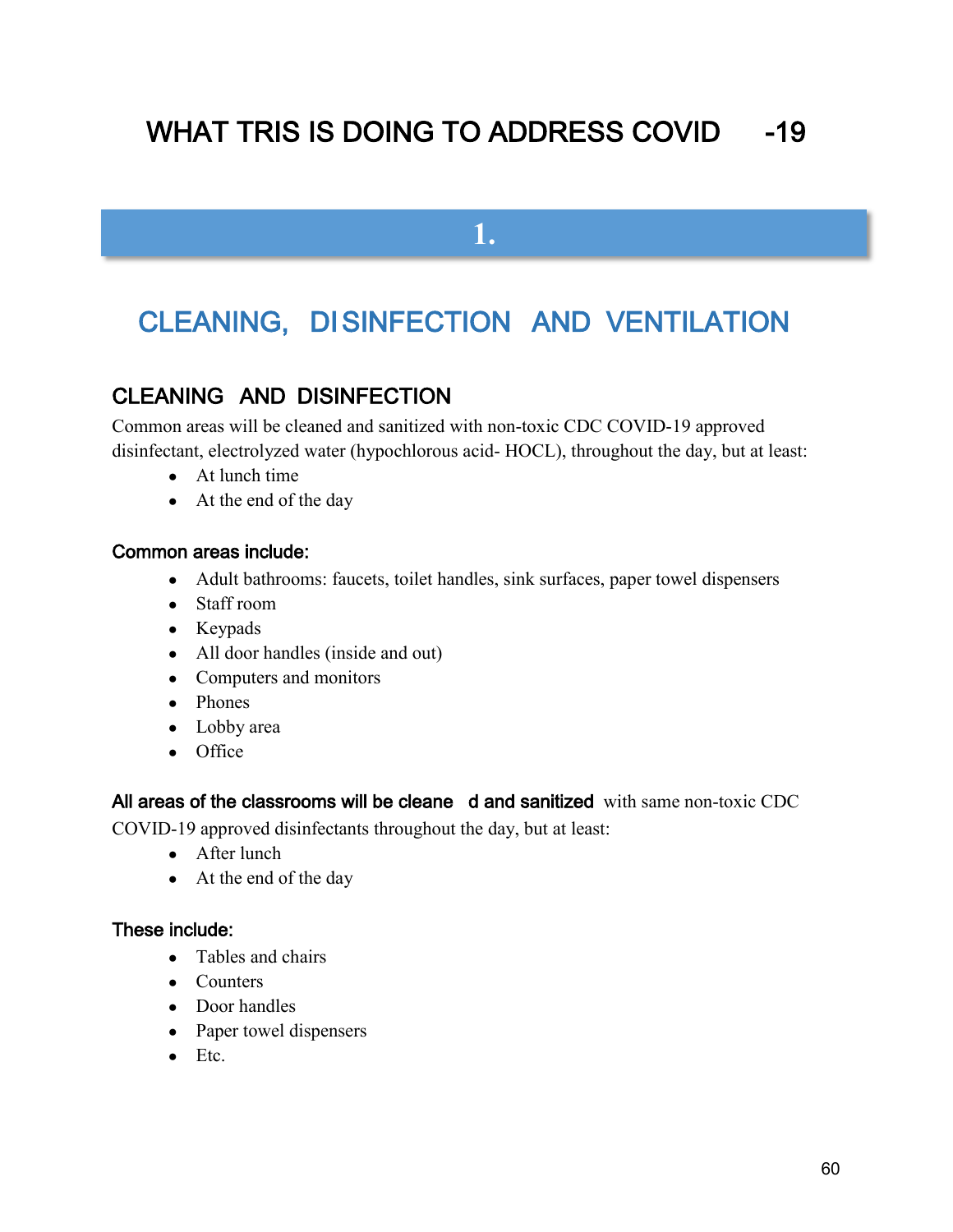#### The following will be saniti zed between group use:

- Commonly used benches
- Play and sport equipment
- Grab bars on playground equipment

#### The following will be sanitized after every use:

- Bathroom sink and faucets
- Toilet seats and handles

#### Classroom Materials

- **Frequently used Montessori materials** have been replicated so that every student who needs a particular material, has a copy for his/her own use. These materials are not shared in the classroom.
- **Other Montessori materials** will be sanitized after every use or as needed throughout the day.
- Students will be using their own school supplies (pencils, rulers, etc.).
- Shared supplies, such as staplers, will be sanitized between uses.

## VENTILATION AND AIR QUALITY

- Upon arrival at 7:30 am, teachers/staff will open all windows and keep doors open to promote air flow in the classrooms. When the temperature drops below 60 degrees Fahrenheit, the doors will remain closed but windows will remain open.
- Exception is when the air quality index reaches 100 or above, which is unhealthy for certain groups, which includes children. On those days all windows and doors will be kept closed until students are picked up. Parents will be encouraged to pick their children up early.
- When the air quality index arrives to an unhealthy level, 150 and above, we will close all in-person classes. Students will access their classes online from home as is developmentally appropriate by level.
- The Jr. High building is equipped with state of the art air filters and a ventilation system that renews the air in the building a few times each hour.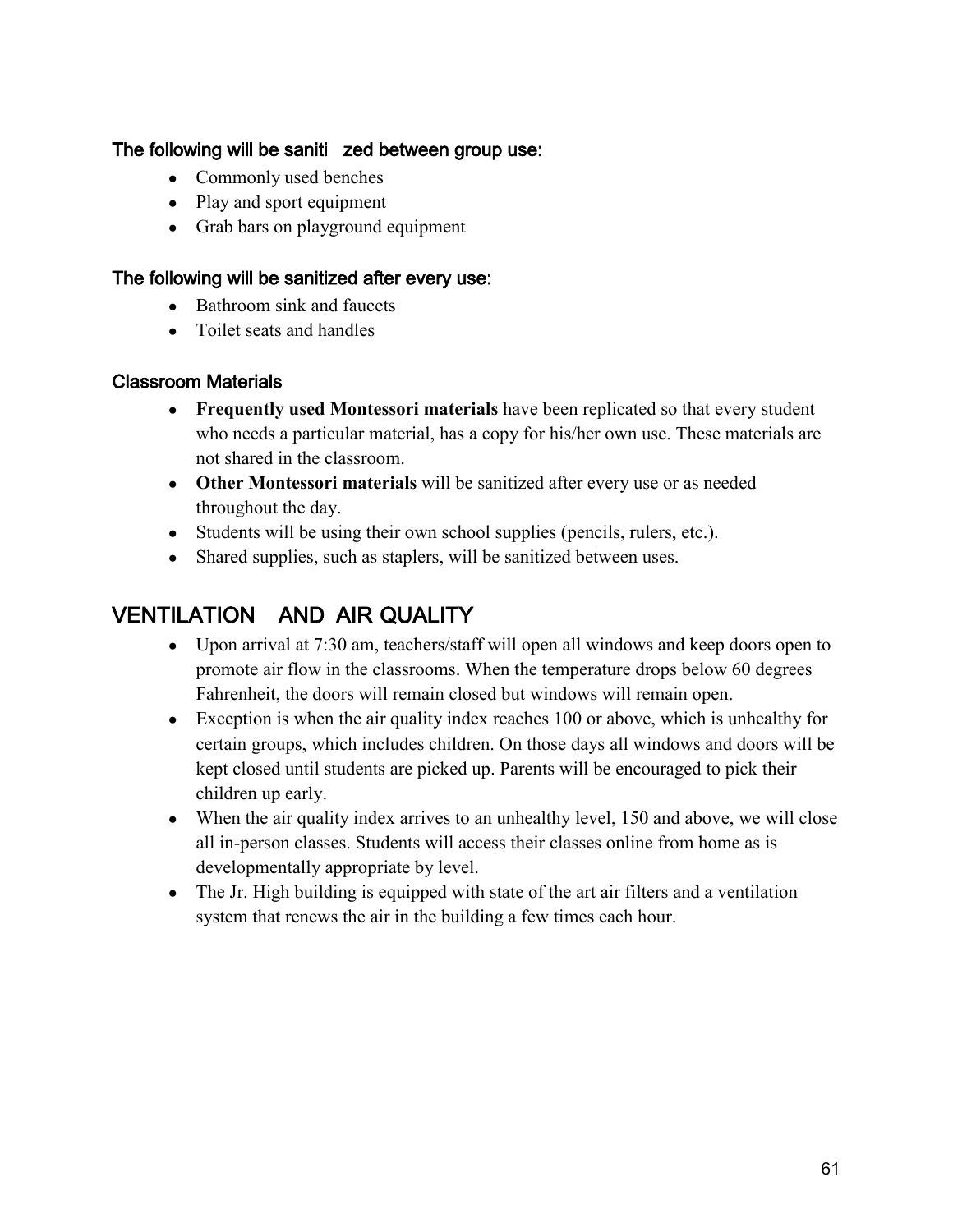# **2.**

# GROUPING

- Groups of up to 24 students will make up a classroom.
- Four teachers will be associated with the Jr. High class.
- Jr. High will be joining Upper Elementary for choral rehearsals in the mornings.
- Choral rehearsals and Kodaly music classes will be delivered in large rooms (gym or Garden Room at the Piedmont campus) or outside as much as possible. Social distancing protocols will be in place.
- Jr. High will have art classes at the Piedmont campus.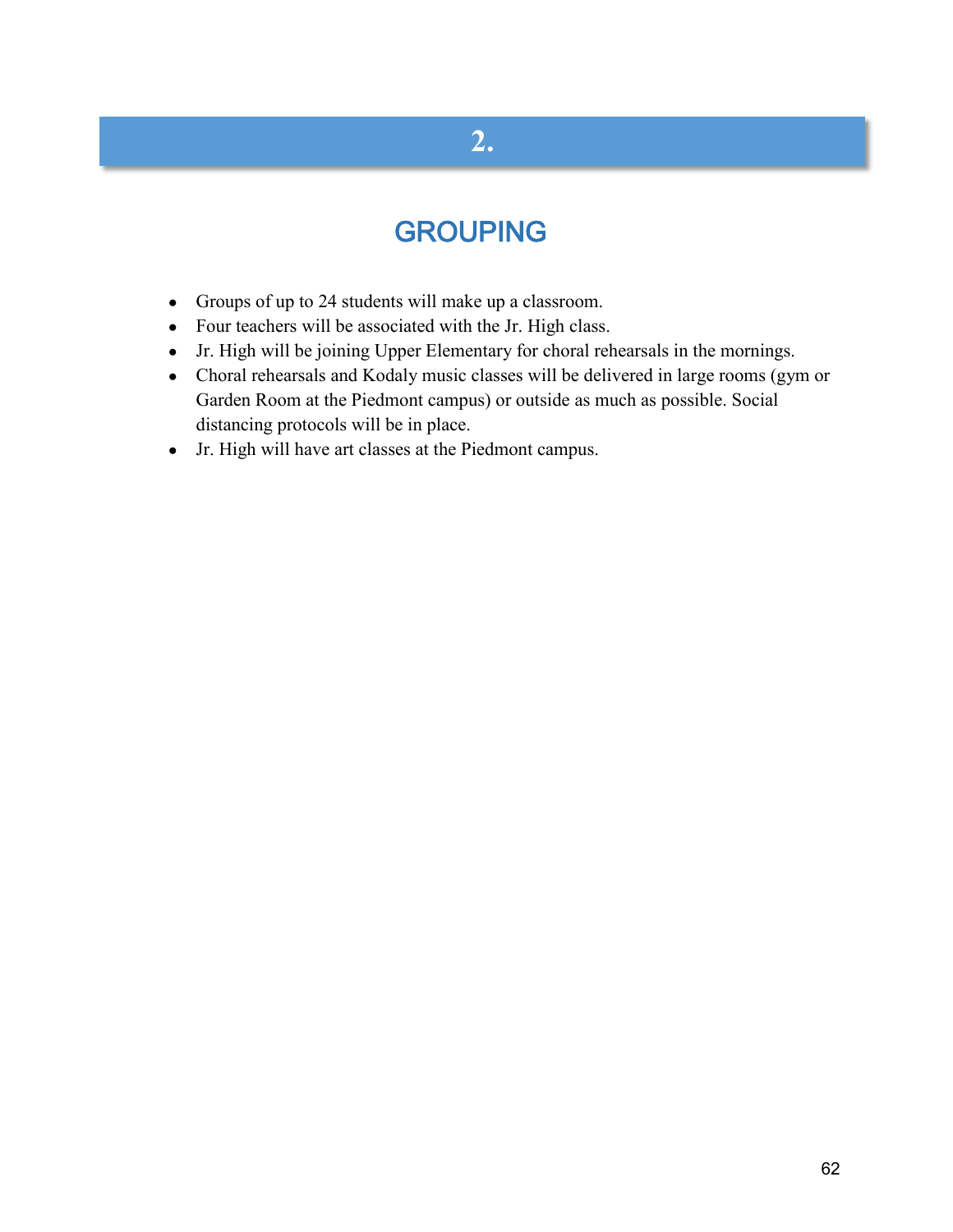# PHYSICAL DISTANCING

## STUDENT S

- Students will be encouraged to maintain 6 ft. of social distancing
- Each student will have a table for their exclusive use so that the distance between students is around 6 ft.
- When attending a group lesson, the students will be spaced accordingly.
- When outdoors eating, social distancing will be required.
- Cubbies housing each student's belongings will be spaced so as to maintain a distance at all times.
- Markings on the floor/ground will be placed as needed to delineate proper distancing around campus.
- Hallways are used in one direction only.
- Students are asked to follow the one way paths designated when entering and exiting the campus
- Each classroom has bathrooms designated for their use only.
- Students are asked to refrain from hugging, handshakes, high-fives, etc.

### **STAFF**

- Staff is expected to maintain social distancing at all times, at least six feet apart
- Refrain from hugging, handshakes, high-fives, etc.
- Common spaces on campus will have limited capacity for groups. The number of adults allowed at a time in designated spaces (depending on size of room), will be posted at the entrance.
- Staff will be encouraged to eat outside/onsite for lunch
- Hallways are used in one direction only.
- Teachers and staff have bathrooms designated for their use on each floor.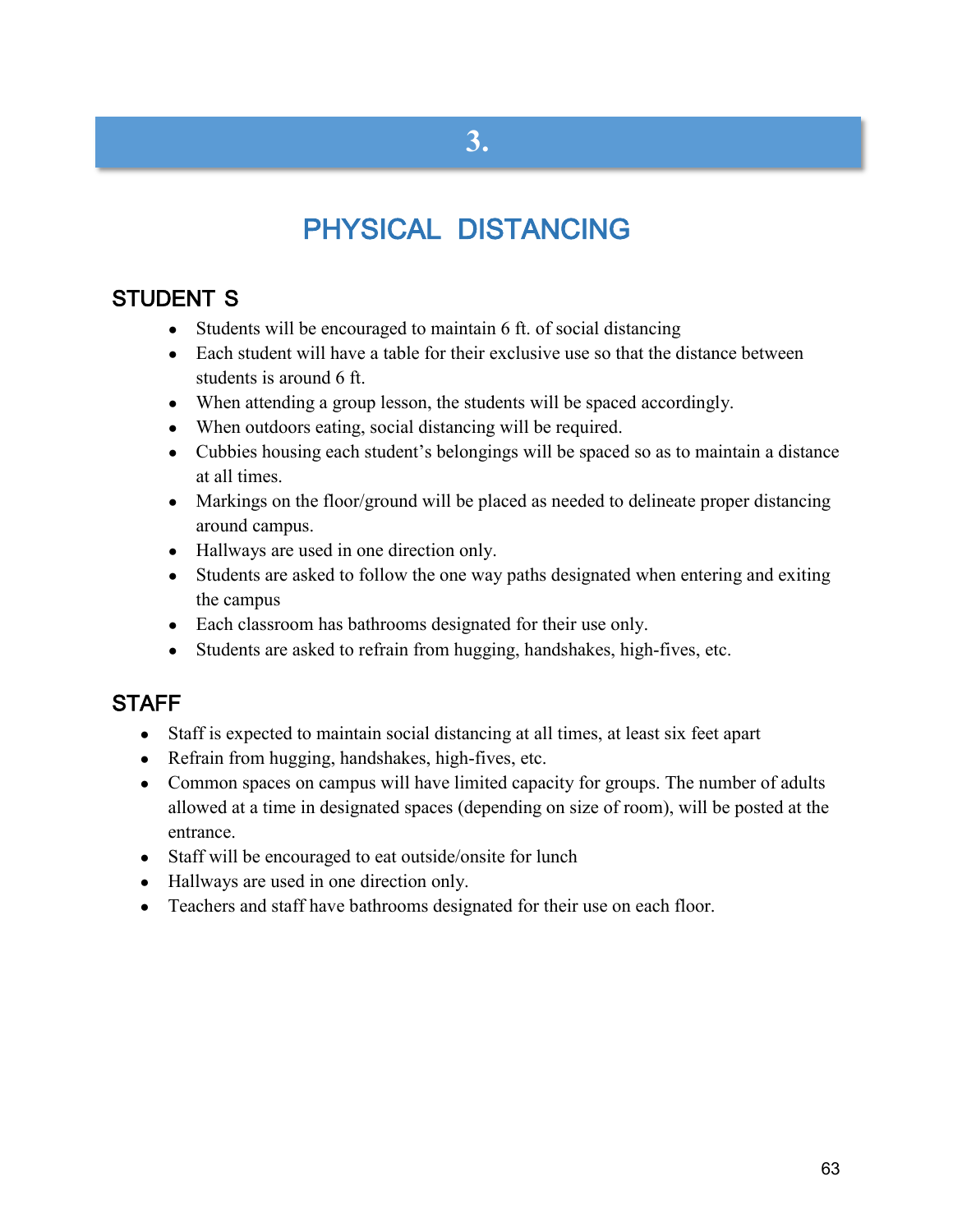# ENTRANCE, EGRESSAND MOVEMENT WITHIN THE SCHOOL

### STUDENT DROP OFF

- Jr. High students will be most often dropped off at the Piedmont campus All adults and students must be wearing masks when they arrive at the TRIS parking lot or in front of the school at the Oakland campus.
- Students are asked to observe directional walking when approaching and on campus.
- Students should proceed to the assigned gate for entry. (Oakland campus)
- Students are asked to use hand sanitizer as they enter the school yard.
- After going through a temperature check and verification of electronic health screening at the school gate, students must proceed directly to their classroom.
- Parents may NOT enter the classroom or campus, unless they have received approval to do so by TRIS Administration.
- Once students arrive to the Jr. High building, they will remove their shoes outside the classroom and leave their shoes in the designated area.
- Upon entering the classroom students are to place their belongings in their designated cubby and put their inside shoes on. They will then thoroughly wash their hands. Indoor shoes are required inside the classroom for students and adults. **No furry shoes or slippers, please.**

### STUDENT PICK UP

- Students who leave at  $3:30$  p.m. will be ready to leave at that time
- $\bullet$  3:30-5:30 p.m. pick-up
	- Parents are asked to provide a projected schedule for daily pick-up times so that teachers can plan accordingly.
	- If a student is being picked up during this time, the parent/caregiver is asked to call 510-531-8566 10 to 15 minutes before arriving to campus. The person from the office will let Jr. High know you are on your way.
	- Parents need to expect to wait while their student gets ready to leave as this may take some time. Every student will be asked to pack all their belongings, except books or tools they do not need at home for the night/weekend and wash their hands before they can leave the classroom to go home.
	- Parents will pick their student up in front of 3650 Dimond Avenue
- Flexibility is unfortunately not possible at pick up time. Students will not be going to the office area when parents are late. They can only be with the classroom teacher.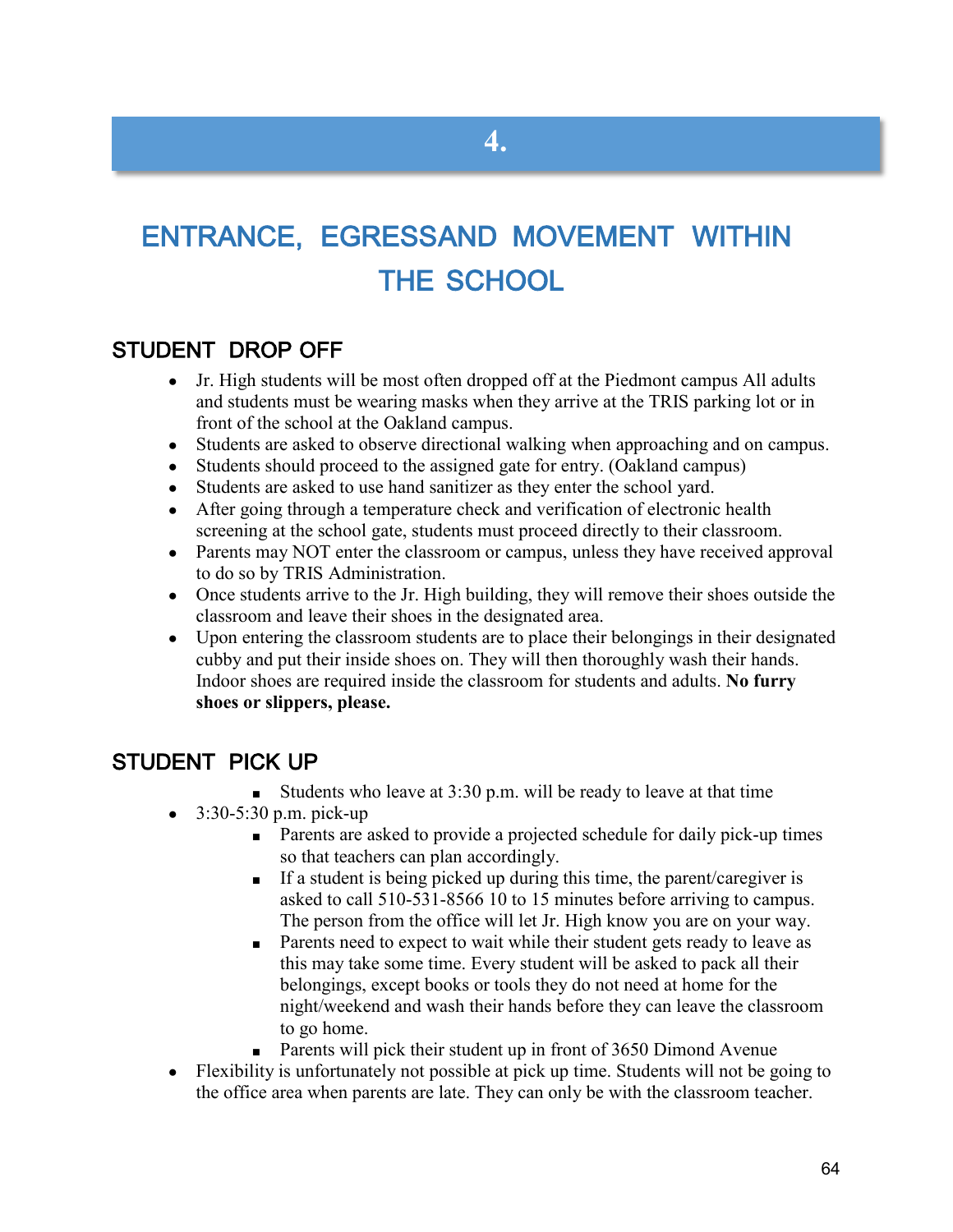## MOVEMENT ON CAMPUS

- The hallway in the administrative building (the church) is one way from the entrance foyer to the main office and proceeding to exit going through the hallway by the sanctuary and out to the parking lot.
- Access to the second floor auditorium is reserved to staff and groups of 6 to 8 primary students at a time. Staff and children using the staircase must wait until no one is using the staircase in the opposite direction.
- Every group will stay within the building they are assigned.
- Jr. High will be using designated parts of the outdoor environment. Students will be informed where they can be that day or on a regular basis. Students are expected to abide by the restrictions necessary to maintain the integrity of each group on campus.
- Access to classrooms is limited to the students and teachers designated to the space.

## ACCESS TO BUILDINGS

- Access to the interior of the school buildings will be limited to students and staff.
- For parents or caregivers, access to school buildings will be restricted at all times. Parents are welcome to access the parking lot between 7:30 am and 6:00 pm.
- Parents, caregivers or friends may not enter the play area directly without first having checked in with a staff member in the lobby of 3650 Dimond Avenue. If children are in the play area, refrain from entering, unless authorized to do so by school staff.
- If a student is late in arriving in the morning, s/he must first go to the lobby of 3650 Dimond Avenue or the administrative office in the church. The person checking the student in will notify the Jr. High teachers that s/he has been cleared for entry. We ask that parents or caregivers refrain from entering the campus.
- Vendors will be allowed to the door of the administrative office and will not have access to the school buildings on campus.
- Service providers will be given access to classrooms, when necessary, at nonoperational times, as much as possible
- Emergency service providers (i.e. HVAC repair when the unit is not working) will be scheduled at nonoperational times if possible.
- If immediate service is required:
	- Students will be removed from the area accessed by the provider
	- A staff member will accompany the service provider at all times
	- Areas and surfaces will be disinfected after completion of service
	- Any service or emergency service will be logged with details of repair required, the name of service provider/company, time of service call (start and end) and areas accessed.
- School tours will be held virtually or on weekends for fully vaccinated prospective parents.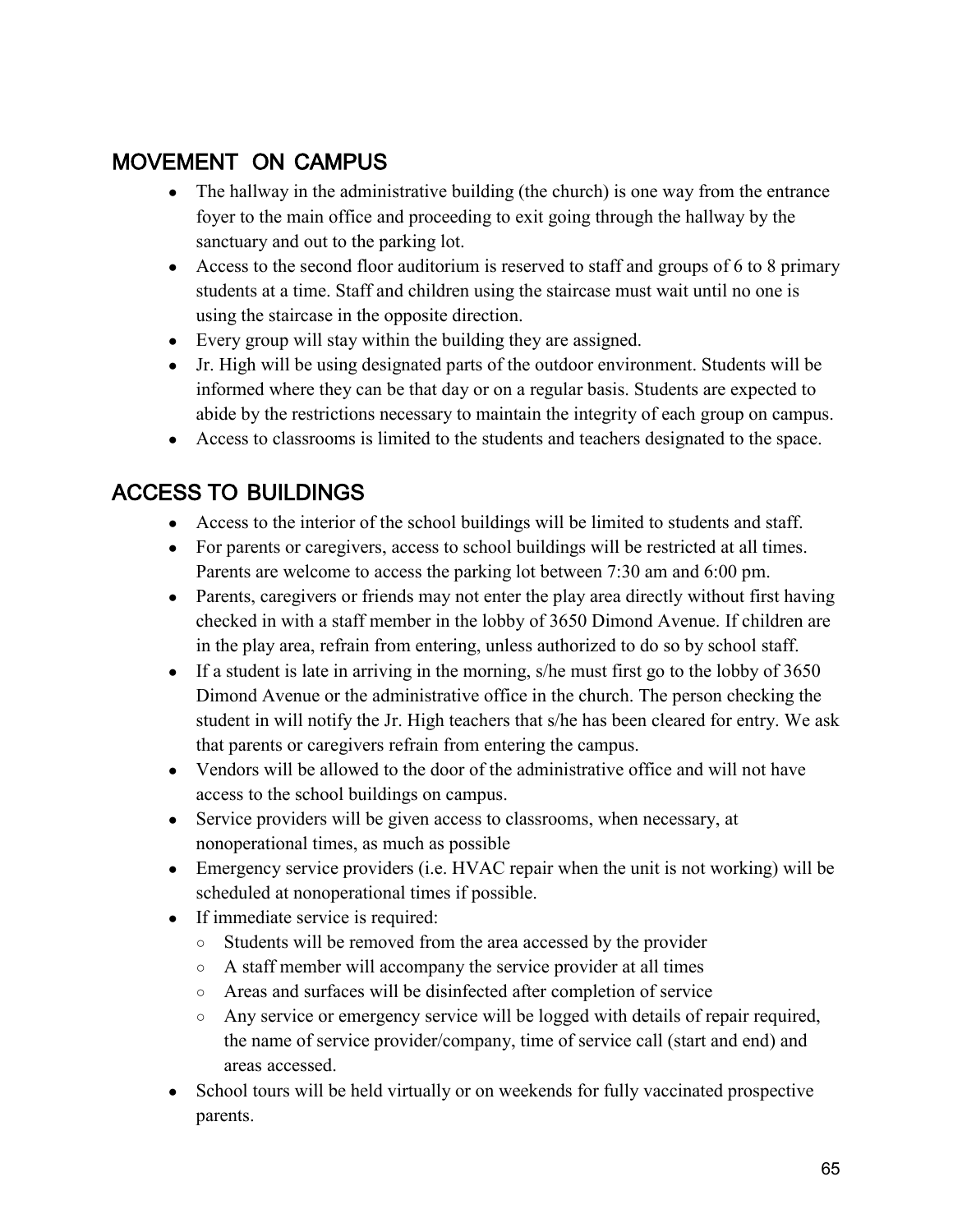# FACE COVERINGS AND OTHER ESSENTIAL PROTECTIVE GEAR

**5.**

- We will follow the CDC and Alameda County Health Department's recommendations and the State of California mandate for schools on mask wearing. With the safety of the TRIS and larger community in mind, all students will be asked to wear a mask when at school, **both indoors and outdoors**, except when eating and drinking. If there is a student who cannot manage the use of a mask, a solution will be found on a case by case basis.
- All staff will wear a face mask at all times while onsite at school, except for when eating and drinking.
- Face shields with a cloth drape across the bottom are an acceptable option to the face masks. The cloth drape must be secured at the bottom.
- Face masks with exhaust valves are not allowed, as are bandanas and neck gaiters.
- The school will provide students and staff with a clean triple fabric mask every day. A different color, every day of the week, is to be used to ensure that masks are not used more than once before laundering.
- We respect parents' and children's desires to want to wear their own masks, however, this means the child must have a clean mask every day and the mask must fit in such a way that it does not fall off the nose and covers the mouth. It must fit snugly without being uncomfortable.
- Students will bring an extra pair of shoes for indoor use.
- Gloves will be used while disinfecting surfaces, materials, and objects. Gloves must also be used when handling any bodily fluids or handling a sick student.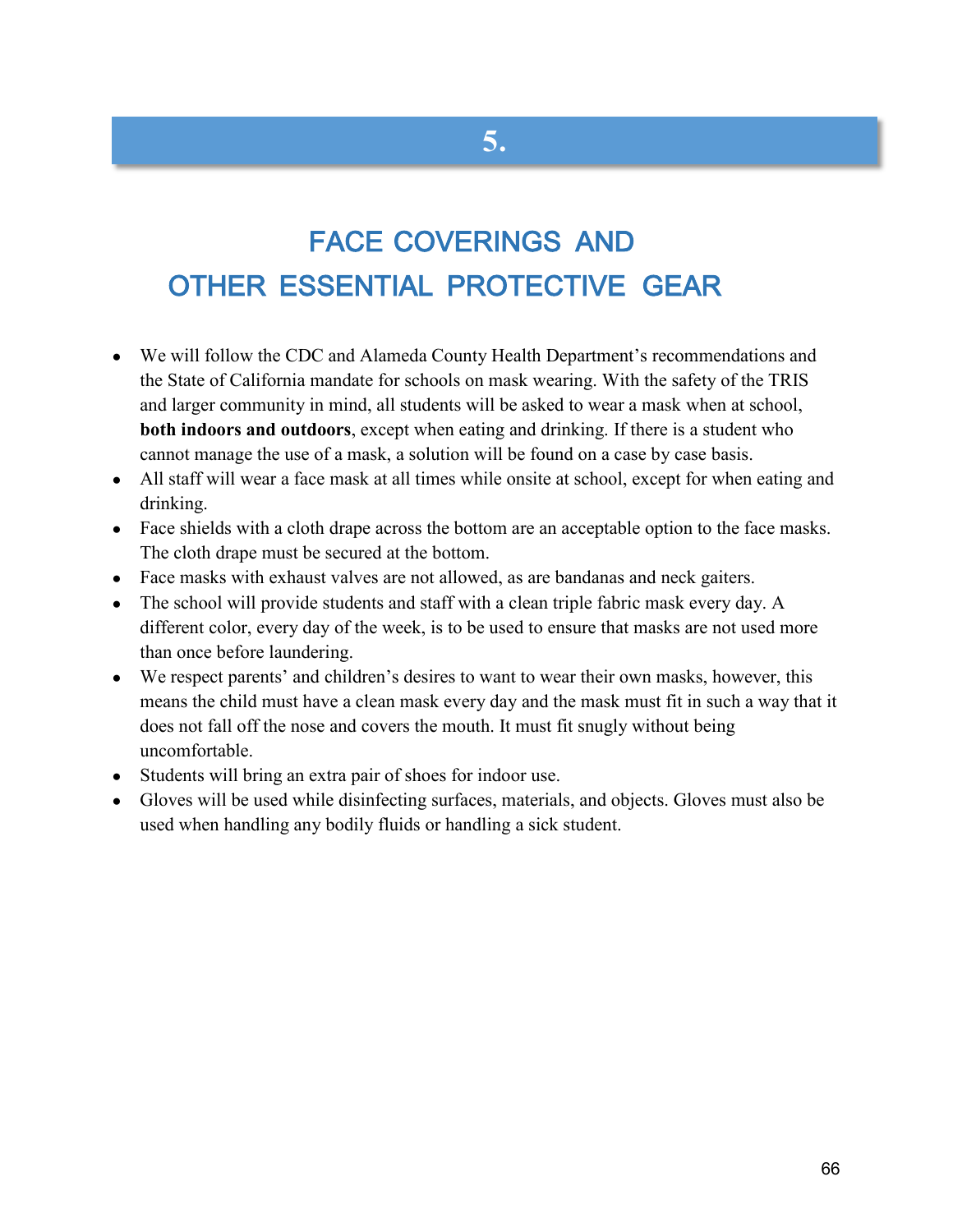# HEALTH SCREENINGS FOR STUDENTS AND STAFF

### ADMITTANCE POLICY FOR CHILDREN AND STAFF:

#### Students and staff will not be admitted to TRIS s chool facilities if:

- In the previous 14 days, he/she, or any member of the household, has had contact with someone with a confirmed diagnosis of COVID-19.
- In the previous 14 days, she/he, or any member of the household, has not respected **ALL** State and Alameda County Department of Health recommendations
- In the previous 14 days, he/she, or any unvaccinated member of the household, has traveled outside of California and has not quarantined upon return
- In the previous 14 days, he/she, or any unvaccinated member of the household, has traveled by plane and has not quarantined upon return.
- In the previous 14 days, he/she, or any member of the household, has been diagnosed with COVID-19.
- The student exhibits any COVID-19 symptoms as defined by the CDC.

### Parent Healt h Screening Before Arrival to Campus

Parents are encouraged to be on alert for signs of illness in their children or other family members and to keep them home when they are sick. Parents are required to conduct a prescreening health check each day at home.

Please do not bring your child to school if you notice any of the following symptoms:

- Temperature of 100 degrees Fahrenheit or higher
- Fatigue
- Cough
- Shortness of breath or difficulty breathing
- Chills
- Repeated shaking with chills
- Muscle pain or body aches
- Headache
- Sore throat
- Congestion or runny nose
- New loss of taste or smell
- Nausea or vomiting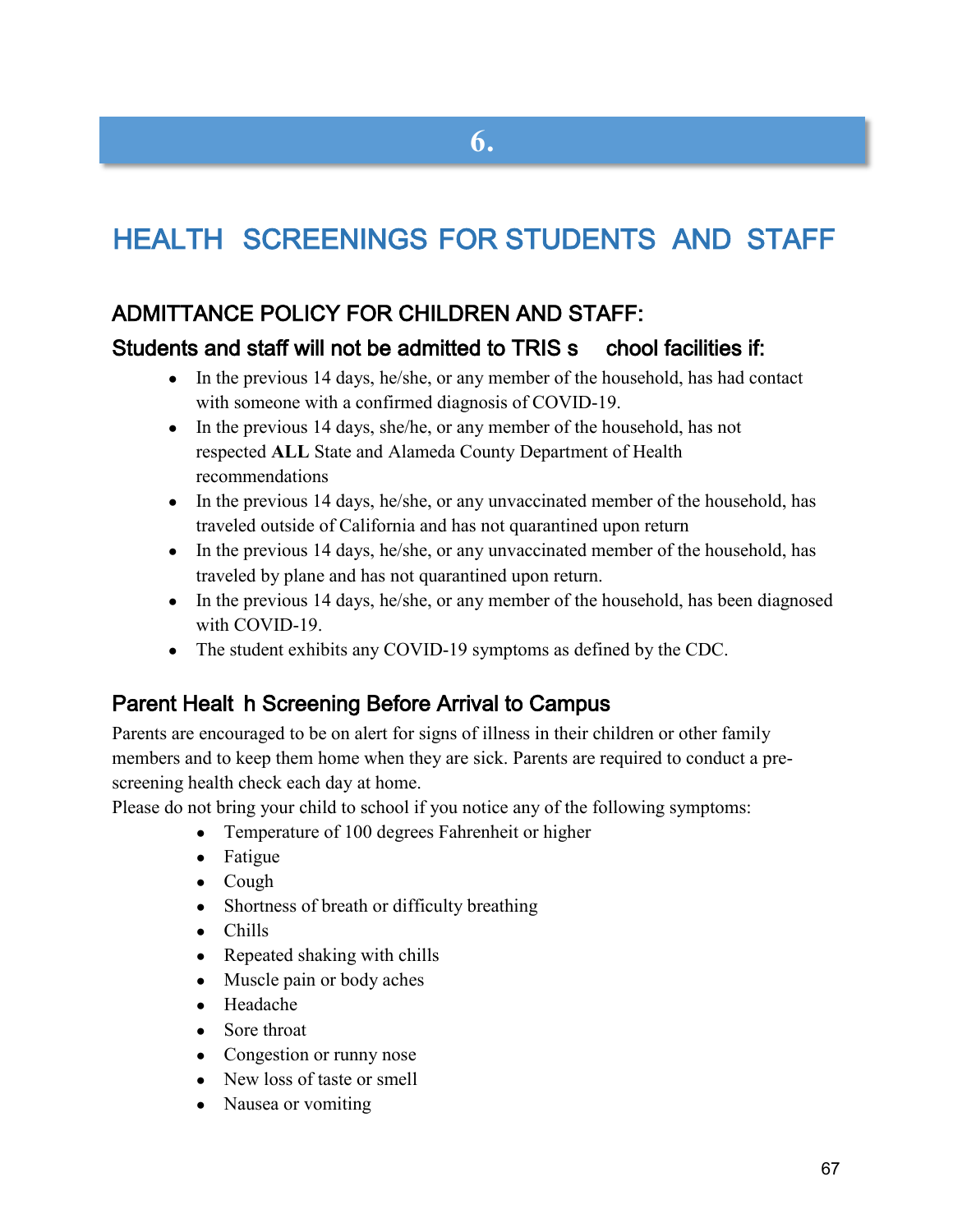● Diarrhea

#### Notes:

- For the safety of our community, please do not bring your child to school if you have provided him/her with fever reducing medicine within the last 24 hours.
- Please make sure your child's hands are washed before leaving home.
- Parents, please wash your hands before leaving home.

### Health Screening at Arrival – Students and their family

Staff members will perform the following screening of all children at arrival:

#### Visual:

- Flushed cheeks
- Congestion or runny nose
- Rapid breathing/difficulty breathing
- Fatigue
- Extreme fussiness
- Hands and nails to ensure entrance with clean hands

### Verbal:

Staff will verify that parents have completed the online daily questionnaire asking parents if they have noticed any of the following symptoms, in their children or in anyone living in their household, in the previous 72 hours:

- Fever
- Cough
- Congestion or runny nose
- Shortness of breath
- Chills
- Sore throat
- Fatigue
- Body aches
- Headache
- Loss of taste or smell
- Diarrhea
- Nausea or vomiting
- Has your child been given a fever reducer in the last 72 hours?
- Are there any family members in your household with symptoms consistent with COVID-19 or who have been diagnosed with COVID-19?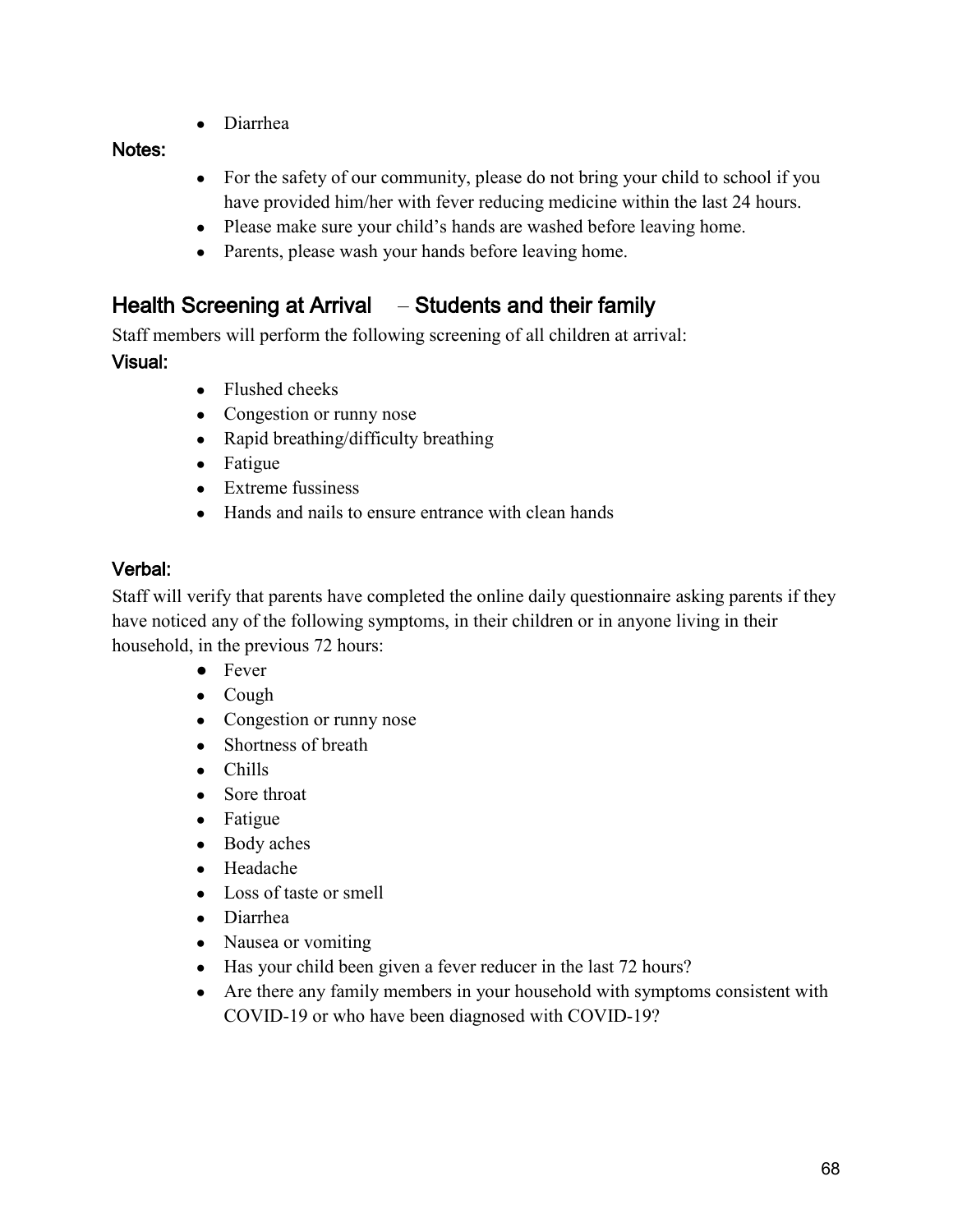## Temperature Checks

- Temperature of all students will be taken at drop off, at lunchtime and at 3:00 p.m.
- Contactless thermometers will be used in all cases.
- Thermometers will be disinfected after each use with every individual child and adult.
- If the child has a temperature of over  $100^\circ$  Fahrenheit, the staff member will verify the temperature with another thermometer.
- $\bullet$  A child with a double verified temperature of over  $100^{\circ}$  Fahrenheit will be sent home.
- Contactless thermometers will be used in all cases, if possible.

### Health Screening at Home – Staff

- Upon waking up every staff member is asked to take their temperature and evaluate if they have any of the following symptoms:
	- Fever
	- Cough
	- Congestion or runny nose
	- Shortness of breath
	- Chills
	- Sore throat
	- Fatigue
	- Body aches
	- Headache
	- Loss of taste or smell
	- Diarrhea
	- Nausea or vomiting
- Are there any family members in the household with symptoms consistent with COVID-19 or who have been diagnosed with COVID-19?
- Staff members with a temperature of 100 degrees Fahrenheit or more will be relieved of duty for the day and the next three days and a negative COVID test result is received by the school.
- All staff members will complete an online daily self-certification asking the above stated questions.
- Any affirmative answers to these questions will relieve the staff member of duty for the day.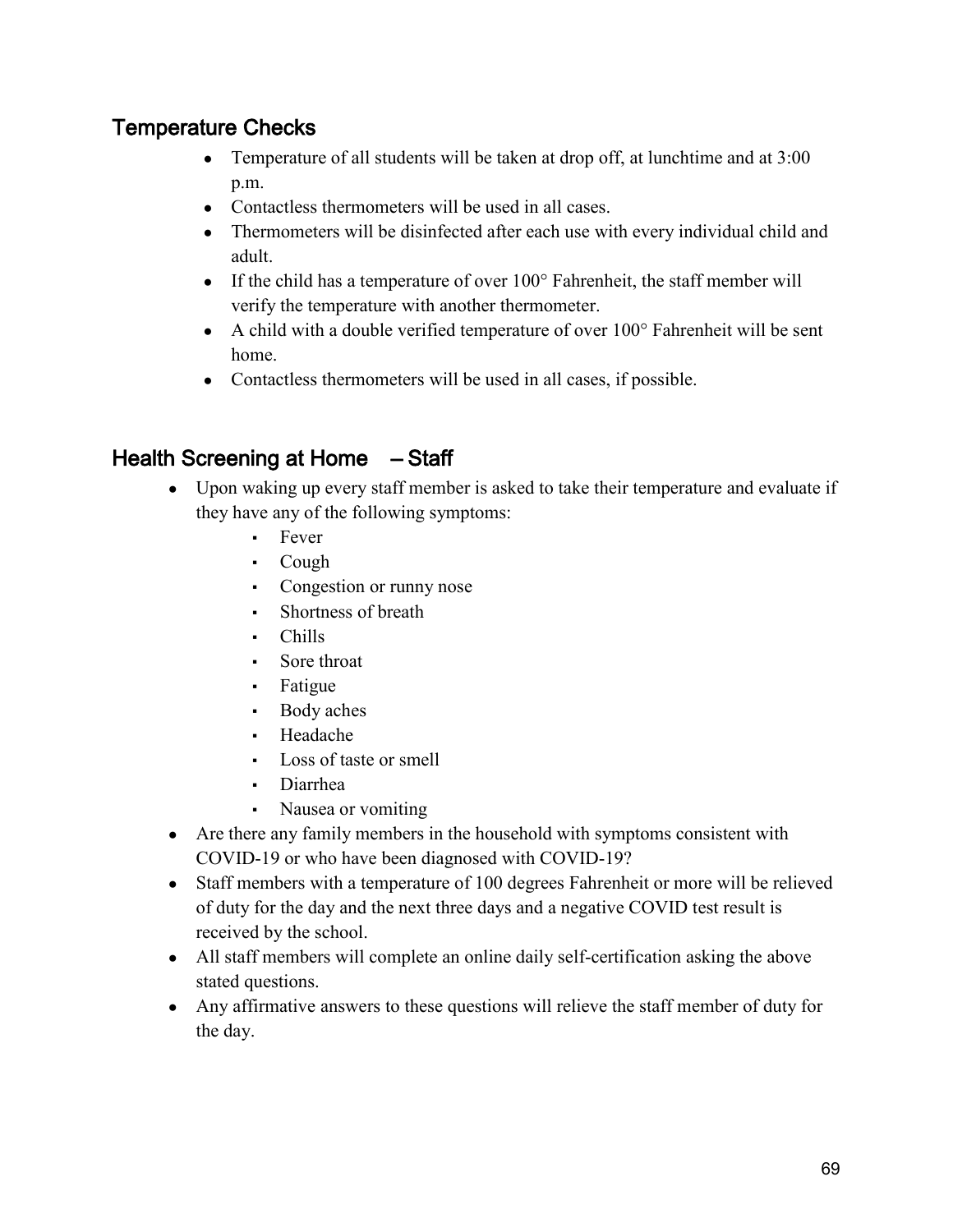# **7.**

# HEALTHY HYGIENE PRACTICES

### HANDWASHING

Washing hands can keep you healthy and prevent the spread of infections from one person to the next. Sinks are available in each classroom. All students and staff will engage in hand hygiene at least at the following times:

- Arrival to the classroom and after breaks
- Before and after eating
- After using the toilet or helping a child use the bathroom
- After coming in contact with bodily fluid
- Before going outside
- After playing outdoors
- After handling garbage
- Before and after touching eyes, nose, or mouth.

### Five Steps to Wash Hands the Right Way

#### Staff are expected to follow and instruct children to follow these steps:

- 1. Wet hands with clean, running water (warm or cold), turn off the tap, and apply soap
- 2. Lather hands by rubbing them together with the soap. Lather the backs of your hands, between your fingers, and under your nails
- 3. Scrub hands for at least 20 seconds
- 4. Rinse hands well under clean, running water
- 5. Dry hands using a clean paper towel

#### Notes:

- Hand sanitizer will be provided for use as needed, but not to replace hand washing when water and soap are nearby
- Hand Sanitizer will be available in each classroom, in the yard, at arrival and departure times and at each entrance to the school. Everyone is encouraged to use hand sanitizer when needed, mostly when not close to a sink.

#### Use of bathroom

- Students will be asked to sanitize the toilet and sink after each use.
- Each bathroom will be equipped with the necessary sanitizing materials.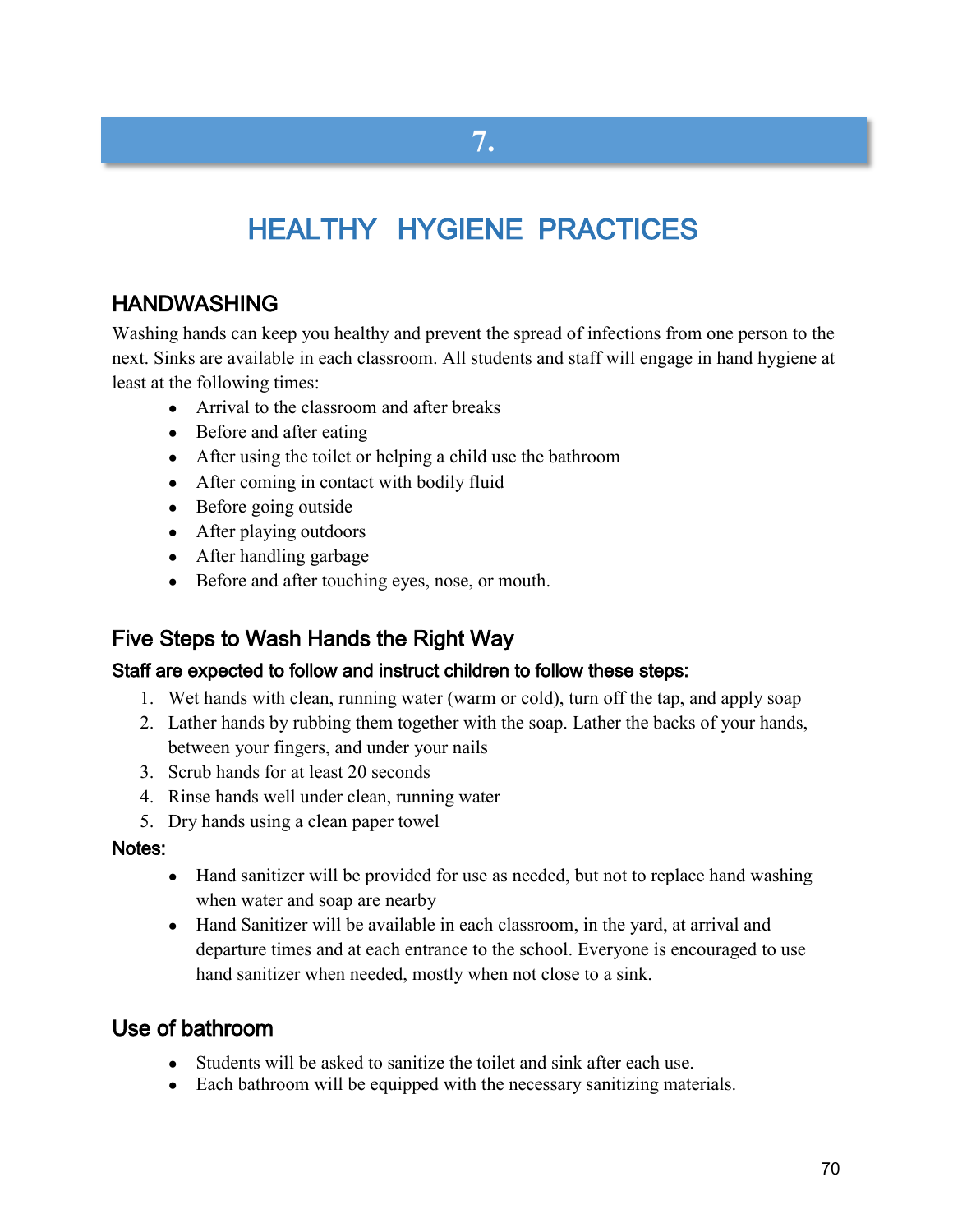# IDENTIFICATION AND TRACING OF CONTACTS

**8.**

## RESPONSE PLANS RELATED TO COVID -19

#### **Quarantine**

Quarantine is used to keep someone who might have been exposed to COVID-19 away from others. Quarantine helps prevent spread of a disease that can occur before a person knows they are sick or if they are infected with the virus without feeling symptoms. People in quarantine should stay home, separate themselves from others, monitor their health, and follow directions from their state or local health department.

#### Isolation

Isolation is used to separate people infected with the virus (those who are sick with COVID-19 and those with no symptoms) from people who are not infected. People who are in isolation should stay home until it's safe for them to be around others. In the home, anyone sick or infected should separate themselves from others by staying in a specific "sick room" or area and using a separate bathroom (if available).

## A. STUDENT OR STAFF MEMBER DEVELOPS SYMPTOMS

- Students or staff will be sent home when the following symptoms are observed:
	- They have a temperature of 100 degrees Fahrenheit or higher. Temperature will be taken twice, five minutes apart with two separate devices to ensure accuracy
	- Cough including a persistent dry cough without the documentation from a physician about an allergic condition
	- Congestion or runny nose
	- Shortness of breath or difficulty breathing
	- Chills
	- Repeated shaking with chills
	- Fatigue
	- Muscle pain or body aches
	- Headache
	- Sore throat
	- Loss of taste or smell
	- Nausea or vomiting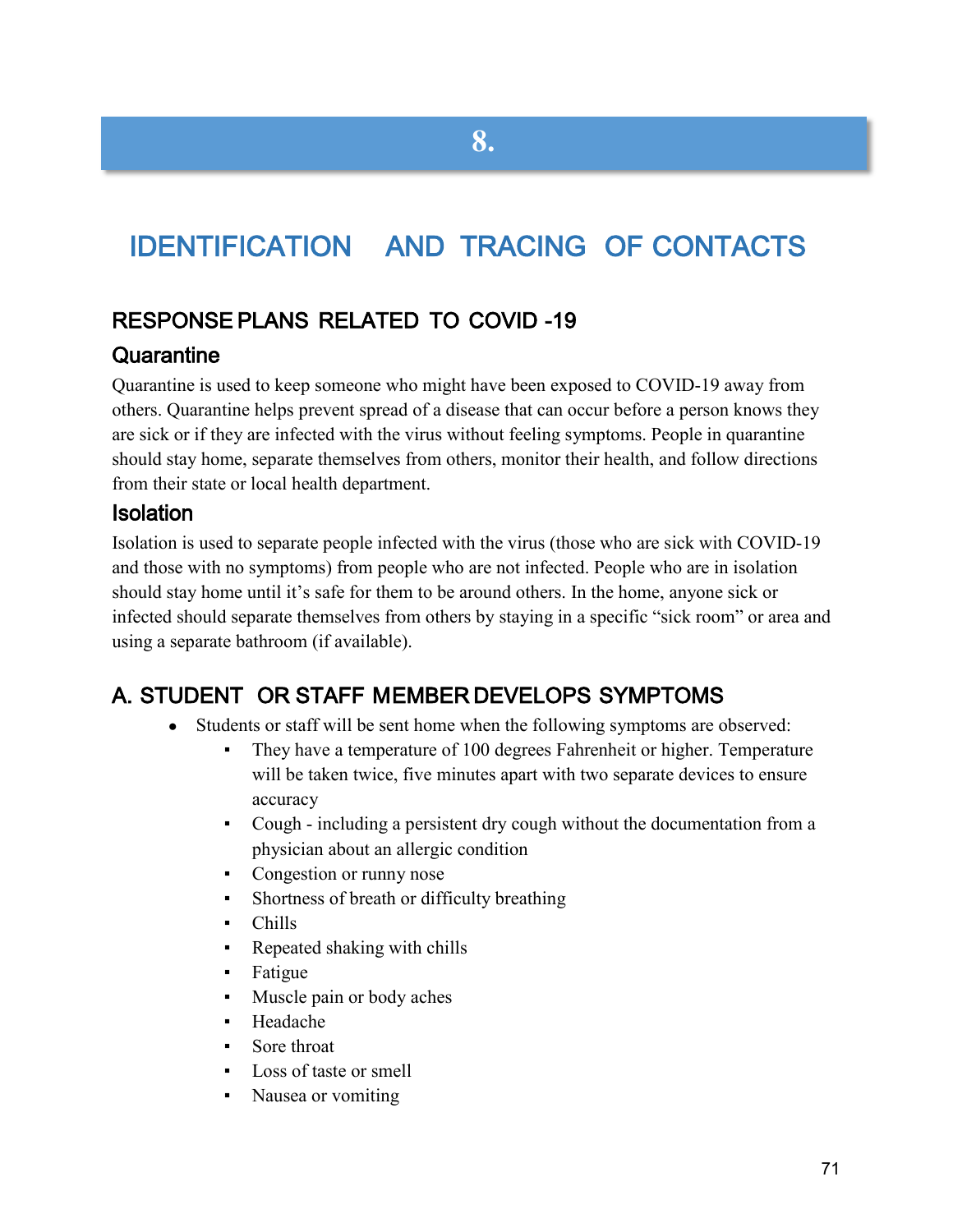- Diarrhea
- When at school, students or staff with symptoms will be isolated from the group until pick up, in a designated room on campus. In the case of a student, a faculty member will accompany the student until parents arrive.
- The student or staff member will have access to a bathroom dedicated for the use of such person
- If the person is in respiratory distress, 911 will be called.
- Parents of students will be called immediately for pick up or to meet at the hospital
- In the case of a student, if there is no response from the parent, the persons named in the student's emergency contacts will be called for pick up.
- Once the person has been picked up, the isolation area will be closed for 24 hours and then sanitized, cot, table, chair, materials, etc.
- Students or staff who are sent home with a fever are expected to contact their physician the same day. They should also schedule testing for COVID.
- The school reserves the right to send a student or staff member home as sick even in the absence of fever and regardless of a note from a physician.
- Isolation at home is required for students and staff.
- If healthcare provider assesses that symptoms are not COVID-19 related, staff member or parents of a student, must do the following before returning to school/work:
	- Be at least 24 hours without fever and without taking fever reducing medications
	- Feel better
	- Provide a medical certificate informing that alternative diagnosis was made and that the symptoms are not due to COVID-19 This information must be explicitly stated.
- If a person is tested and results are negative, the person must:
	- Be symptom free for 24 hours before returning to school without the use of a fever reducer.
	- Provide evidence of a negative COVID-19 test prior to return to school/work

# B. OFF SITE EXPOSURE:

## UNVACCINATED STUDENTS OR STAFF

- If COVID-19 is confirmed in a student or staff member in a classroom community, the following actions will be taken by the school:
	- Notify staff and parents/caregivers that a member of the classroom community has been diagnosed with COVID-19. Confidentiality will be maintained. Said classroom will immediately be closed.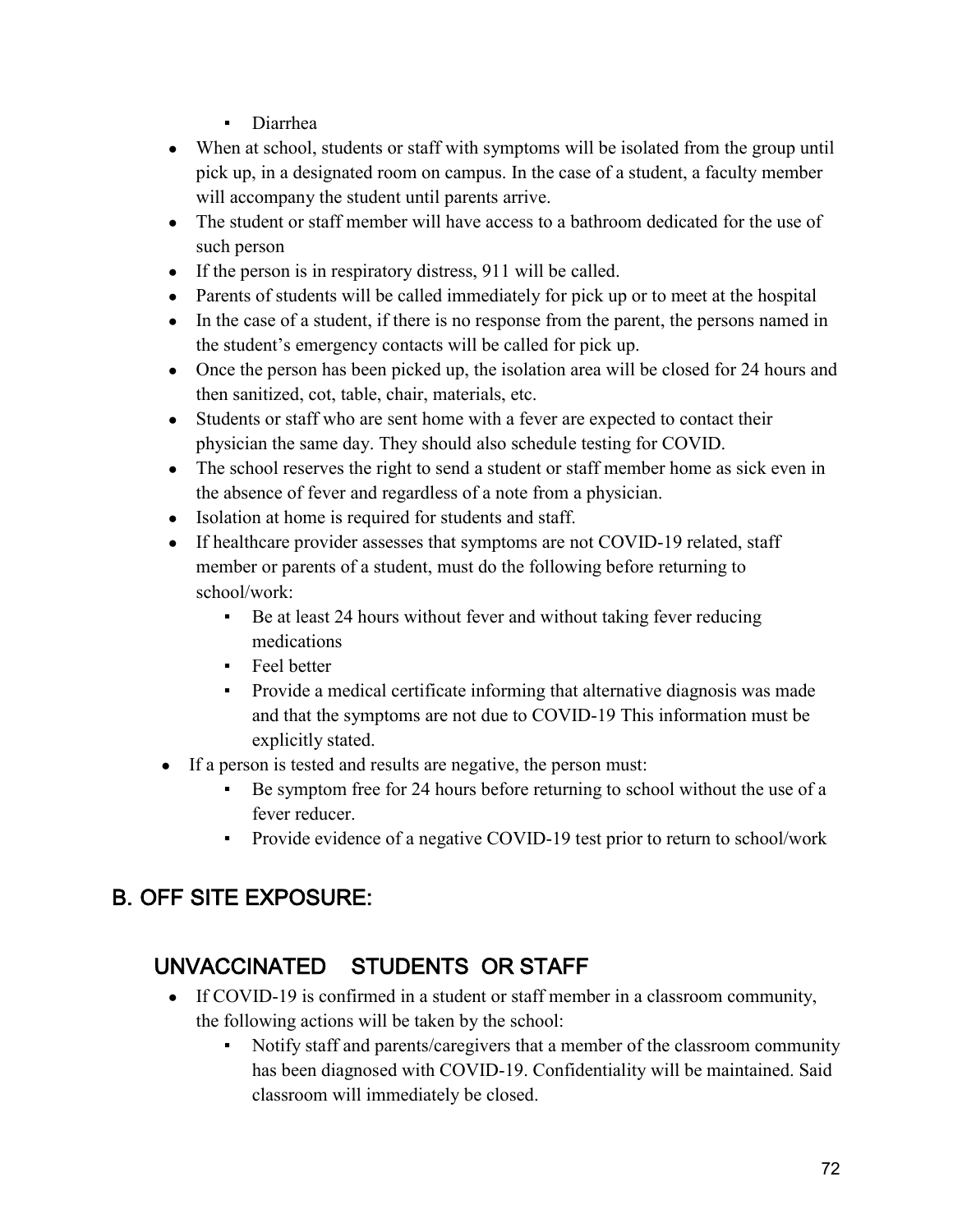- Notify the Alameda County Public Health Department
- Notify the school community that a person in the school (not their community) has been diagnosed with COVID-19. Confidentiality will be maintained.
- All members of that classroom community will be asked to quarantine at home and contact their physician(s) and request COVID-19 testing, A negative result will be required to return to the classroom/work.

Classroom will be deep cleaned and disinfected 24 hours after it is closed All follow up actions (quarantine, classroom closure, etc.) will be determined by the Head of School and as directed by the Public Health Department.

### FULLY VACCINATED STAFF AND STUDENTS

No need to quarantine but self-monitor for symptoms of COVID-19 for the full 14-days after exposure.

# C. STUDENTS OR STAFF WHO HAVE TESTED POSITIVE FOR COVID -19 - RETURNING TO SCHOOL

- Students and staff who have a positive diagnosis and who have stayed home (home isolated) can return to school/work when the following criteria are met:
	- At least 3 days (72 hours) have passed since recovery (resolution of fever without the use of fever-reducing medications); **and**
	- $\blacksquare$  The child or staff member has improvement in respiratory symptoms (e.g., cough, shortness of breath); **and**
	- At least 10 days have passed since symptoms first appeared.

# D. STUDENTS OR STAFF WHO HAVE BEEN DIRECTLY EXPOSED TO COVID -19 IN THEIR CLASSROOM

- All students or staff members who have been exposed to COVID-19 will need to quarantine for 14 days from the day after the last exposure
- Parents or staff members are asked to contact their physician(s) the same day for consultation. COVID-19 testing is requested.
- The school will maintain a log of all student and staff absences and illnesses.
- When a child or staff member presents with a positive COVID-19 case, the school will compile the list of students and staff members (with their contact information) who were in contact with the individual and make them available to the ACHD.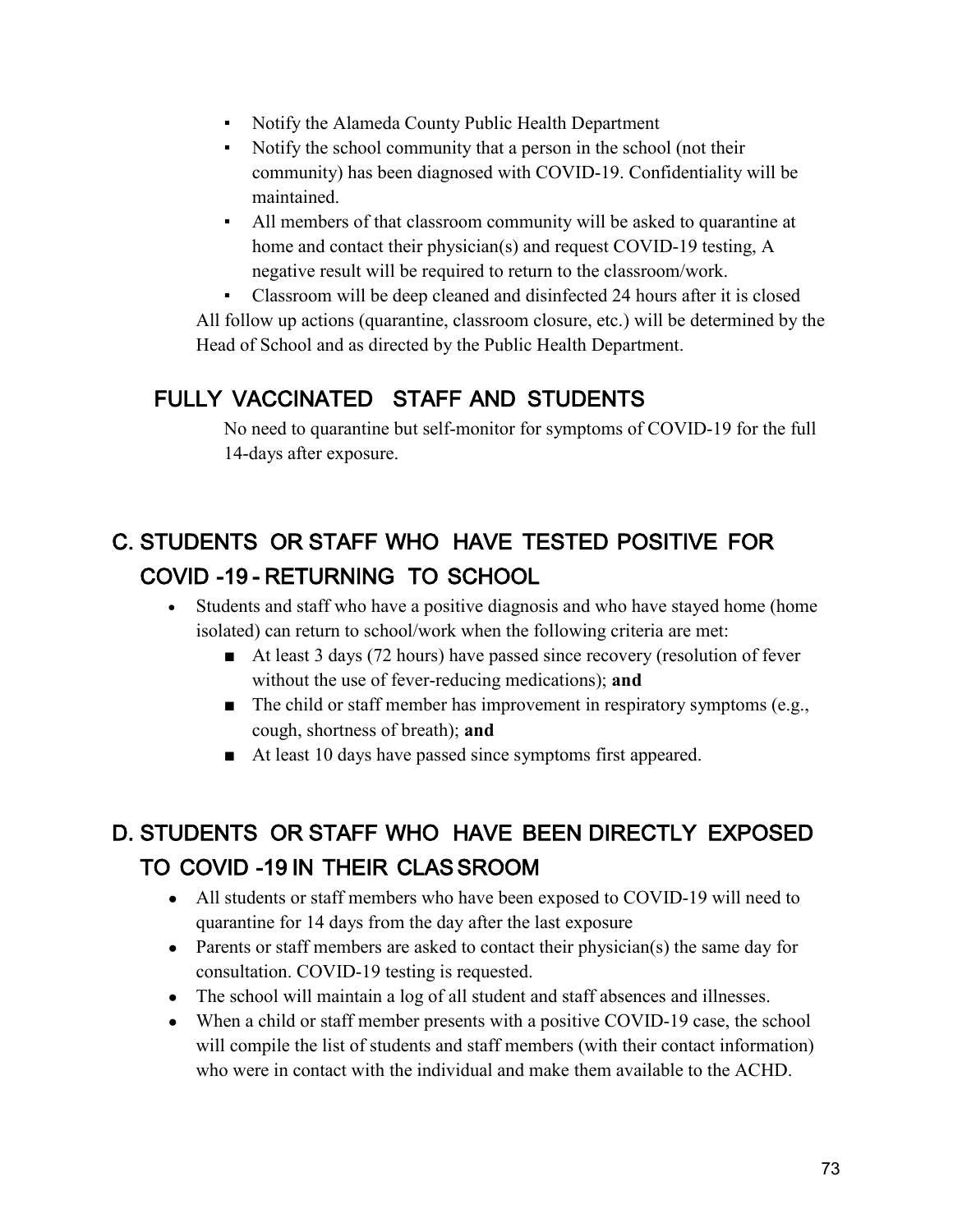- Leah Vass, have been designated to maintain such records in full confidentiality. Only the Head of School and Head of Administration will have access to the records, other than the designated individual.
- The Head of School, Leslie Hites, will be the direct contact with the Health Department.

### UNVACCINATED STAFF AND STUDENTS

If a staff member or a student has been identified as having close contact with someone outside the classroom community who is diagnosed with COVID-19, that staff member or student will be

- Required to self-quarantine for a minimum of 14 days from the day after the last exposure.
- Follow quarantine instructions
- Immediately contact healthcare provider and request COVID-19 testing

Close contact means being closer than 6 feet apart for more than 15 minutes.

#### FULLY VACCINATED STAFF AND STUDENTS

No need to quarantine but self-monitor for symptoms of COVID-19 for the full 14-days after exposure.

### E. POSITIVE CASE OF COVID -19 IN A CLASSROOM COMMUNITY

### UNVACCINATED STUDENTS OR STAFF

- If COVID-19 is confirmed in a student or staff member in a classroom community, the following actions will be taken by the school:
	- Notify staff and parents/caregivers that a member of the classroom community has been diagnosed with COVID-19. Confidentiality will be maintained. Said classroom will immediately be closed.
	- Notify the Alameda County Public Health Department
	- Notify the school community that a person in the school (not their community) has been diagnosed with COVID-19. Confidentiality will be maintained.
	- All members of that classroom community will be asked to quarantine at home and contact their physician(s) and request COVID-19 testing, A negative result will be required to return to the classroom/work.
	- Classroom will be deep cleaned and disinfected 24 hours after it is closed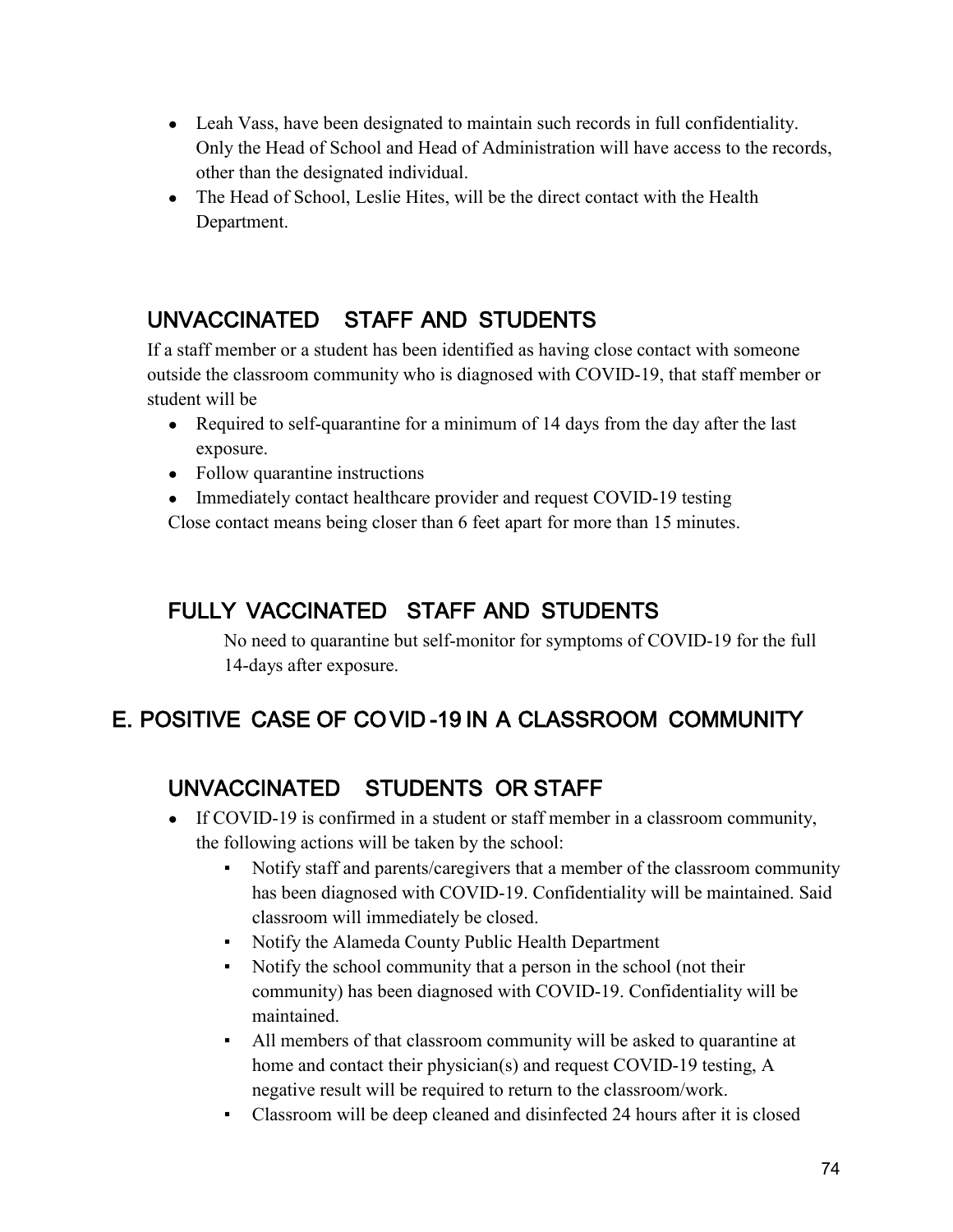All follow up actions (quarantine, classroom closure, etc.) will be determined by the Head of School and as directed by the Public Health Department.

### FUL LY VACCINATED STAFF AND STUDENTS

No need to quarantine but self-monitor for symptoms of COVID-19 for the full 14-days after exposure.

# F. STUDENTS OR STAFF WHO HAVE TESTED POSITIVE FOR COVID -19 - RETURNING TO SCHOOL

- Students and staff who have a positive diagnosis and who have stayed home (home isolated) can return to school/work when the following criteria are met:
	- At least 3 days (72 hours) have passed since recovery (resolution of fever without the use of fever-reducing medications); **and**
	- $\blacksquare$  The child or staff member has improvement in respiratory symptoms (e.g., cough, shortness of breath); **and**
	- At least 14 days have passed since symptoms first appeared.

## G. STUDENTS OR STAFF WHO HAVE BEEN DIRECTLY EXPOSED TO COVID -19 IN THEIR CLASSROOM

- All students or staff members who have been exposed to COVID-19 will need to quarantine for 14 days from the day after the last exposure
- Parents or staff members are asked to contact their physician(s) the same day for consultation. COVID-19 testing is requested.
- The school will maintain a log of all student and staff absences and illnesses.
- When a child or staff member presents with a positive COVID-19 case, the school will compile the list of students and staff members (with their contact information) who were in contact with the individual and make them available to the ACHD.
- Leah Vass, have been designated to maintain such records in full confidentiality. Only the Head of School and Head of Administration will have access to the records, other than the designated individual.
- The Head of School, Leslie Hites, will be the direct contact with the Health Department.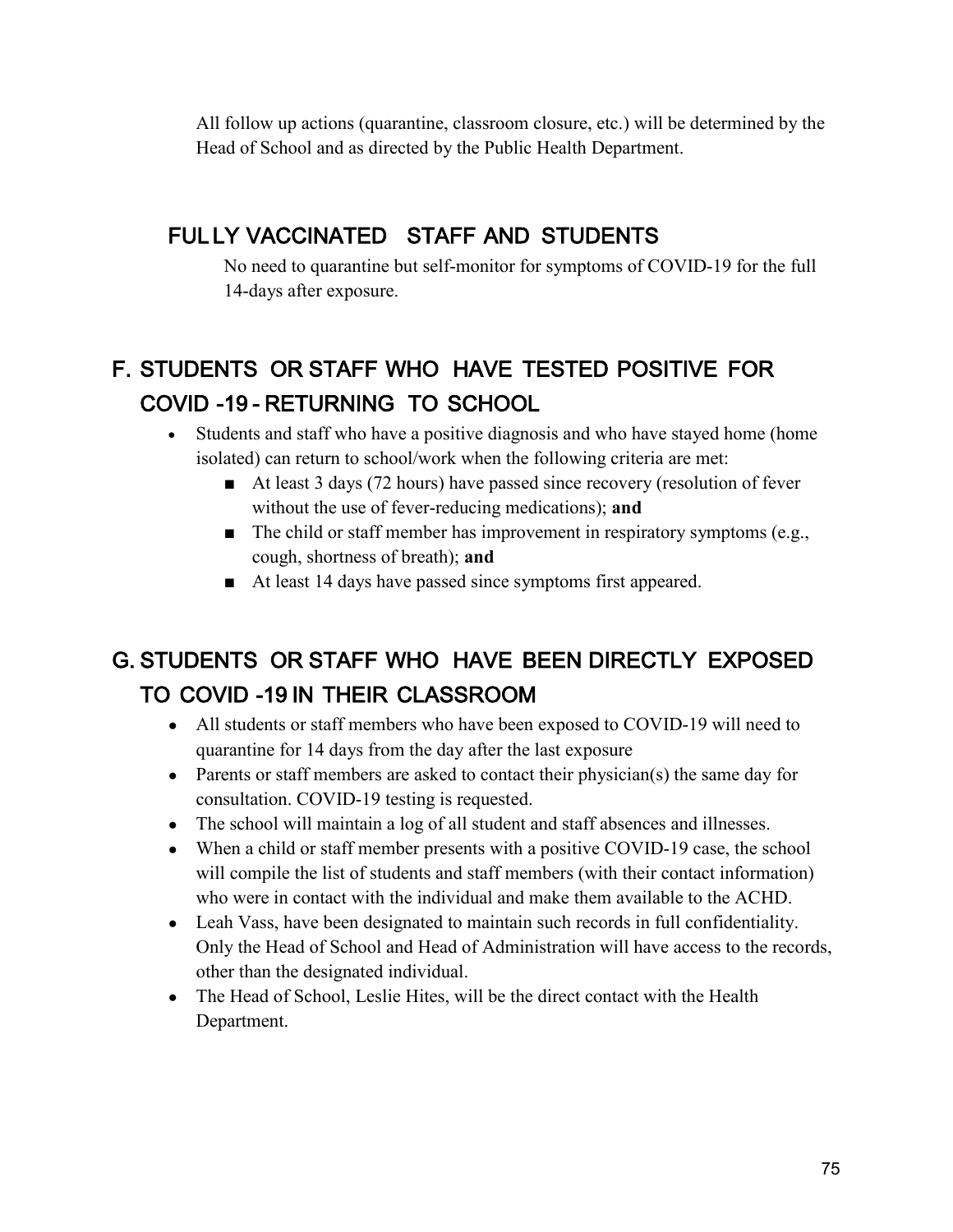# SOCIAL GATHERINGS, FESTIVITIES AND TRAVEL RECOMMENDATIONS

**9.**

#### SOCIAL GATHERINGS

- Anyone who is **not** fully vaccinated and aged 2 or older, should wear a mask in indoor settings.
- Although it is in general acceptable not to wear a mask in outdoor settings, in areas with [high numbers of COVID-19 cases,](https://covid.cdc.gov/covid-data-tracker/#county-view) wearing a mask in crowded outdoor settings is highly recommended. **Alameda County is currently in the orange tier, which means that there are a substantial number of cases and hospitalizations in our area. Currently, in November 2021, the number of cases is rising.**
- In activities with [close contact](https://www.cdc.gov/coronavirus/2019-ncov/php/contact-tracing/contact-tracing-plan/appendix.html#contact) with others who are not fully vaccinated, a mask should be worn.
- If you are fully vaccinated, to maximize protection from COVID-19 and variants, and prevent possibly spreading it to others, wear a mask in all public indoor settings.
- Social distancing of at least 6 feet is recommended.
- Wash hands with soap and water often. If not possible, use hand sanitizer.
- Avoid loud voices or shouting

#### **Following are the recommendations just shared by Community Care Licensing for the 2021 Holiday Season:**

#### **Fall and Winter Holiday Recommendations (e.g., Diwali, Thanksgiving, Christmas, Hanukkah, Kwanza, New Year, Solstice, Lunar New Year, etc.)**

Below are recommendations for best practices to safely celebrate the fall and winter holidays this year:

- Avoid large events and gatherings, when possible.
- Have conversations ahead of time to understand expectations for celebrating together.
- Stay home when appropriate. Advise others to stay home if they have tested positive for COVID-19, are waiting for COVID-19 test results, have COVID-19 symptoms, or if they have had close contact with a person who has tested positive for or who has symptoms of COVID-19.
- Adjust the size of an event based on the ability of attendees from different households to stay 6 feet apart.
- Avoid crowded, poorly ventilated spaces.
- Wear face coverings consistently and correctly.
- Consider dropping off prepared meals to those who cannot go out or are at higher risk for contract COVID-19.
- Provide hand washing soap and disinfectant/hand sanitizer.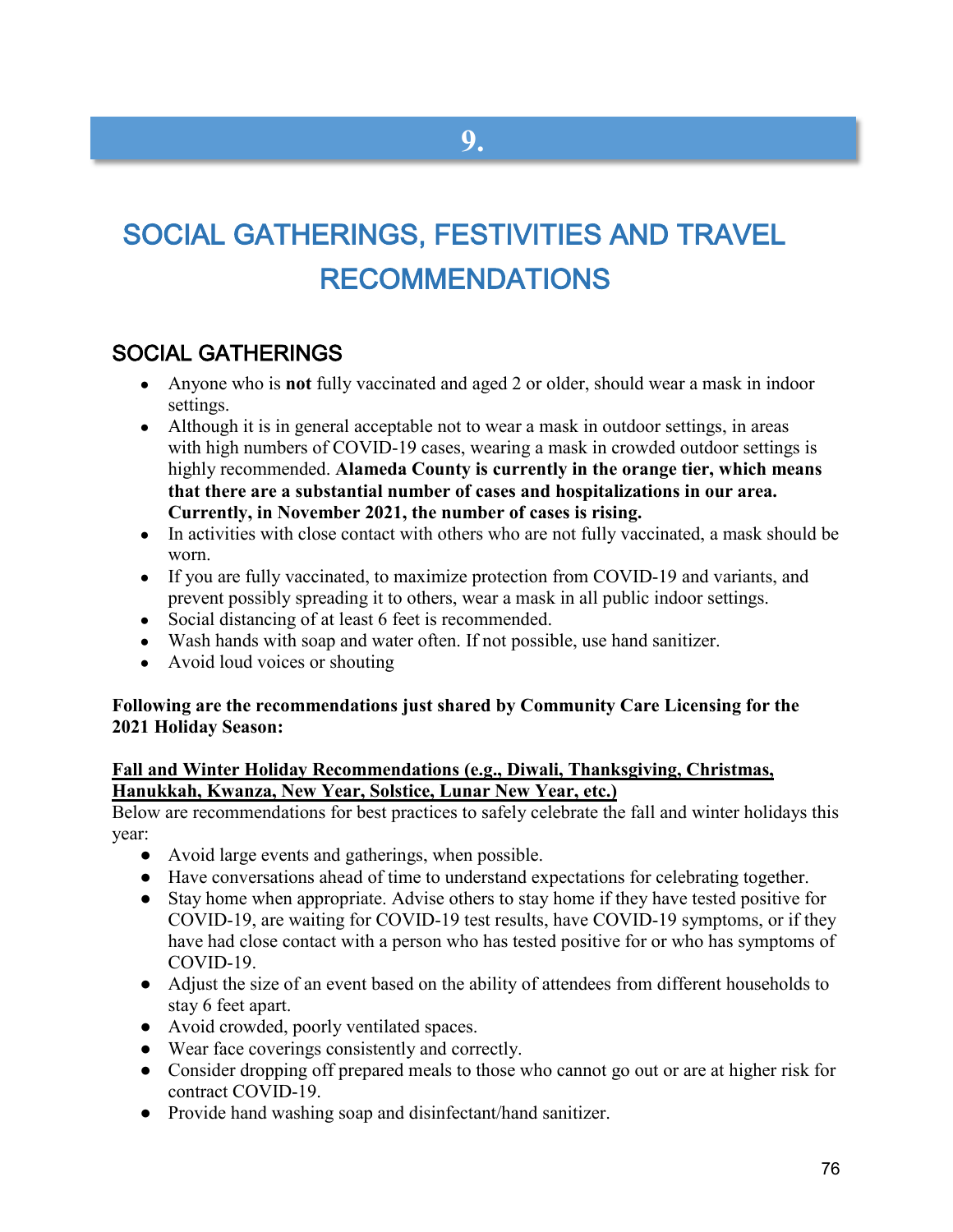- Consider outdoor activities such as corn mazes, apple picking, etc.
- Consider virtual events, parties, concerts, or religious ceremonies to avoid packed, indoor spaces.
- Remember that alcohol and drugs can impair judgement.
- Be prepared if someone gets sick during or after the event. Turn on exposure notifications in your Apple or Android phone. CA [Notify](https://canotify.ca.gov/) can then alert you if you've been near someone who tested positive. The CDC provides further guidance for organizing events and for small and large gatherings.

### TRAVEL REQUIREMENTS – NON VACCINATED

**Delay travel until you are [fully vaccinated,](https://www.cdc.gov/coronavirus/2019-ncov/vaccines/fully-vaccinated.html)** is the statement found on the **CDC website** about travel for non-vaccinated people. It is the same recommendation given by the California and Alameda County Health Departments. If traveling with unvaccinated people, such as children younger than 5 years old, who are not eligible for vaccines, or 5 to 11 year olds who are not yet fully vaccinated, or any other unvaccinated person, **please follow these guidelines:**

- **Get tested – before and after travel**
- **It is required to wear a mask over your nose and mouth** on planes, buses, trains, and other forms of public transportation traveling into, within, or out of the United States and while indoors at U.S. transportation hubs such as airports and stations.
- **Consider:**
	- o Is COVID-19 spreading where you will be visiting?
	- o Are any of the people you plan to see at a higher risk for COVID-19?
	- o Will you be able to social distance during the full length of the trip?
	- o Being very observant of your own health conditions and possible symptoms which would require you to quarantine or isolate.
	- o Ventilating any indoor space you occupy.
	- o Wash hands often or use hand sanitizer
	- o Avoid touching eyes, nose and mouth
	- o Avoid touching high frequently touched surfaces
	- o Get a flu shot
	- o Get tested before and after the trip

#### **TRIS staff, students or families who travel and are not fully vaccinated (this includes all children under age 5 and all those 5 to 11 years old, who are not yet fully vaccinated):**

- By plane, even within California
- To another state or country will need to:
	- Get COVID test 1 to 3 days before travelling.
	- Quarantine for 7 days upon return. Please note that the number of days of quarantine could be increased depending on the tier we are in in Alameda County or California in general.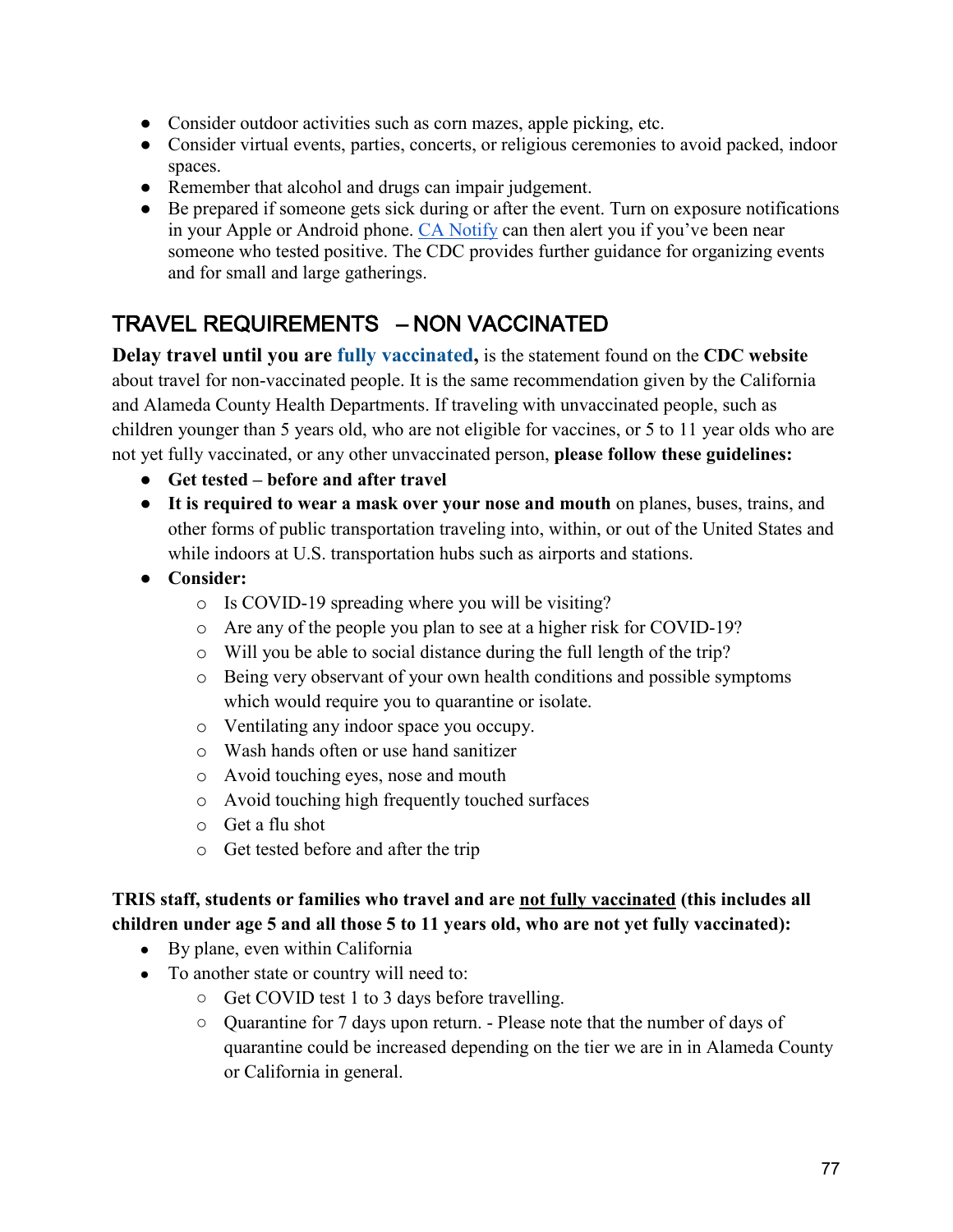- Present a negative COVID-19 test result to [Healthytris@therenaissanceschool.org,](mailto:Healthytris@therenaissanceschool.org) unless testing through the school. Person must be tested 5 or more days after returning.
- Quarantine count starts the day after returning home and ends on the 7<sup>th</sup> day. The person can return to work/school on the 8<sup>th</sup> day.

**Families who travel to a second home** or a vacation rental in California, with their family, in their own car, will be able to return without quarantining, as long as they have observed all recommendations from the WHO, CDC and ACHD. Certification of negative COVID-19 test results is required and should be sent to  $Hedthytris@therenaissanceschool.org, unless the person$ </u> is testing through the school.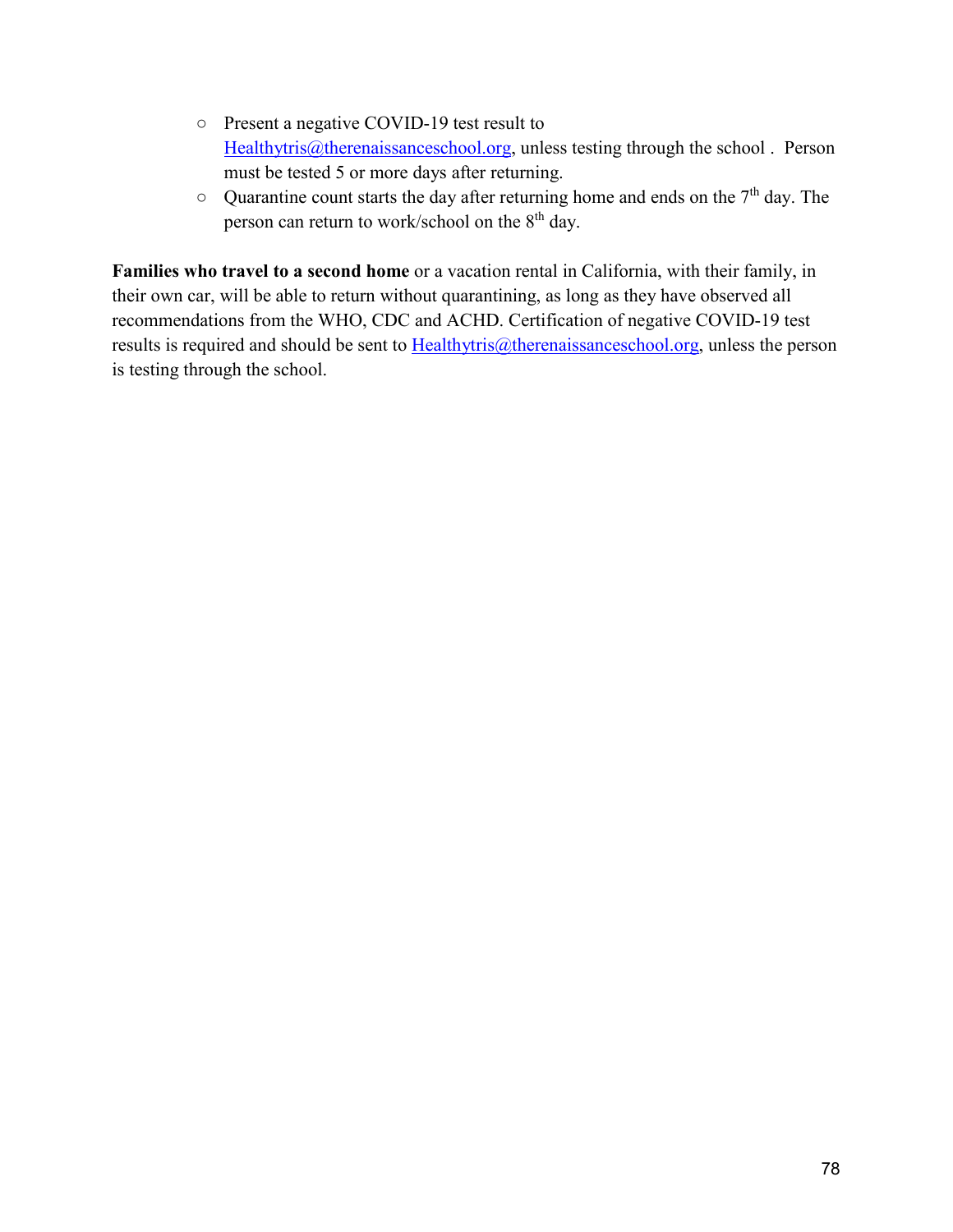# STAFF TRAINING AND FAMILY EDUCATION

#### STAFF TRAINING

Staff training is an essential component of staying safe. We continue working with the staff to familiarize and remind them of TRIS requirements which are based on recommendations given by the health department.

During in-service, from August 23 through September 3, 2021, we review:

- Classroom set-up and distancing protocols
- Integration of specialists in our program
- Protective gear face masks, shields, etc. for students and adults
- Movement on campus
- Use of materials in the classroom and fabrication of personal Montessori materials
- Hygiene practices hand washing, etc.  $\&$  the need for ventilation in the classrooms
- Cleaning and sanitation in the classroom and throughout the school
- Health screening for students and self-screening for staff
- Weekly staff and student testing
- Criteria for closing the classrooms and switching to online teaching

#### FAMILY EDUCATION

Parents are invited to an online community meeting held every two weeks, or more often if needed, to:

- Give updates
- Inform parents of protocols
- Advice parents on changes in policies or procedures explaining the reason for the change
- Educate parents and answer questions related to COVID-19 policies

Such meetings will be recorded and available for any interested parties for later use Signs informing parents, caregivers and approved visitors are posted around campus with information on of COVID-19 policies, procedures and practices.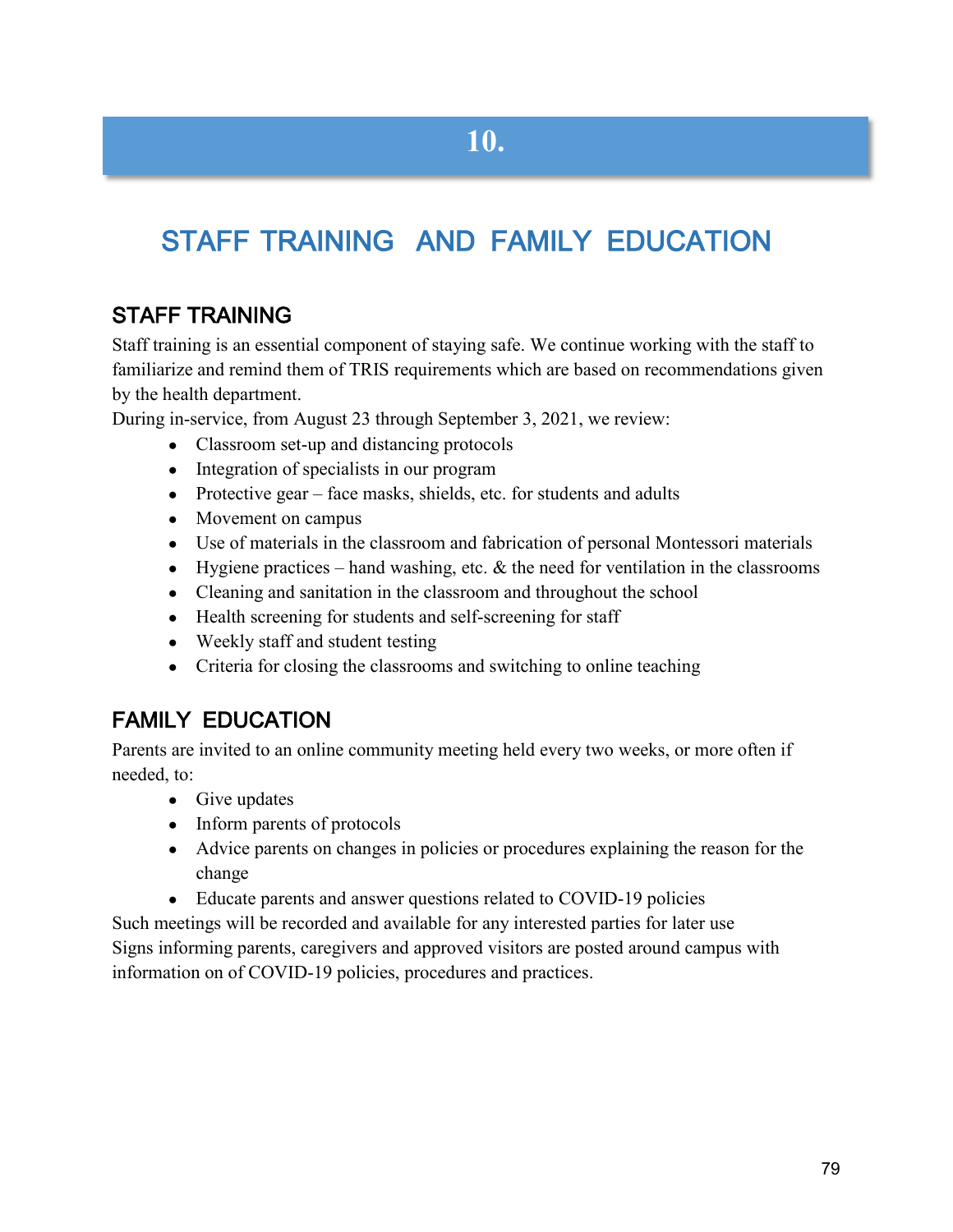# **11.**

# TESTING OF STAFF AND STUDENTS

TRIS Faculty, Staff and Students will be tested once a week. Any student, faculty member or staff member returning from breaks will need to test before being allowed on campus.

## **12.**

# TRIGGERS TO SWITC H TO DISTANCE LEARNING AND CLOSING THE CLASSROOMS

A classroom will close any time a member of that group, student or adult, tests positive for COVID-19. Everyone will have to quarantine for 14 days starting the day after the last exposure. The students will engage in distance learning.

Should 5% of the students and/or staff at TRIS test positive for COVID-19, all the classrooms will close and all students will engage in distance learning and the faculty will be teaching at a distance.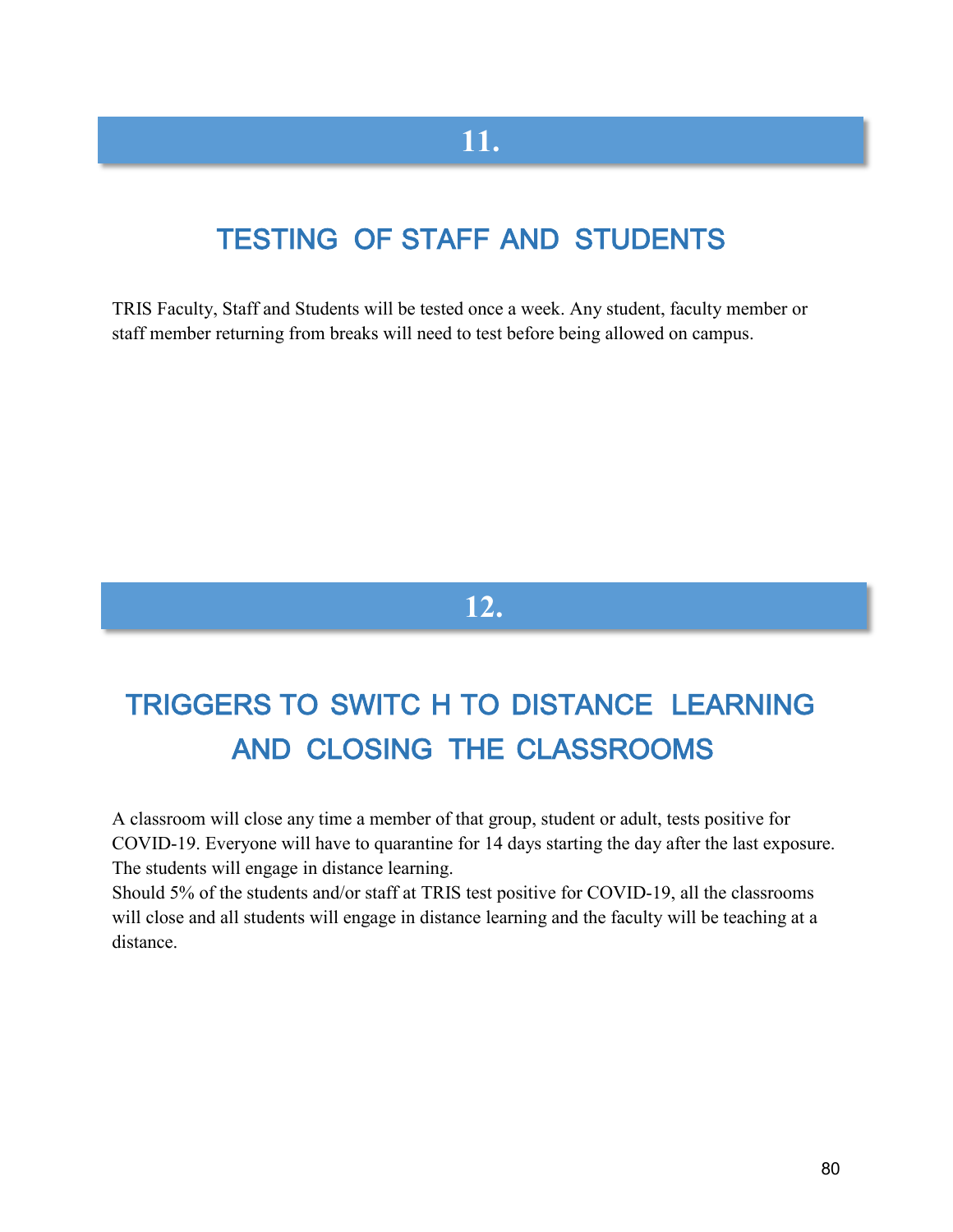# COMMUNICATION PLA NS

If COVID-19 is confirmed in a student or staff member in a classroom community, the following actions will be taken:

The Head of School will:

- Notify staff and parents/caregivers that a member of their classroom has been diagnosed with COVID-19. Confidentiality will be maintained. Said group will immediately be asked to quarantine and work online.
- Notify the Alameda County Health Department and provide them with the contact information for all identified contacts.
- Notify the whole school community that a person in the school (not their community) has been diagnosed with COVID-19. Confidentiality will be maintained.
- Ask all members of that classroom to quarantine at home, contact their physician(s).and request COVID-19 testing. A negative test result will be required to return to the classroom.
- Update the community on any further developments
- Invite parents to the community meeting held every two weeks or more often if needed, to give updates, inform parents of protocols and allow the community to ask questions. These meetings are recorded for anyone who was unable to attend the live meeting.

• Log records of daily disinfecting will be available for parents to view upon request When notifying the community of a confirmed COVID-19 case, we CANNOT and will not release any details pertaining to the person or classroom where the case presented itself. This is private information and we are not allowed to divulge that information.

• We are not allowed to communicate suspected cases of COVID-19 to the community. We are only able to report confirmed cases.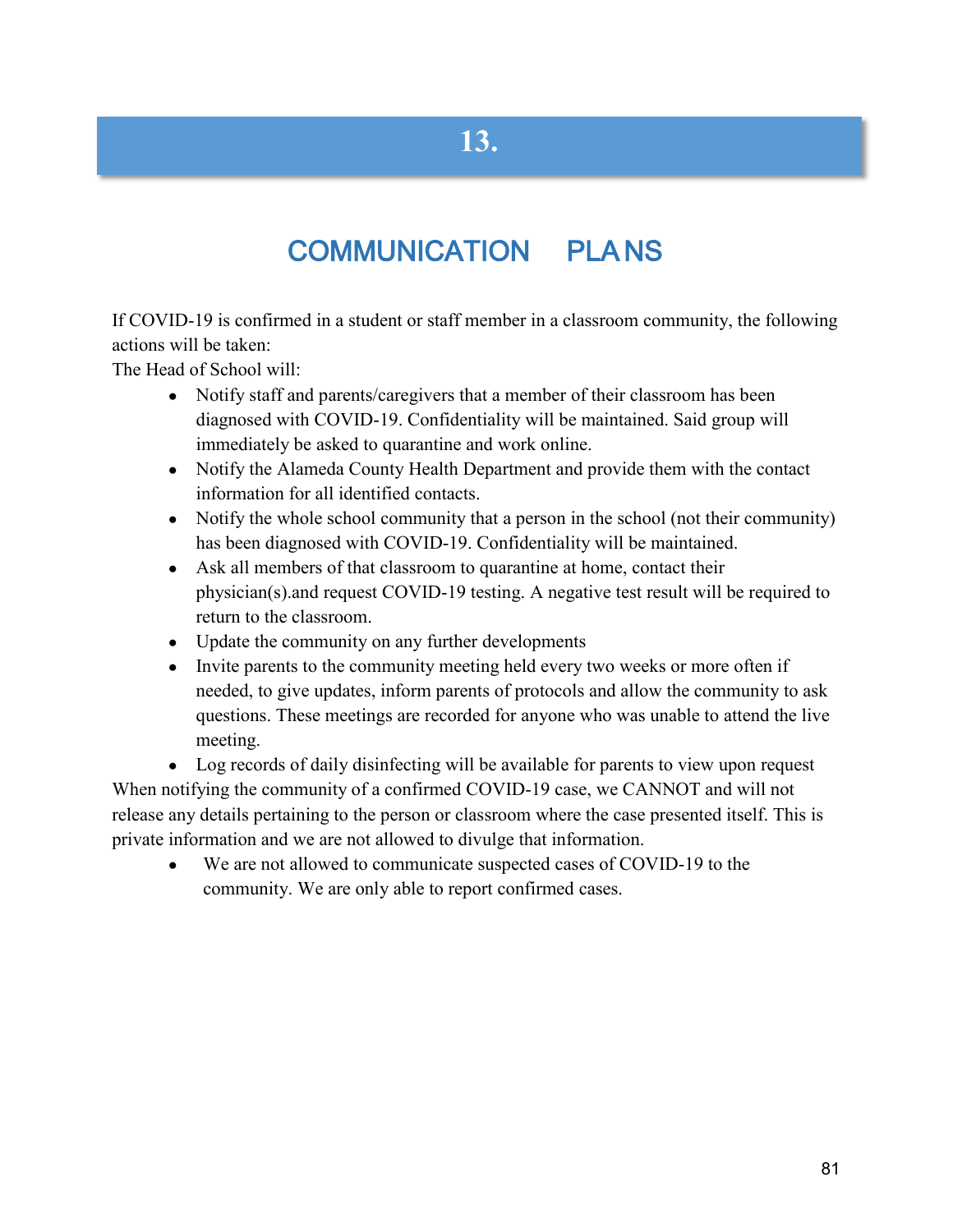# OTHER IMPORTANT SCHOOL POLICIES AND PROCEDURES

#### **1.** OPERATING HOURS

- TRIS operating hours will be 7:30 AM to 6:00 PM.
- Closing staff will sanitize classroom environments from 5:30 PM to 6 PM.
- Janitorial staff will service the building after the building is empty for the day.

#### **2.** PROGRAM

TRIS will continue offering a comprehensive multi-lingual Montessori curriculum. It is our desire and preference to offer in-person instruction in our beautiful classrooms. Should the State of California or the Alameda County Public Health Department mandate closure of classrooms, our students will have access to our on-line pre-recorded and live lessons.

#### **3.** JUNIOR HIGH CLASSROOM

- Each student and teacher will have a table and chair designated for him/her.
- Students will sit approximately 6 feet apart.
- Each student will have a cubby in which to store a coat/jacket, lunch box, shoes, a container with materials needed for the school day
- Each cubby will be distanced from another so one student's belongings do not touch the belongings of another student.
- Windows and doors will be kept open to facilitate as much air flow as possible.

#### **4.** MEALS AND SNACKS

- Students will bring all snacks and lunches from home. Communal snacks will not be served. Sharing of food is not allowed.
- Lunches must be packed in containers from which the student can eat directly with utensils brought from home every day. A placemat and a napkin must also be included.
- Plates, cups, utensils and napkins will not be provided at school.
- Water bottles must be brought daily.
- Communal or individual cooking in the classroom is suspended for the foreseeable future.